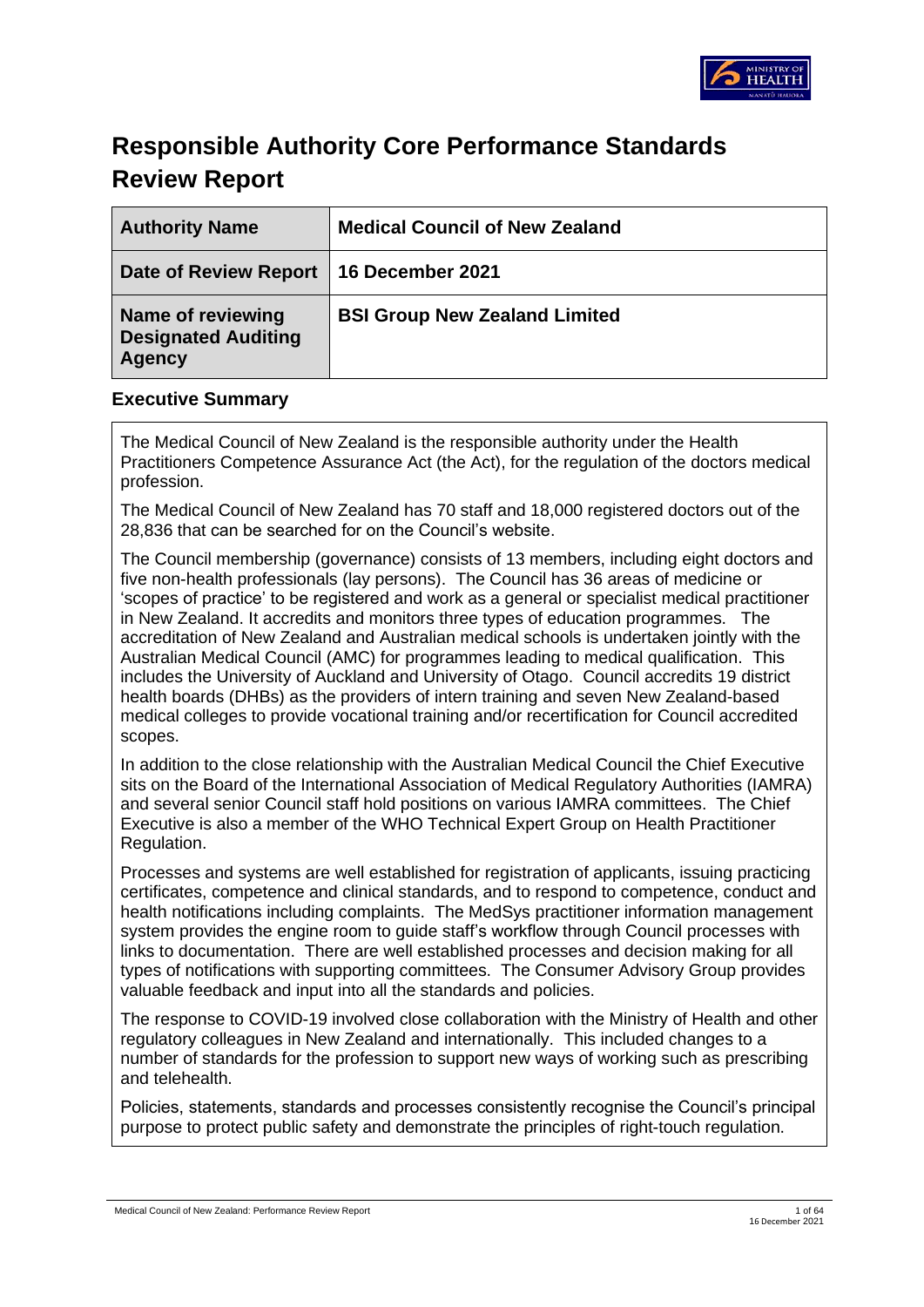

The public website is comprehensive with dedicated sections for doctors, patients, and the public. This includes policies, statements, consultations, newsletters, accreditation reports, annual reports and the strategic plan.

The Council is currently finalising its Strategy for 2021-2025. Tā Mātou Matakite / Our Vision: A medical profession all New Zealanders can trust He mahi rata e whakawhirinakitia e tātou. This direction sets strategic priorities that demonstrate accountability, promote equity of health outcomes, apply right-touch regulation in everything, use data to inform innovation and improvement and invest in organisational capability and culture.

The Council is currently employing a new senior leadership position, Kaitiaki Mana Māori, to support the principles of equity and Te Tiriti o Waitangi. This role will be able to provide cultural support with the strategic direction.

Relationships throughout the sector are well established and the Council applies a continuous improvement approach that is informed by changes in the sector and ongoing developments in its regulatory functions.

A recommendation for improvement identified from this performance review is to continue building on this current initiative:

• to continue the organisational commitments for Te Tiriti o Waitangi.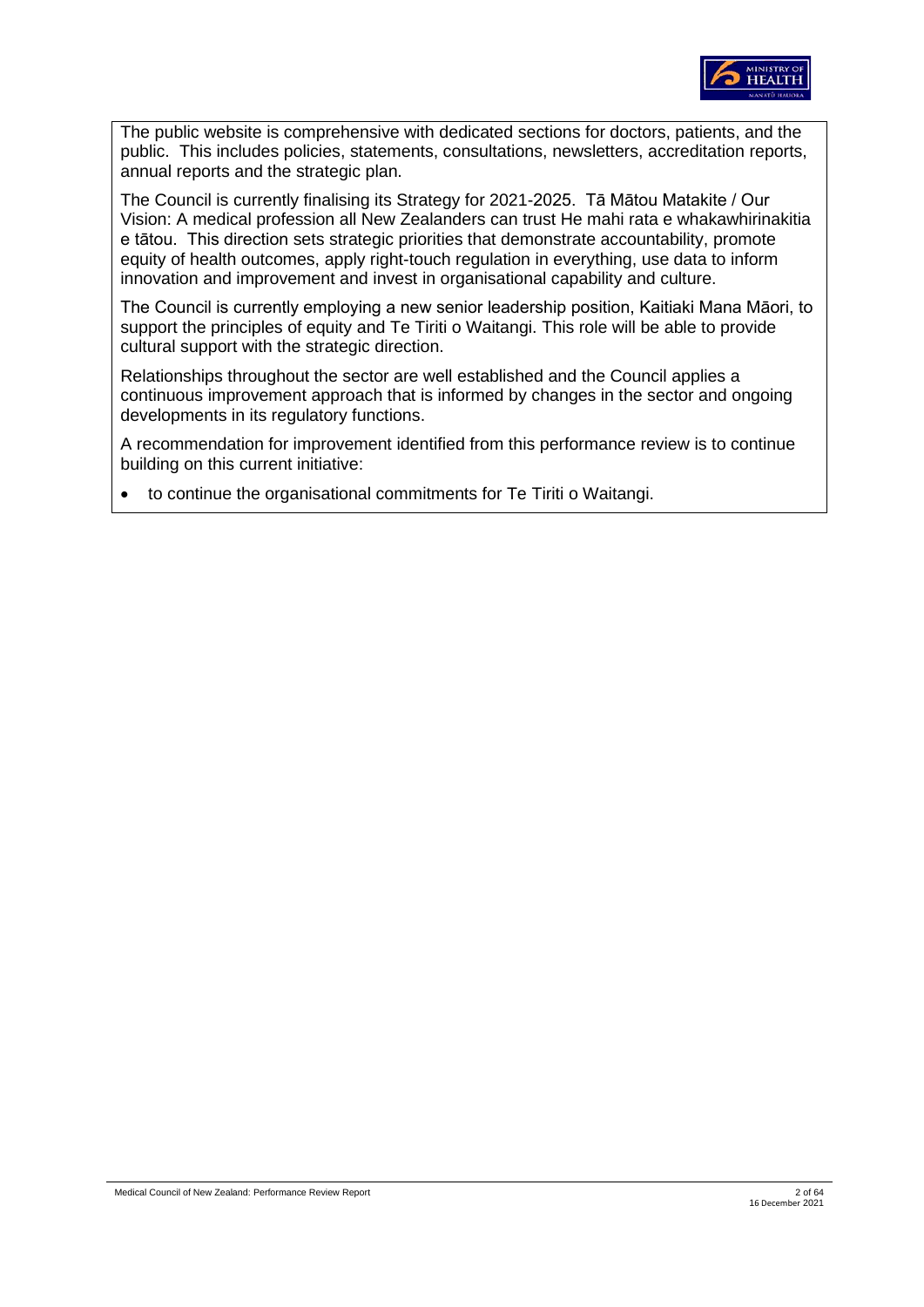

## **Recommendations**

The below table summarises the areas for improvement identified from this review with associated timeframes. Refer to the next section of the report for the full reviewer's comments associated with the recommendation.

| <b>Ref</b><br># | <b>Related core performance</b><br>standards                                                                                                                                                                                                          | Rating    | <b>Risk</b><br>Level | <b>Recommendation</b>                                                                                                                                                                                                        | <b>Timeframe</b><br>(months /<br>date)                                 |
|-----------------|-------------------------------------------------------------------------------------------------------------------------------------------------------------------------------------------------------------------------------------------------------|-----------|----------------------|------------------------------------------------------------------------------------------------------------------------------------------------------------------------------------------------------------------------------|------------------------------------------------------------------------|
| 10.1            | The RA:<br>Ensures that the principles of<br>equity and of te Tiriti o<br>Waitangi/the Treaty of<br>Waitangi (as articulated in<br>Whakamaua: Māori Health<br>Action Plan 2020-2025) are<br>followed in the<br>implementation of all its<br>functions | <b>PA</b> |                      | To continue this positive mahi with<br>the Kaitiaki Mana Māori providing the<br>leadership to further build the<br>organisational commitments for Te<br>Tiriti o Waitangi and the capacity and<br>capability in te ao Māori. | $3 - 9$<br>months<br>(up to $1$<br><b>July 2022</b><br>and<br>ongoing) |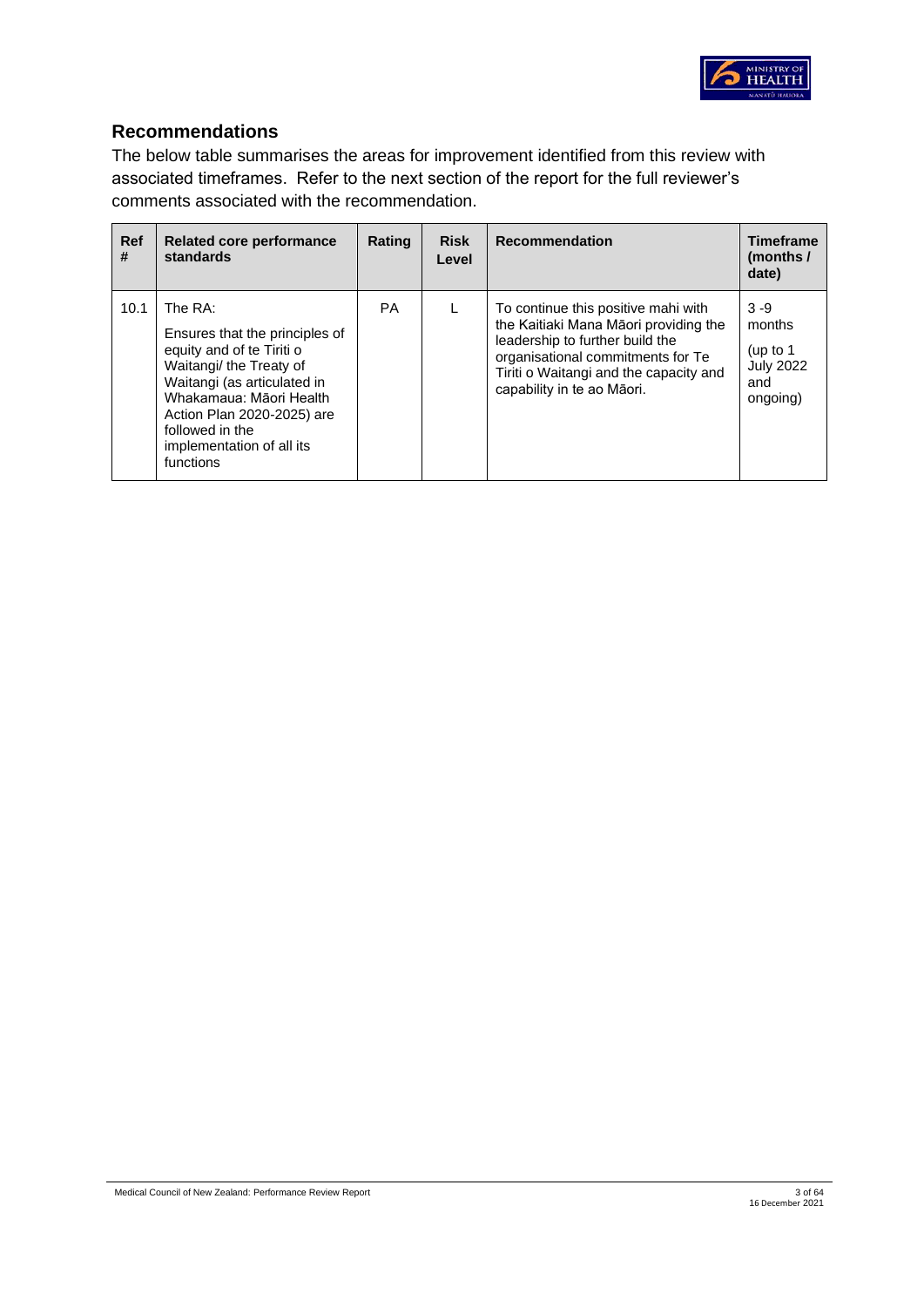

# **Functions under section 118 HPCA Act 2003 and their related core performance standards**

### **Purpose and requirements**

Responsible Authorities are designated under the Health Practitioners Competence Assurance Act 2003 (the Act) to fulfil certain functions. An amendment in 2019 to the Act adding section 122A, required a performance review of all Responsible Authorities be conducted within three years of enactment. The Ministry of Health (the Ministry) is responsible for the facilitation of these reviews.

Performance reviews provide assurance to the Crown and the public that responsible authorities are performing their functions efficiently and effectively. This includes the assurance that: the responsible authorities are carrying out their required functions in the interests of public safety, their activities focus on protecting the public without being compromised by professional self-interest, and their overall performance supports high public confidence in the regulatory system.

This initial performance reviews will assess a responsible authority's performance against the full set of Core Performance Standards. These standards are aligned with the functions under section 118 of the HCPA Act.

#### **Risk management**

Identify the degree of risk to patient safety and/or public confidence that is associated with the level of attainment the responsible authority achieves for each criterion. Review the 'risk' in relation to its possible impact based on the consequence and likelihood of harm occurring if the responsible authority does not fully attain the criterion. Use the risk management matrix when the audit result for any criterion is partially attained or unattained.

To use the risk management matrix, you need to:

- 1. consider what consequences for consumer safety might follow from the responsible authority achieving partially attained or unattained for a criterion, within a range from extreme/actual harm to negligible risk of harm occurring
- 2. consider how likely it is that this adverse event will occur due to the provider achieving partially attained or unattained for a criterion, within a range from being almost certain to occur to rare
- 3. plot the findings on the risk assessment matrix to identify the level of risk, and prioritise risks in relation to severity
- 4. approve the appropriate action the provider must take to eliminate or minimise risk within the timeframe. Note that timeframes are set based on full resolution of the requirement, which may include a systems change or staff training programme. Anything requiring urgent attention is identified in the report, along with any longer timeframe needed to make sustainable change.

**The Risk management matrix uses a probability versus impact quadrant with the following risk categories: low, low-med, medium and high.**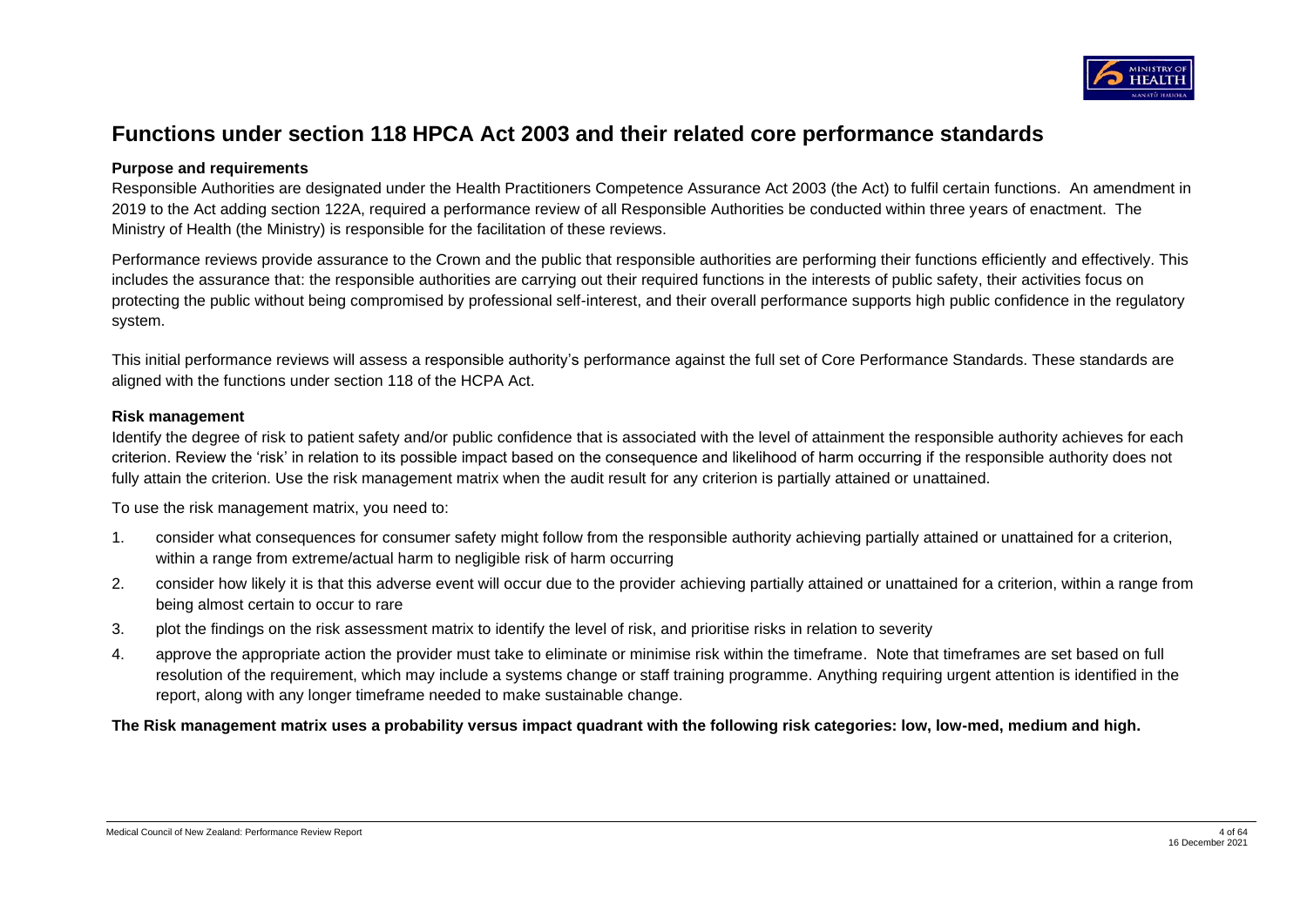

**Function 1: Section 118a) To prescribe the qualifications required for scopes of practice within the profession, and, for that purpose, to accredit and monitor educational institutions and degrees, courses of studies, or programmes Ref # Related core performance standards Reviewer's comments Rating**  Rating **(FA/PA/UA) Risk Level if PA /UA (L, L-M, M, H) Recommendation Timeframe (months / date)** 1.1 the RA has defined clear and coherent competencies for each scope of practice The Council has a number of scopes of practice, each designed to fit a specific aspect of medical practice. They are designed to reflect both short term and longer term (or permanent) medical practice. Scopes of Practice are identified in the New Zealand Gazette Notice: *Scopes of Practice and Prescribed Qualifications for the Practice of Medicine in New Zealand 2018*. The Council's website includes these 36 areas of medicine or 'scope of practice' to be registered and work as a specialist in New Zealand. FA 1.2 **the RA has prescribed qualifications** aligned to those competencies for each scope of practice The Council's New Zealand Gazette Notice: *Scopes of Practice and Prescribed Qualifications for the Practice of Medicine in New Zealand 2018,* includes the qualifications and requirements for each scope of practice. The design of scopes of practice for permanent practice in New Zealand provides a structured, objective, and competence based progression. This starts from medical graduation and then progresses to early supervised medical practice, from supervised practice into independent general practice and, through FA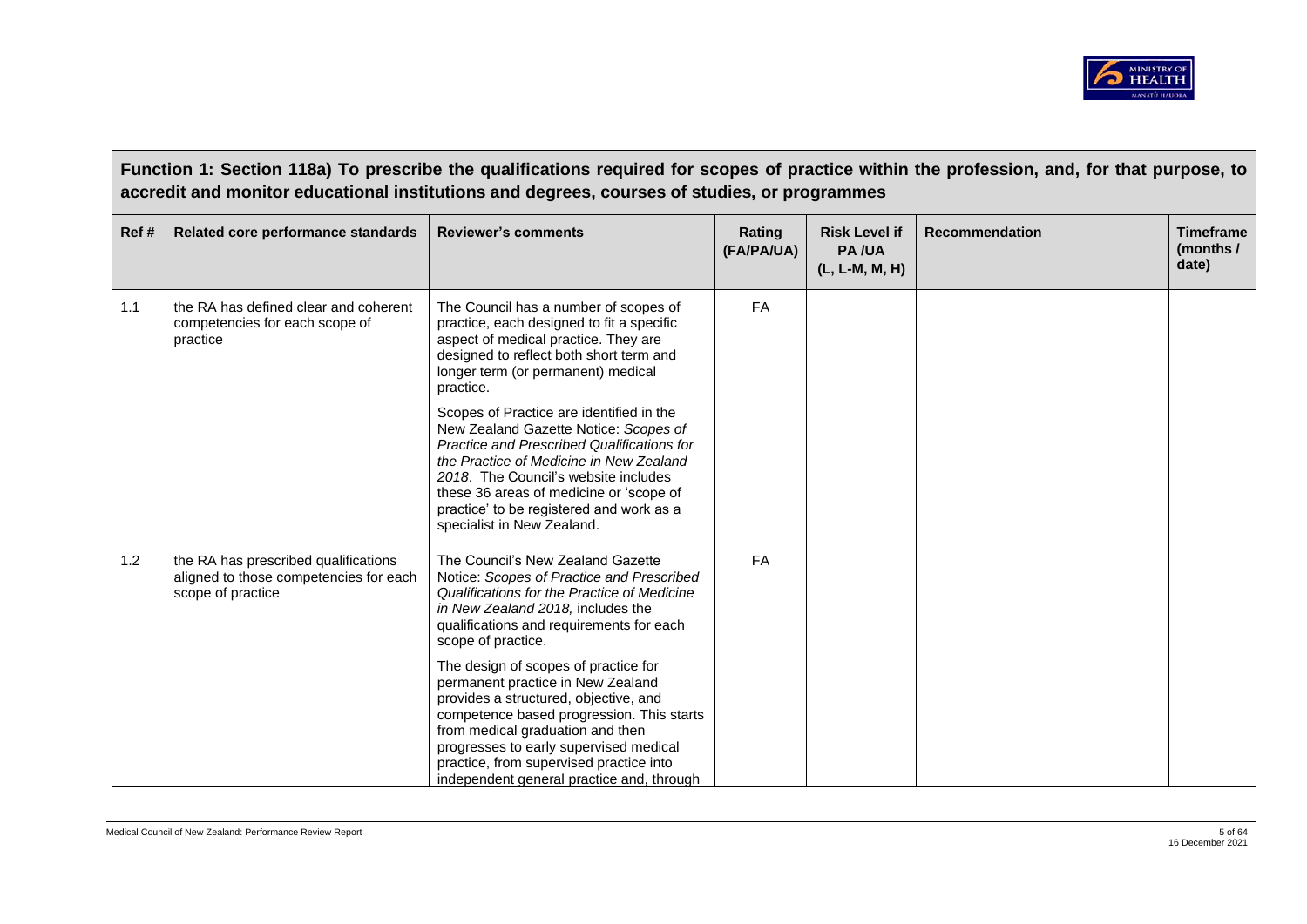

|       | Function 1: Section 118a) To prescribe the qualifications required for scopes of practice within the profession, and, for that purpose, to<br>accredit and monitor educational institutions and degrees, courses of studies, or programmes |                                                                                                                                                                                                                                                                                                                                                                                                                                                                                                                                                                                                                                                                                           |                      |                                                        |                       |                                        |  |  |
|-------|--------------------------------------------------------------------------------------------------------------------------------------------------------------------------------------------------------------------------------------------|-------------------------------------------------------------------------------------------------------------------------------------------------------------------------------------------------------------------------------------------------------------------------------------------------------------------------------------------------------------------------------------------------------------------------------------------------------------------------------------------------------------------------------------------------------------------------------------------------------------------------------------------------------------------------------------------|----------------------|--------------------------------------------------------|-----------------------|----------------------------------------|--|--|
| Ref # | Related core performance standards                                                                                                                                                                                                         | <b>Reviewer's comments</b>                                                                                                                                                                                                                                                                                                                                                                                                                                                                                                                                                                                                                                                                | Rating<br>(FA/PA/UA) | <b>Risk Level if</b><br><b>PA/UA</b><br>(L, L-M, M, H) | <b>Recommendation</b> | <b>Timeframe</b><br>(months /<br>date) |  |  |
|       |                                                                                                                                                                                                                                            | vocational training into independent<br>vocational practice.                                                                                                                                                                                                                                                                                                                                                                                                                                                                                                                                                                                                                              |                      |                                                        |                       |                                        |  |  |
|       |                                                                                                                                                                                                                                            | International medical graduates (IMGs)<br>wishing to practice in New Zealand<br>permanently must meet standards that<br>demonstrate they are equivalent to New<br>Zealand graduates. Polices are in place to<br>take into account if an aspect of the<br>prescribed qualification relates to an<br>overseas qualification, examination pass,<br>registration, or health service provision not<br>directly accredited or monitored by Council.<br>IMGs are required to practice under<br>supervision for a prescribed period and<br>demonstrate acceptable standards of<br>competence before having their registered<br>scope of practice changed to one allowing<br>independent practice. |                      |                                                        |                       |                                        |  |  |
|       |                                                                                                                                                                                                                                            | The Council has processes for recognition<br>of new vocational scopes of practices and<br>training programmes. If that scope is<br>endorsed in principle by Council, Council<br>will consult on the proposed scope of<br>practice and associated qualification. As<br>part of its consideration, Council will<br>assess the relevant body (typically a<br>medical college) that intends to deliver the<br>training programme. The most recent<br>example is a change to a prescribed<br>qualification was a modification of the<br>prescribed qualifications for the provisional<br>general and general scopes of practice,                                                               |                      |                                                        |                       |                                        |  |  |

 $\overline{\phantom{a}}$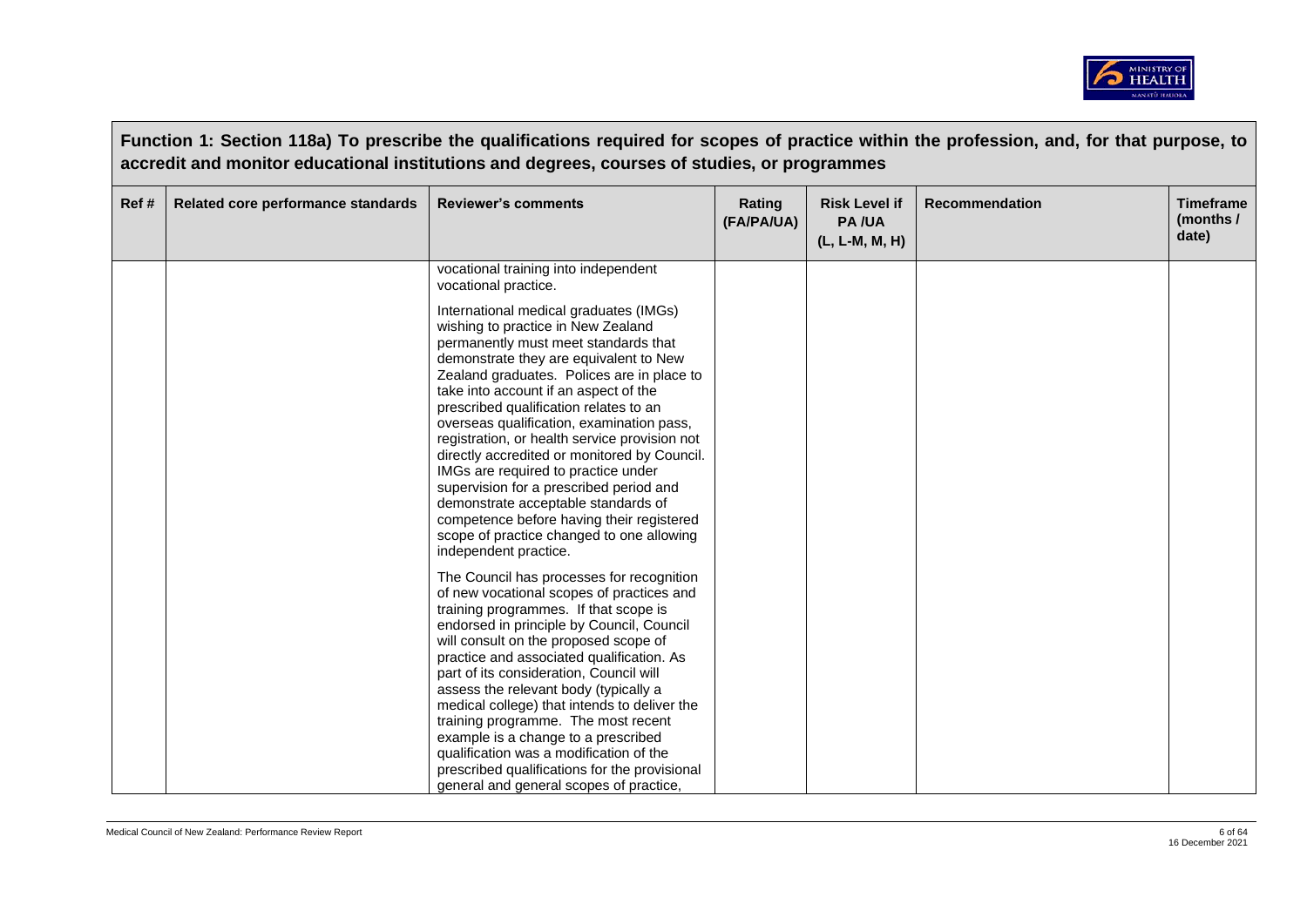

|      | Function 1: Section 118a) To prescribe the qualifications required for scopes of practice within the profession, and, for that purpose, to<br>accredit and monitor educational institutions and degrees, courses of studies, or programmes                    |                                                                                                                                                                                                                                                                                                                                                                                                                                                                                   |                      |                                                        |                       |                                        |  |
|------|---------------------------------------------------------------------------------------------------------------------------------------------------------------------------------------------------------------------------------------------------------------|-----------------------------------------------------------------------------------------------------------------------------------------------------------------------------------------------------------------------------------------------------------------------------------------------------------------------------------------------------------------------------------------------------------------------------------------------------------------------------------|----------------------|--------------------------------------------------------|-----------------------|----------------------------------------|--|
| Ref# | Related core performance standards                                                                                                                                                                                                                            | <b>Reviewer's comments</b>                                                                                                                                                                                                                                                                                                                                                                                                                                                        | Rating<br>(FA/PA/UA) | <b>Risk Level if</b><br><b>PA/UA</b><br>(L, L-M, M, H) | <b>Recommendation</b> | <b>Timeframe</b><br>(months /<br>date) |  |
|      |                                                                                                                                                                                                                                                               | introducing a new pathway to registration in<br>each scope (the Australian general<br>registrant pathway). Another example is<br>current work around extended scope of<br>practice, particularly targeting those<br>working in rural areas, that would allow<br>doctors with a vocational scope of general<br>practice, or rural hospital medicine to<br>extend their scope to practice in obstetrics,<br>within a framework on training and ongoing<br>professional development. |                      |                                                        |                       |                                        |  |
| 1.3  | the RA has timely, proportionate, and<br>transparent accreditation and<br>monitoring mechanisms to assure itself<br>that the education providers and<br>programmes it accredits deliver<br>graduates who are competent to<br>practise the relevant profession | Council also holds an accreditation team<br>member training day each year to ensure<br>the pool of assessors used for Council led<br>accreditation assessments have a<br>thorough understanding of the<br>accreditation standards and the process of<br>the assessment from start to finish.<br>The Council plans, implements, accredits                                                                                                                                          | FA                   |                                                        |                       |                                        |  |
|      |                                                                                                                                                                                                                                                               | and monitors three types of education<br>programmes.                                                                                                                                                                                                                                                                                                                                                                                                                              |                      |                                                        |                       |                                        |  |
|      |                                                                                                                                                                                                                                                               | The accreditation of New Zealand and<br>Australian medical schools<br>(undertaken jointly with the Australian<br>Medical Council (AMC)) for<br>programmes leading to medical<br>qualification.                                                                                                                                                                                                                                                                                    |                      |                                                        |                       |                                        |  |
|      |                                                                                                                                                                                                                                                               | The New Zealand and Australian medical<br>schools that award primary medical<br>degrees have defined clear and coherent                                                                                                                                                                                                                                                                                                                                                           |                      |                                                        |                       |                                        |  |

 $\Gamma$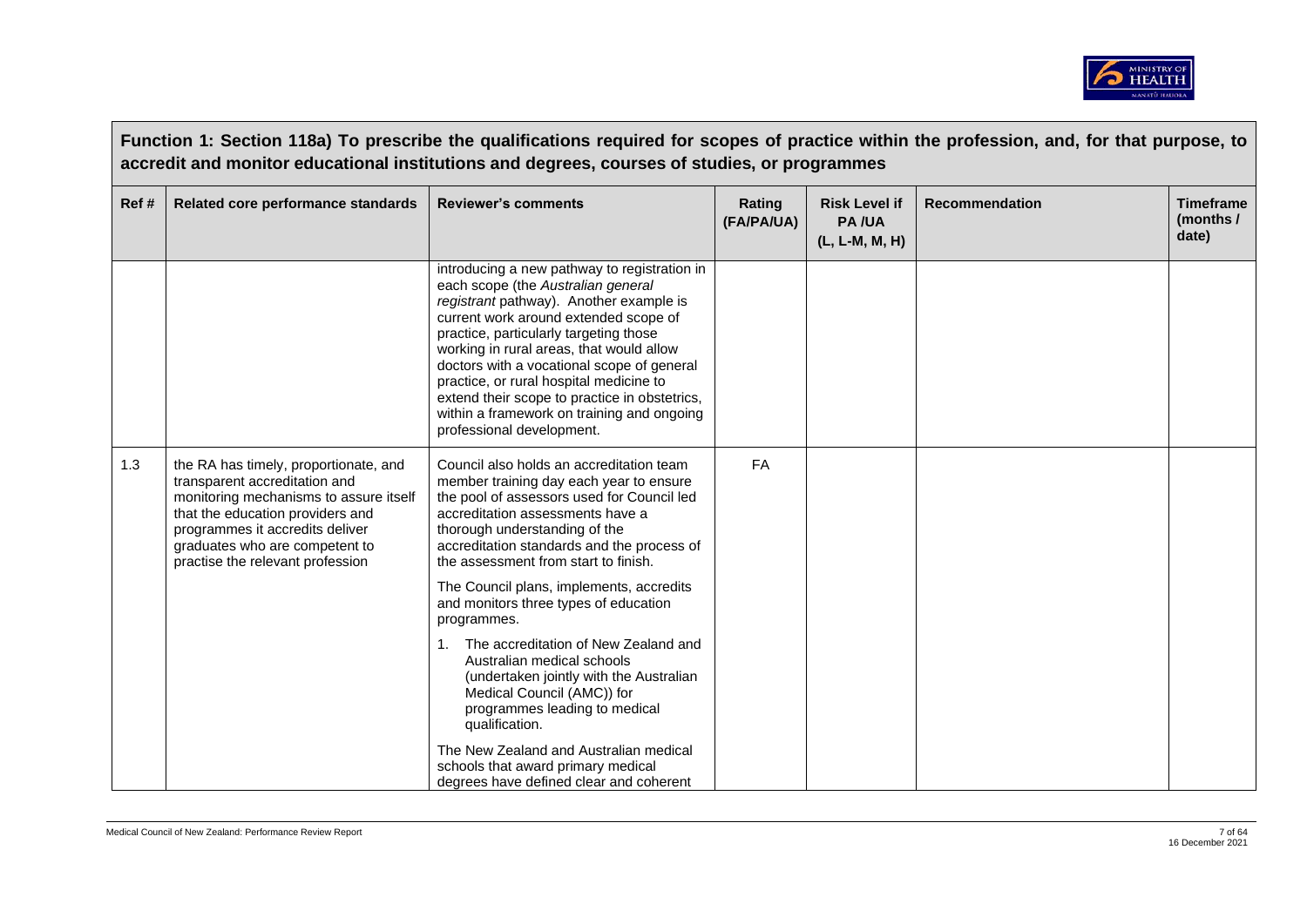

| Ref# | Related core performance standards | accredit and monitor educational institutions and degrees, courses of studies, or programmes<br><b>Reviewer's comments</b>                                                                                                                                                                                                                                                                                                                                      | Rating<br>(FA/PA/UA) | <b>Risk Level if</b><br><b>PA/UA</b><br>(L, L-M, M, H) | <b>Recommendation</b> | <b>Timeframe</b><br>(months /<br>date) |
|------|------------------------------------|-----------------------------------------------------------------------------------------------------------------------------------------------------------------------------------------------------------------------------------------------------------------------------------------------------------------------------------------------------------------------------------------------------------------------------------------------------------------|----------------------|--------------------------------------------------------|-----------------------|----------------------------------------|
|      |                                    | competencies, which are monitored<br>through the regular accreditation cycle.<br>Medical schools in both Australia and New<br>Zealand are assessed against the same<br>set of accreditation standards.                                                                                                                                                                                                                                                          |                      |                                                        |                       |                                        |
|      |                                    | The purpose of accrediting undergraduate<br>education is to recognise and monitor<br>primary medical programmes that are<br>delivering high quality medical education<br>and producing graduates who are<br>competent to practice safely and effectively<br>under supervision as interns in Australia<br>and New Zealand.                                                                                                                                       |                      |                                                        |                       |                                        |
|      |                                    | The AMC and Council work together to<br>assess New Zealand's two medical schools<br>(University of Auckland and University of<br>Otago) and their programmes. The<br>medical schools accreditation process is<br>based on self and peer assessment. The<br>AMC led assessment team includes at<br>least one assessor from New Zealand and<br>ideally two appointed after consultation<br>with Council. The assessment normally<br>occurs over one working week. |                      |                                                        |                       |                                        |
|      |                                    | For a reaccreditation of an established<br>medical programme, the medical school<br>submits a comprehensive self-assessment<br>against the standards, which is considered<br>by the accreditation team. A limited follow-<br>up assessment may also be conducted<br>which usually occurs when a provider has                                                                                                                                                    |                      |                                                        |                       |                                        |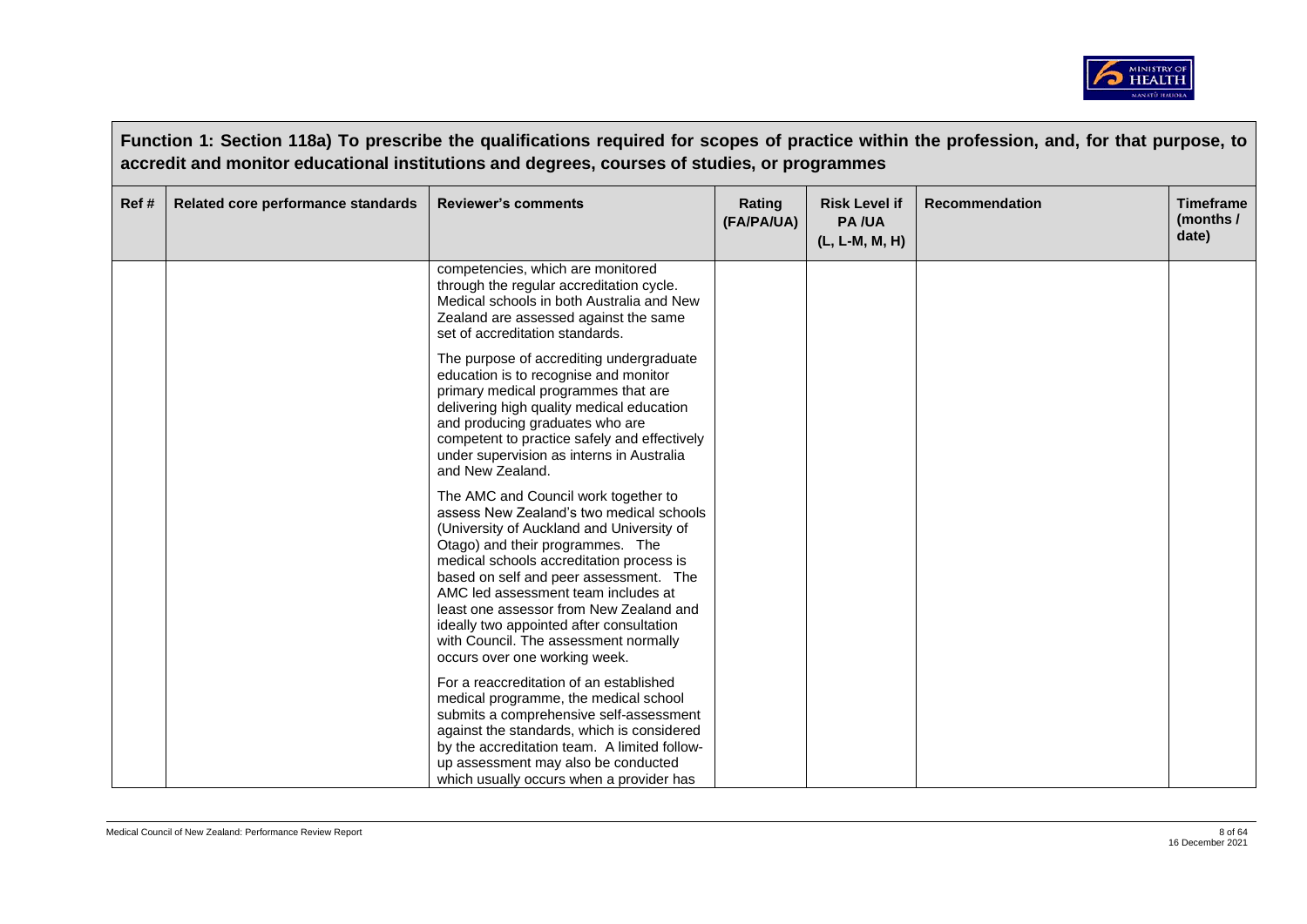

|       |                                    | Function 1: Section 118a) To prescribe the qualifications required for scopes of practice within the profession, and, for that purpose, to<br>accredit and monitor educational institutions and degrees, courses of studies, or programmes                                                                                                                                                                                                                                                                        |                      |                                                          |                       |                                        |
|-------|------------------------------------|-------------------------------------------------------------------------------------------------------------------------------------------------------------------------------------------------------------------------------------------------------------------------------------------------------------------------------------------------------------------------------------------------------------------------------------------------------------------------------------------------------------------|----------------------|----------------------------------------------------------|-----------------------|----------------------------------------|
| Ref # | Related core performance standards | <b>Reviewer's comments</b>                                                                                                                                                                                                                                                                                                                                                                                                                                                                                        | Rating<br>(FA/PA/UA) | <b>Risk Level if</b><br><b>PA/UA</b><br>$(L, L-M, M, H)$ | <b>Recommendation</b> | <b>Timeframe</b><br>(months /<br>date) |
|       |                                    | been granted a limited period of<br>accreditation or there are a number of<br>conditions placed on the accreditation.                                                                                                                                                                                                                                                                                                                                                                                             |                      |                                                          |                       |                                        |
|       |                                    | New Zealand's medical schools are<br>generally accredited for a six-year period<br>subject to satisfactory progress reports on<br>any conditions placed on the accreditation.<br>In the year that the accreditation ends, the<br>medical school may submit a<br>comprehensive report for extension of<br>accreditation. Subject to that report being<br>satisfactory, Council and the AMC may<br>grant a further period of accreditation, up to<br>a maximum of four years, before a new<br>accreditation review. |                      |                                                          |                       |                                        |
|       |                                    | University of Auckland: Bachelor of<br>Medicine / Bachelor of Surgery (MB / CHb)<br>2015 accreditation report is to 31/3/22.                                                                                                                                                                                                                                                                                                                                                                                      |                      |                                                          |                       |                                        |
|       |                                    | University of Otago: Bachelor of Medicine /<br>Bachelor of Surgery (MB / CHb) 2018<br>accreditation report is to 31/3/25.                                                                                                                                                                                                                                                                                                                                                                                         |                      |                                                          |                       |                                        |
|       |                                    | The above reports are published on the<br>MCNZ website. Also published on the<br>Australian Medical Council's website.                                                                                                                                                                                                                                                                                                                                                                                            |                      |                                                          |                       |                                        |
|       |                                    | The accreditation of district health<br>2.<br>boards (DHBs), as the providers of<br>intern training.                                                                                                                                                                                                                                                                                                                                                                                                              |                      |                                                          |                       |                                        |
|       |                                    | Nineteen DHBs are currently accredited to<br>provide prevocational medical training (the<br>intern training programme) to doctors in                                                                                                                                                                                                                                                                                                                                                                              |                      |                                                          |                       |                                        |

 $\overline{\phantom{a}}$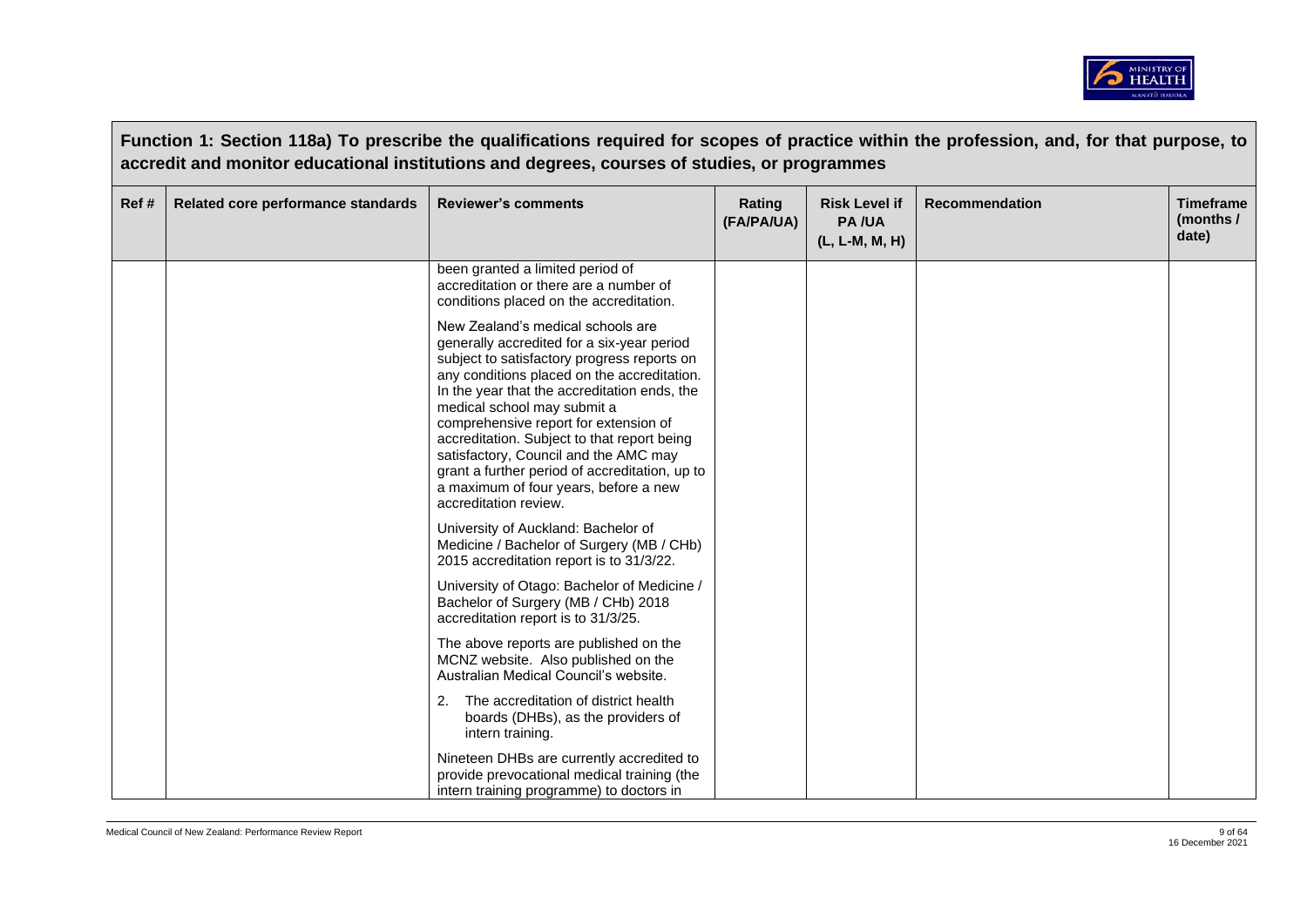

|      | Function 1: Section 118a) To prescribe the qualifications required for scopes of practice within the profession, and, for that purpose, to<br>accredit and monitor educational institutions and degrees, courses of studies, or programmes |                                                                                                                                                                                                                                                                                                                                                                                                                                                                                                                                   |                      |                                                        |                       |                                        |  |  |
|------|--------------------------------------------------------------------------------------------------------------------------------------------------------------------------------------------------------------------------------------------|-----------------------------------------------------------------------------------------------------------------------------------------------------------------------------------------------------------------------------------------------------------------------------------------------------------------------------------------------------------------------------------------------------------------------------------------------------------------------------------------------------------------------------------|----------------------|--------------------------------------------------------|-----------------------|----------------------------------------|--|--|
| Ref# | Related core performance standards                                                                                                                                                                                                         | <b>Reviewer's comments</b>                                                                                                                                                                                                                                                                                                                                                                                                                                                                                                        | Rating<br>(FA/PA/UA) | <b>Risk Level if</b><br><b>PA/UA</b><br>(L, L-M, M, H) | <b>Recommendation</b> | <b>Timeframe</b><br>(months /<br>date) |  |  |
|      |                                                                                                                                                                                                                                            | their first two years following registration<br>with Council. Prevocational medical<br>training must be completed by all<br>graduates of New Zealand and Australian<br>accredited medical schools and doctors<br>who have sat and passed the New Zealand<br>Registration Examination (NZREX Clinical).<br>The purpose of accrediting the DHBs and<br>their intern training programmes is to<br>ensure that each DHB is meeting Council's<br>standards for the provision of education<br>and training to interns.                  |                      |                                                        |                       |                                        |  |  |
|      |                                                                                                                                                                                                                                            | Accreditation is based on self and peer<br>assessment. Since early 2020, the default<br>format for the two-day accreditation visit to<br>the DHB has moved to a hybrid model with<br>the first day by zoom and the second day<br>in-person at the DHB. The impact of<br>COVID-19 has meant that a number of<br>scheduled 2020 assessments were<br>postponed, which has resulted in Council<br>granting several DHBs limited extensions<br>of accreditation to enable these<br>accreditation visits to be rescheduled for<br>2021. |                      |                                                        |                       |                                        |  |  |
|      |                                                                                                                                                                                                                                            | DHBs are generally accredited for a period<br>of four years subject to satisfactory<br>progress reports on any required actions<br>(conditions) placed on the accreditation.                                                                                                                                                                                                                                                                                                                                                      |                      |                                                        |                       |                                        |  |  |

**The Common**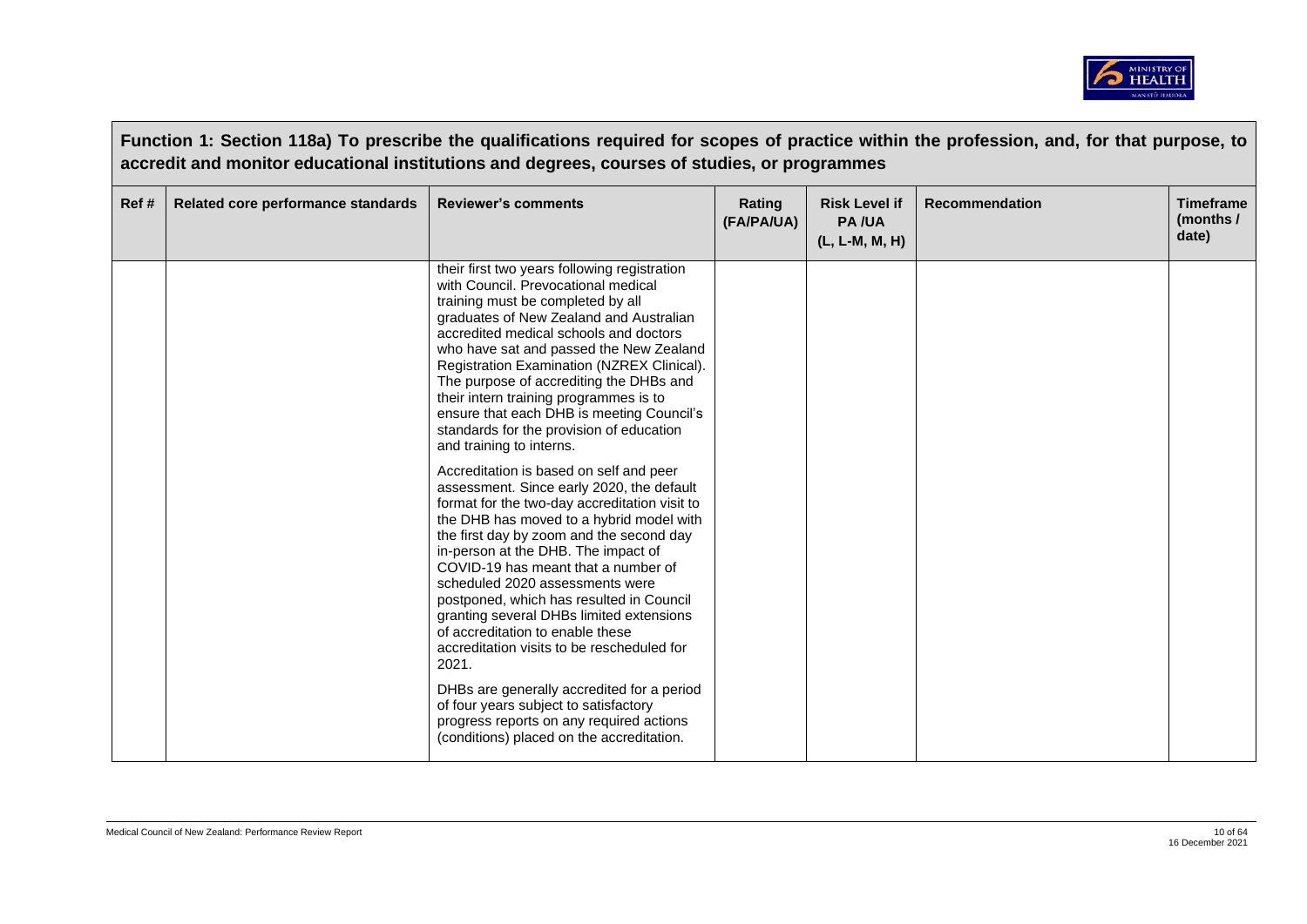

|      | Function 1: Section 118a) To prescribe the qualifications required for scopes of practice within the profession, and, for that purpose, to<br>accredit and monitor educational institutions and degrees, courses of studies, or programmes |                                                                                                                                                                                                                                                                                                                                                                                                                                                                                                                                                                                                                                                          |                      |                                                        |                       |                                        |  |  |
|------|--------------------------------------------------------------------------------------------------------------------------------------------------------------------------------------------------------------------------------------------|----------------------------------------------------------------------------------------------------------------------------------------------------------------------------------------------------------------------------------------------------------------------------------------------------------------------------------------------------------------------------------------------------------------------------------------------------------------------------------------------------------------------------------------------------------------------------------------------------------------------------------------------------------|----------------------|--------------------------------------------------------|-----------------------|----------------------------------------|--|--|
| Ref# | Related core performance standards                                                                                                                                                                                                         | <b>Reviewer's comments</b>                                                                                                                                                                                                                                                                                                                                                                                                                                                                                                                                                                                                                               | Rating<br>(FA/PA/UA) | <b>Risk Level if</b><br><b>PA/UA</b><br>(L, L-M, M, H) | <b>Recommendation</b> | <b>Timeframe</b><br>(months /<br>date) |  |  |
|      |                                                                                                                                                                                                                                            | The DHB accreditation expiry dates and<br>reports are published on the MCNZ<br>website.                                                                                                                                                                                                                                                                                                                                                                                                                                                                                                                                                                  |                      |                                                        |                       |                                        |  |  |
|      |                                                                                                                                                                                                                                            | The accreditation of medical colleges,<br>as providers of vocational training and<br>recertification programmes, leading to<br>specialty postgraduate qualification<br>(e.g. Fellowship).                                                                                                                                                                                                                                                                                                                                                                                                                                                                |                      |                                                        |                       |                                        |  |  |
|      |                                                                                                                                                                                                                                            | The Council accredits medical colleges to<br>recognise vocational (specialist) medical<br>training programmes that produce medical<br>specialists who can practice unsupervised<br>in the relevant medical speciality This<br>competency-based training is central to the<br>ongoing Council re-accreditation that<br>colleges are subject to. The standards for<br>recognition of a vocational scope of<br>practice and accreditation (and<br>reaccreditation) and the appropriate<br>accreditation and monitoring mechanisms,<br>ensure that the College has established<br>and maintain clear and coherent<br>competencies for the scope of practice. |                      |                                                        |                       |                                        |  |  |
|      |                                                                                                                                                                                                                                            | Through this same accreditation process,<br>these Colleges are accredited to provide<br>the recertification programmes for<br>vocationally registered doctors. In this<br>way, competence-based training and the<br>maintenance of current and core<br>competencies are linked.                                                                                                                                                                                                                                                                                                                                                                          |                      |                                                        |                       |                                        |  |  |

- F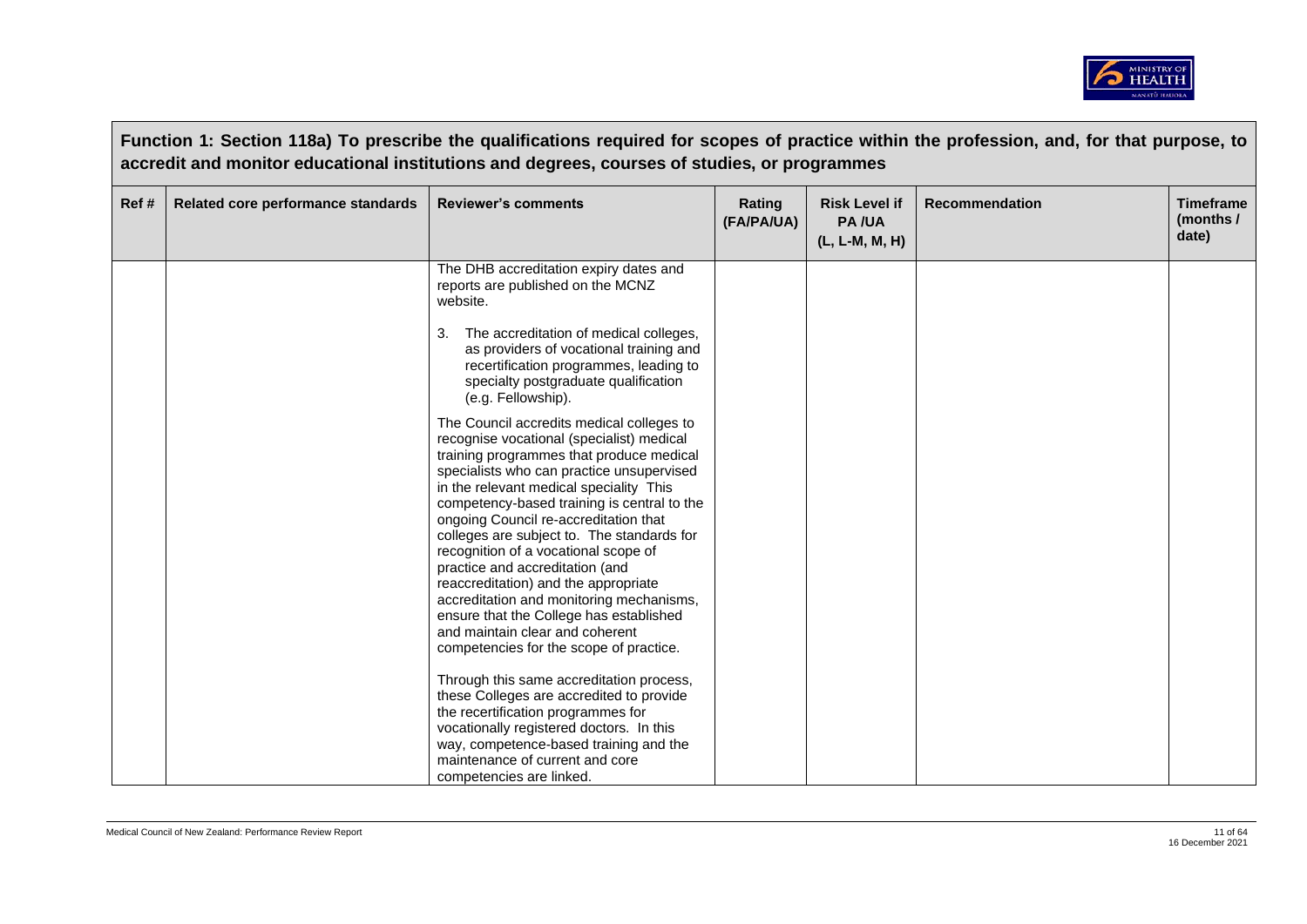

|       |                                    | Function 1: Section 118a) To prescribe the qualifications required for scopes of practice within the profession, and, for that purpose, to<br>accredit and monitor educational institutions and degrees, courses of studies, or programmes                                                                                                                                                                                                                                            |                      |                                                        |                       |                                        |
|-------|------------------------------------|---------------------------------------------------------------------------------------------------------------------------------------------------------------------------------------------------------------------------------------------------------------------------------------------------------------------------------------------------------------------------------------------------------------------------------------------------------------------------------------|----------------------|--------------------------------------------------------|-----------------------|----------------------------------------|
| Ref # | Related core performance standards | <b>Reviewer's comments</b>                                                                                                                                                                                                                                                                                                                                                                                                                                                            | Rating<br>(FA/PA/UA) | <b>Risk Level if</b><br><b>PA/UA</b><br>(L, L-M, M, H) | <b>Recommendation</b> | <b>Timeframe</b><br>(months /<br>date) |
|       |                                    | Seven New Zealand-based medical<br>colleges are currently accredited by<br>Council to provide vocational training<br>and/or recertification for Council accredited<br>scopes.                                                                                                                                                                                                                                                                                                         |                      |                                                        |                       |                                        |
|       |                                    | The medical colleges' related scopes of<br>practice and accreditation expiry dates are<br>published on the MCNZ but not the reports,<br>although there is a column for this.                                                                                                                                                                                                                                                                                                          |                      |                                                        |                       |                                        |
|       |                                    | Thirteen Australasian medical colleges are<br>currently similarly jointly accredited by<br>Council and the Australian Medical<br>Council. These are identified on the MCNZ<br>website and there is a link to the AMC<br>website for the published reports.                                                                                                                                                                                                                            |                      |                                                        |                       |                                        |
|       |                                    | New standards which align more closely<br>with those of the Australian Medical<br>Council have been effective since 1 July<br>2020. From 1 July 2021, following<br>extensive consultation, revised standards<br>are being implemented which update the<br>standards to reflect the new recertification<br>requirements, cultural safety, and health<br>equity. These standards are coming into<br>effect from 1 July 2022 and also reflect<br>recent changes that Council has made to |                      |                                                        |                       |                                        |
|       |                                    | strengthen recertification requirements for<br>vocationally registered doctors in New<br>Zealand. Council expects that Australasian<br>colleges will embed a focus on cultural<br>safety and health equity into learning                                                                                                                                                                                                                                                              |                      |                                                        |                       |                                        |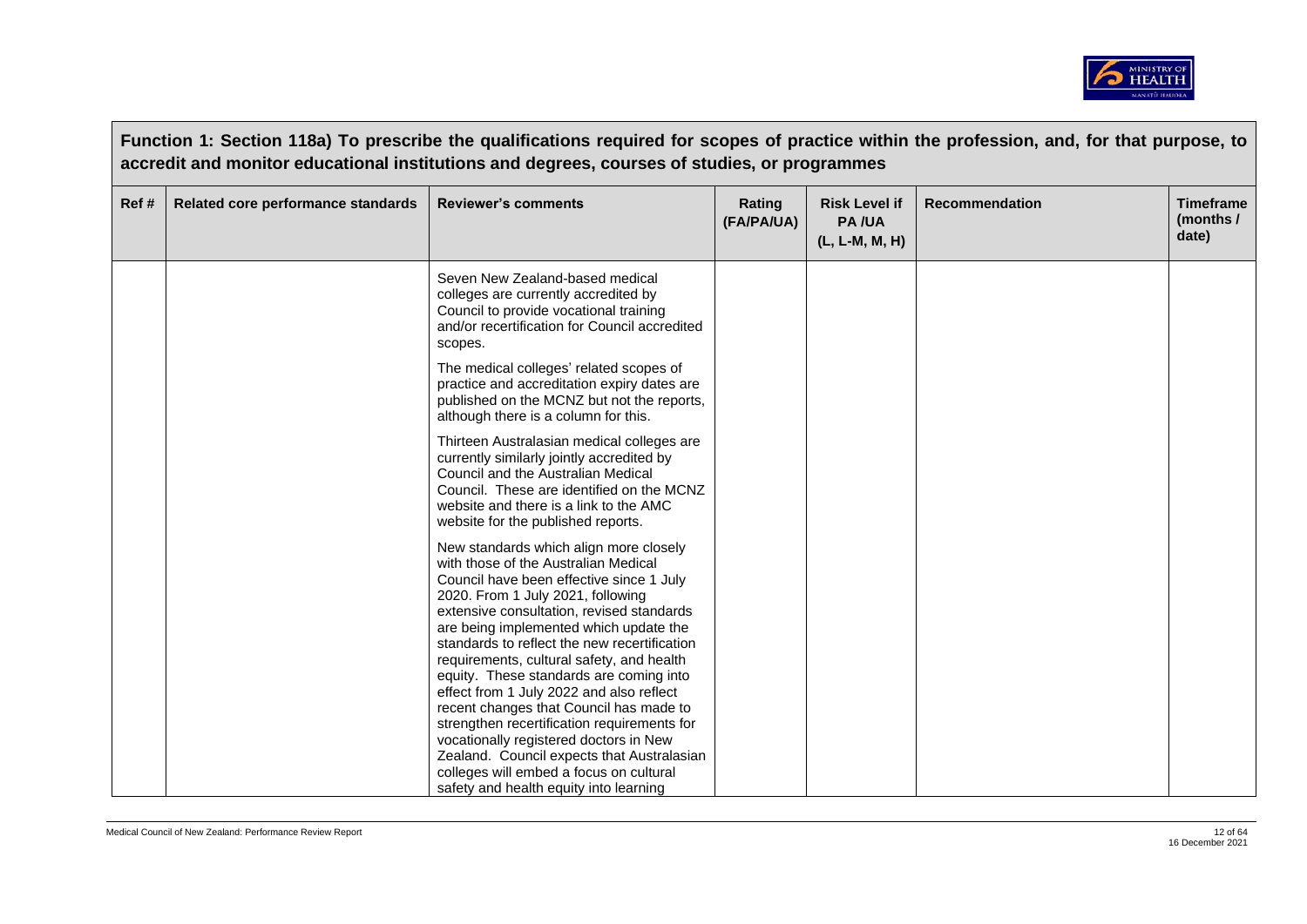

|      | Function 1: Section 118a) To prescribe the qualifications required for scopes of practice within the profession, and, for that purpose, to<br>accredit and monitor educational institutions and degrees, courses of studies, or programmes |                                                                                                                                                                                                                                                                                                                                                                                                                                                                                                                         |                      |                                                        |                       |                                        |  |
|------|--------------------------------------------------------------------------------------------------------------------------------------------------------------------------------------------------------------------------------------------|-------------------------------------------------------------------------------------------------------------------------------------------------------------------------------------------------------------------------------------------------------------------------------------------------------------------------------------------------------------------------------------------------------------------------------------------------------------------------------------------------------------------------|----------------------|--------------------------------------------------------|-----------------------|----------------------------------------|--|
| Ref# | Related core performance standards                                                                                                                                                                                                         | <b>Reviewer's comments</b>                                                                                                                                                                                                                                                                                                                                                                                                                                                                                              | Rating<br>(FA/PA/UA) | <b>Risk Level if</b><br><b>PA/UA</b><br>(L, L-M, M, H) | <b>Recommendation</b> | <b>Timeframe</b><br>(months /<br>date) |  |
|      |                                                                                                                                                                                                                                            | activities and assessments across their<br>training and recertification programmes.                                                                                                                                                                                                                                                                                                                                                                                                                                     |                      |                                                        |                       |                                        |  |
|      |                                                                                                                                                                                                                                            | Between the formal accreditation<br>assessments, the Council monitors<br>developments in education and training<br>and recertification programmes through<br>annual reports from the accredited medical<br>colleges. This is being further<br>strengthened to request comment on<br>specific areas of interest noting that<br>currently have the ability to request<br>reporting on specific areas. This has been<br>done in the past, for example if a matter<br>comes to light outside of the accreditation<br>cycle. |                      |                                                        |                       |                                        |  |
| 1.4  | the RA takes appropriate actions where<br>concerns are identified                                                                                                                                                                          | If the accreditation assessment of medical<br>schools, prevocational training providers<br>(DHBs) and medical colleges identifies<br>significant deficiencies or there is<br>insufficient information to determine that<br>the programme satisfies the relevant<br>accreditation standards, then the Council<br>may:<br>grant accreditation with required<br>actions (conditions) to be met within a<br>defined timeframe and/or<br>grant accreditation for a shorter time<br>period than the usual time period or      | <b>FA</b>            |                                                        |                       |                                        |  |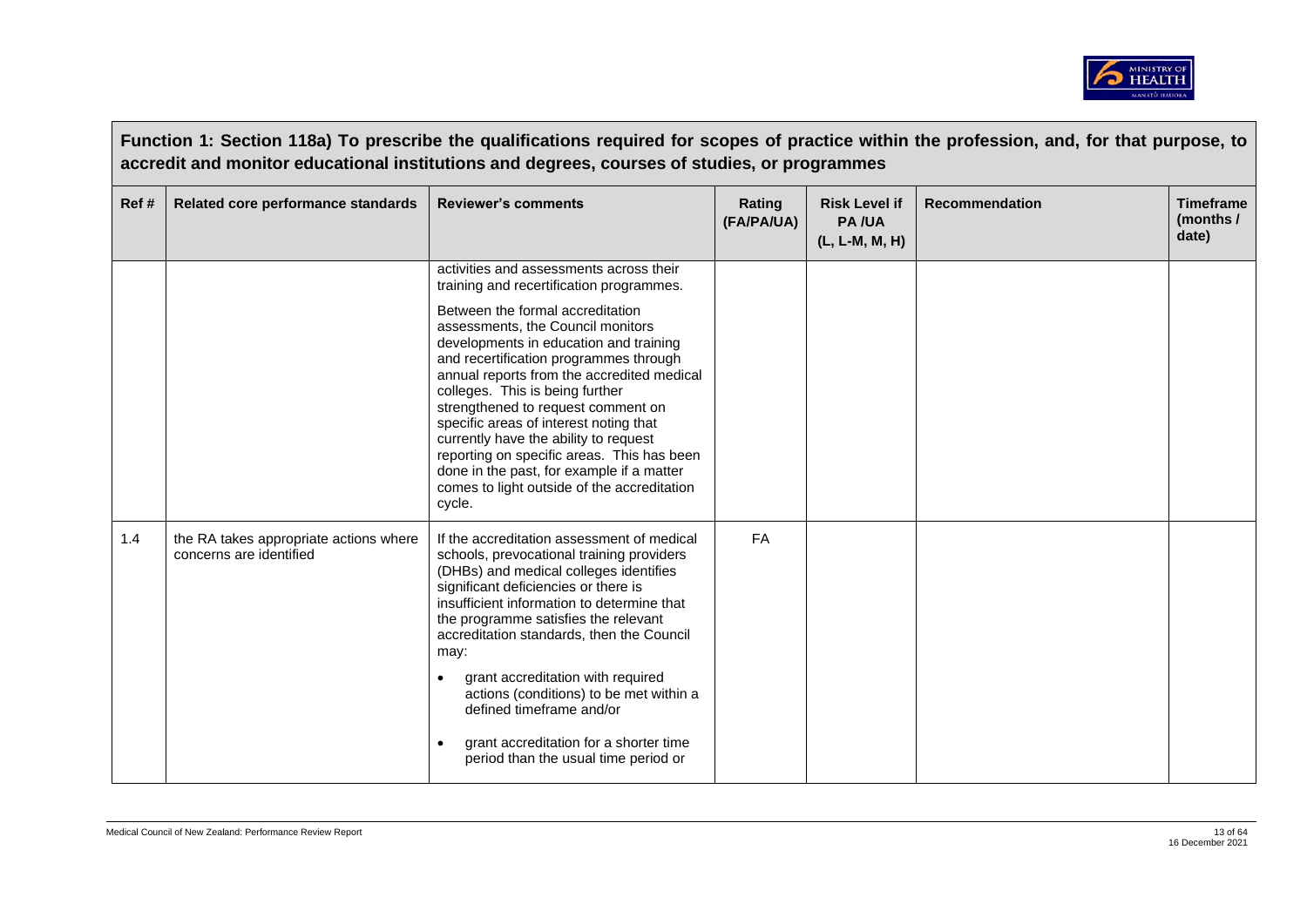

|       | Function 1: Section 118a) To prescribe the qualifications required for scopes of practice within the profession, and, for that purpose, to<br>accredit and monitor educational institutions and degrees, courses of studies, or programmes |                                                                                                                                                                                                                                           |                      |                                                          |                       |                                        |  |
|-------|--------------------------------------------------------------------------------------------------------------------------------------------------------------------------------------------------------------------------------------------|-------------------------------------------------------------------------------------------------------------------------------------------------------------------------------------------------------------------------------------------|----------------------|----------------------------------------------------------|-----------------------|----------------------------------------|--|
| Ref # | Related core performance standards                                                                                                                                                                                                         | <b>Reviewer's comments</b>                                                                                                                                                                                                                | Rating<br>(FA/PA/UA) | <b>Risk Level if</b><br><b>PA/UA</b><br>$(L, L-M, M, H)$ | <b>Recommendation</b> | <b>Timeframe</b><br>(months /<br>date) |  |
|       |                                                                                                                                                                                                                                            | revoke accreditation if Council is not<br>satisfied that the complete programme<br>is or can be implemented at a level<br>consistent with the accreditation<br>standards.                                                                 |                      |                                                          |                       |                                        |  |
|       |                                                                                                                                                                                                                                            | The Council has not yet revoked<br>accreditation of an accredited training<br>provider, however it has prevented a<br>medical college from enrolling new trainees<br>until it remedied serious deficiencies in its<br>training programme. |                      |                                                          |                       |                                        |  |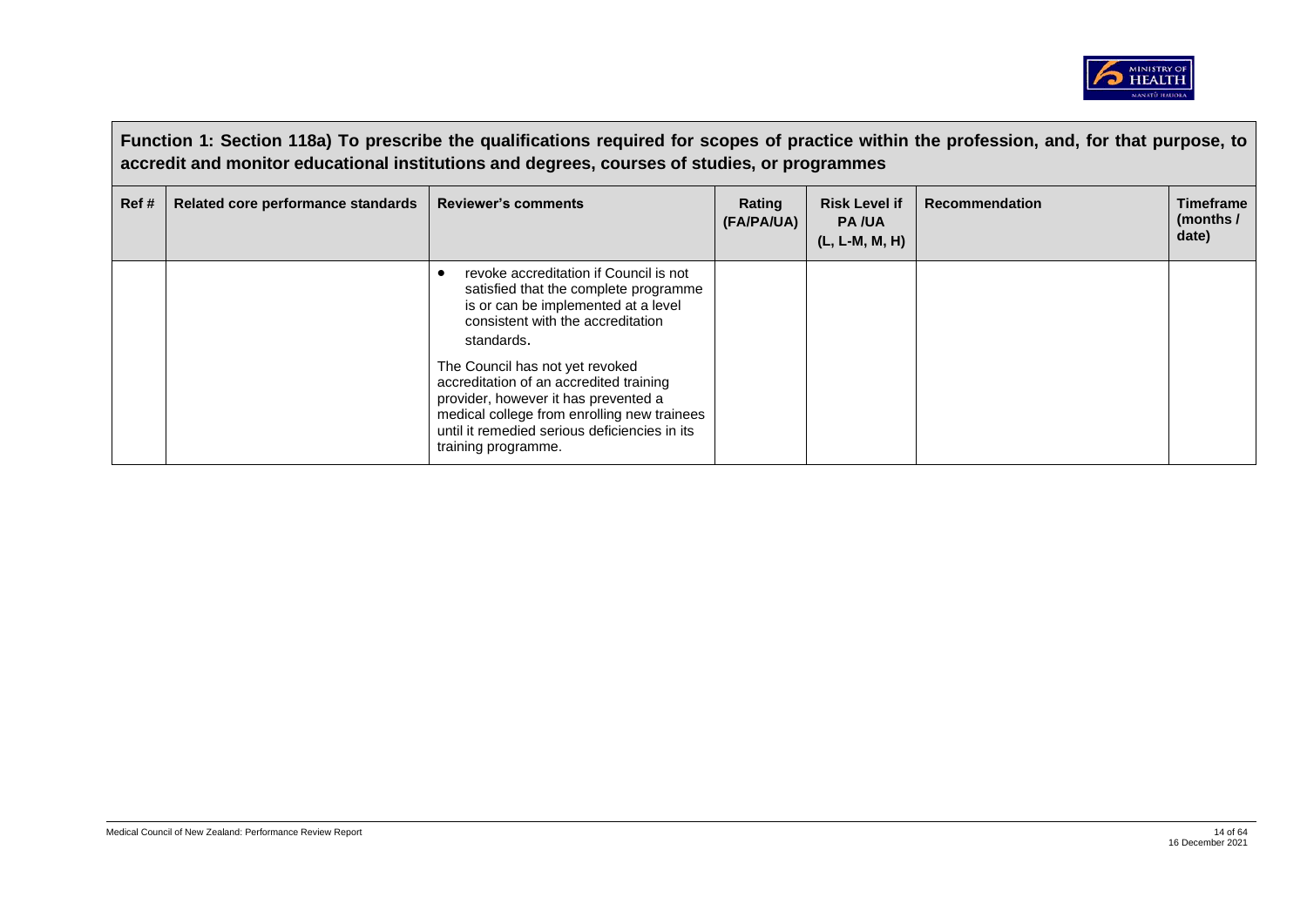

|      | Function 2: Section 118b) To authorise the registration of health practitioners under this Act, and to maintain registers.                                                                                                                                                   |                                                                                                                                                                                                                                                                                                                                                                                                                                                                                                                                                                                                                                                                                                                                                                                            |                      |                                                        |                       |                                        |  |  |
|------|------------------------------------------------------------------------------------------------------------------------------------------------------------------------------------------------------------------------------------------------------------------------------|--------------------------------------------------------------------------------------------------------------------------------------------------------------------------------------------------------------------------------------------------------------------------------------------------------------------------------------------------------------------------------------------------------------------------------------------------------------------------------------------------------------------------------------------------------------------------------------------------------------------------------------------------------------------------------------------------------------------------------------------------------------------------------------------|----------------------|--------------------------------------------------------|-----------------------|----------------------------------------|--|--|
|      | Section 118c) To consider applications for annual practicing certificates                                                                                                                                                                                                    |                                                                                                                                                                                                                                                                                                                                                                                                                                                                                                                                                                                                                                                                                                                                                                                            |                      |                                                        |                       |                                        |  |  |
| Ref# | Related core performance standards                                                                                                                                                                                                                                           | <b>Reviewer's comments</b>                                                                                                                                                                                                                                                                                                                                                                                                                                                                                                                                                                                                                                                                                                                                                                 | Rating<br>(FA/PA/UA) | <b>Risk Level if</b><br><b>PA/UA</b><br>(L, L-M, M, H) | <b>Recommendation</b> | <b>Timeframe</b><br>(months /<br>date) |  |  |
| 2.1  | The RA maintains and publishes an<br>accessible, accurate register of<br>registrants (including, where permitted,<br>any conditions on their practice)                                                                                                                       | Council maintains and publishes an<br>accessible, accurate register of doctors<br>registered in New Zealand. It is made<br>available in two main ways:<br>On the MCNZ website. This can be<br>a.<br>searched by name, specialty (area of<br>medicine), and location. The register<br>provides information on the doctor's<br>scope of practice, practising status<br>including practising certificate dates,<br>qualifications, and conditions).<br>Through a "full" register that is<br>b.<br>accessible to approved persons and<br>organisations via a secure area on<br>Council's website. This full register<br>provides the details of all registered<br>doctors in a single file. Organisations<br>with access to this file can import the<br>register for use in their own systems. | FA                   |                                                        |                       |                                        |  |  |
| 2.2  | The RA has clear, transparent, and<br>timely mechanisms to consider<br>applications and to:<br>Register applicants who meet all<br>$\bullet$<br>statutory requirements for<br>registration<br>Issue practicing certificates to<br>$\bullet$<br>applicants in a timely manner | The information used to produce the<br>register comes from the practitioner<br>information management system called<br>MedSys that uses a workflow engine to<br>guide staff through Council's registration<br>processes. This workflow builds in decision<br>making.<br>This ensures only doctors are registered<br>who meet our registration requirements.<br>The Council have recently enhanced this                                                                                                                                                                                                                                                                                                                                                                                     | FA                   |                                                        |                       |                                        |  |  |

 $\overline{\phantom{a}}$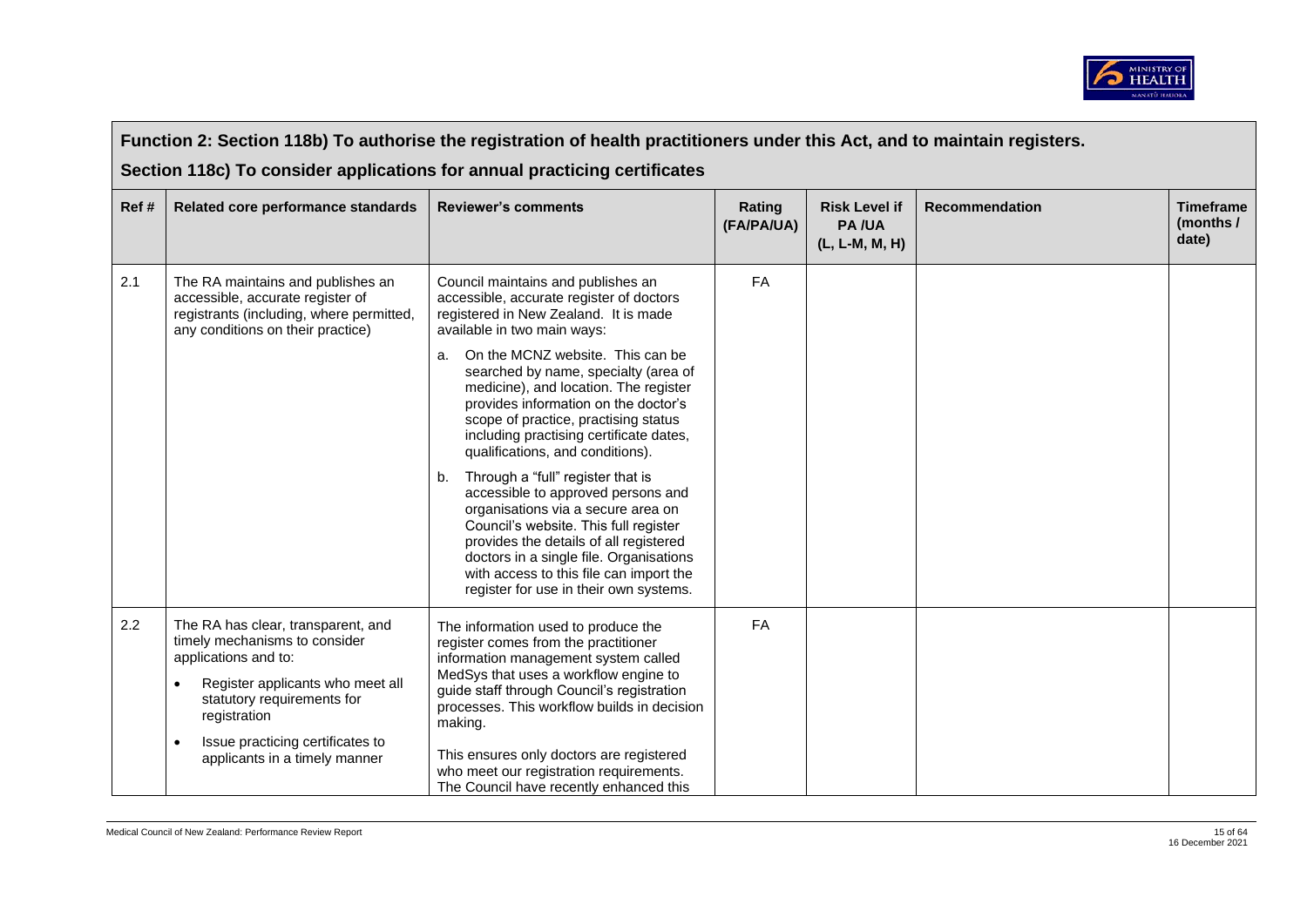

|      | Function 2: Section 118b) To authorise the registration of health practitioners under this Act, and to maintain registers.<br>Section 118c) To consider applications for annual practicing certificates |                                                                                                                                                                                                                                                                                                                                                                                                                                                                                                                                                                                                                                                                                                                                                                                                                                                                                                                                                                                                                                                                                                                        |                      |                                                        |                       |                                        |  |  |  |
|------|---------------------------------------------------------------------------------------------------------------------------------------------------------------------------------------------------------|------------------------------------------------------------------------------------------------------------------------------------------------------------------------------------------------------------------------------------------------------------------------------------------------------------------------------------------------------------------------------------------------------------------------------------------------------------------------------------------------------------------------------------------------------------------------------------------------------------------------------------------------------------------------------------------------------------------------------------------------------------------------------------------------------------------------------------------------------------------------------------------------------------------------------------------------------------------------------------------------------------------------------------------------------------------------------------------------------------------------|----------------------|--------------------------------------------------------|-----------------------|----------------------------------------|--|--|--|
| Ref# | Related core performance standards                                                                                                                                                                      | <b>Reviewer's comments</b>                                                                                                                                                                                                                                                                                                                                                                                                                                                                                                                                                                                                                                                                                                                                                                                                                                                                                                                                                                                                                                                                                             | Rating<br>(FA/PA/UA) | <b>Risk Level if</b><br><b>PA/UA</b><br>(L, L-M, M, H) | <b>Recommendation</b> | <b>Timeframe</b><br>(months /<br>date) |  |  |  |
|      | Manage any requests for reviews<br>of decisions made under<br>delegation                                                                                                                                | system with the capability to output<br>changes to doctors' registration in real-time<br>and advised are on track to implement this<br>new capability by June 2022.<br>Council's website includes the following:<br>a link to the gazetted scopes of<br>practice and prescribed qualifications,<br>detailed registration policies and<br>pathways,<br>all registration application forms<br>information on application processing<br>$\bullet$<br>times, and<br>the statutory requirements that must<br>be met.<br>Registration application forms explicitly<br>identify the information applicants must<br>provide to inform Council's decisions on<br>questions of fitness for registration and<br>competence within the requested scope of<br>practice.<br>While this is a high trust model (relying on<br>self-disclosure), registration decision-<br>making is supported by formal checks and<br>independently sourced information. This<br>includes:<br>Primary Source Verification of<br>$\bullet$<br>qualifications<br>Requirement for Certificates of<br>Professional Status/Certificates of<br>Good standing |                      |                                                        |                       |                                        |  |  |  |

 $\blacksquare$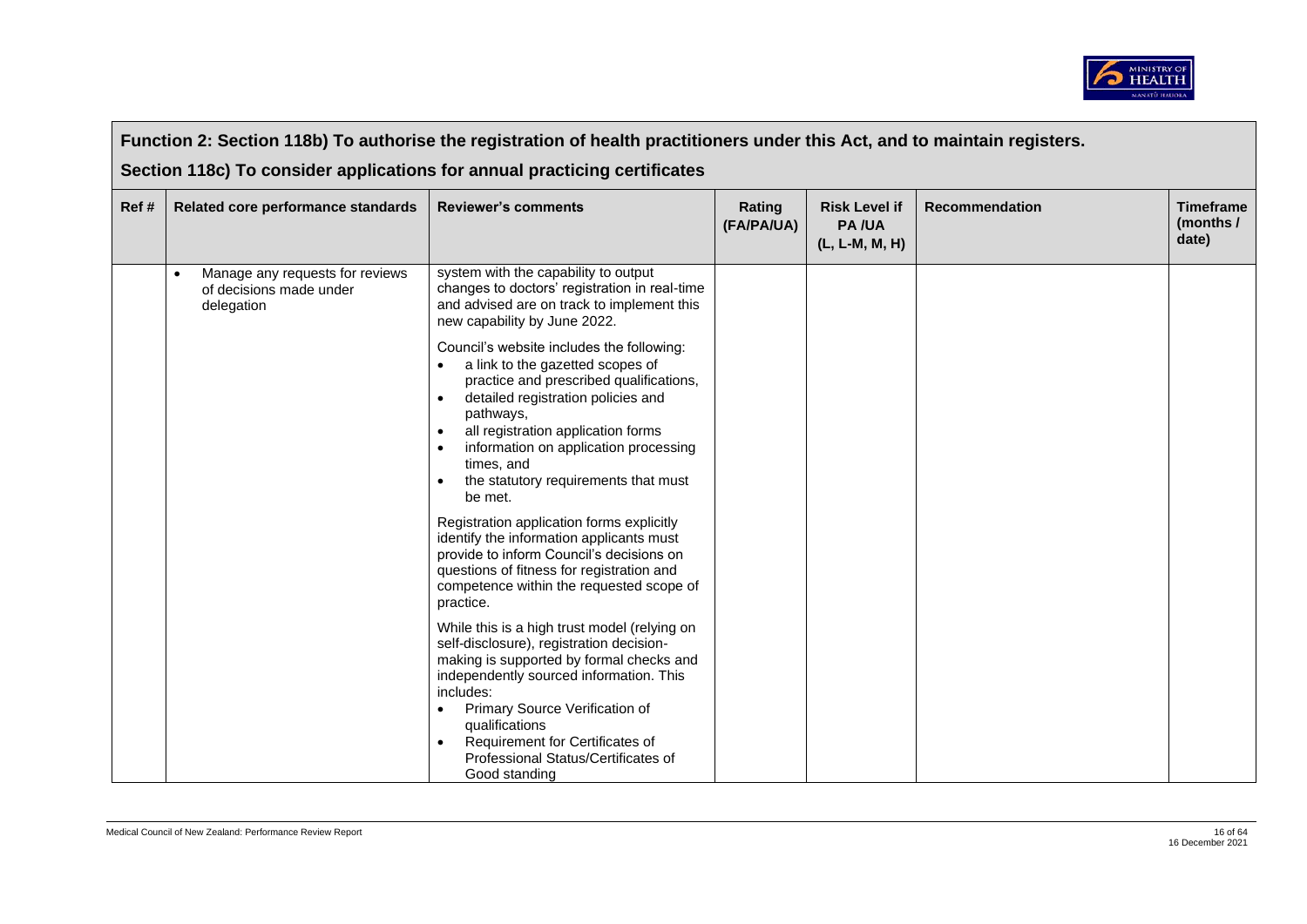

|       | Function 2: Section 118b) To authorise the registration of health practitioners under this Act, and to maintain registers. |                                                                                                                                                                                                                                                                                                                                                                                                                                                                                                                                                                                                                                                                                                                                                                                                                                                                                                                                                                                                                                                                                                                                                               |                      |                                                        |                       |                                        |  |  |
|-------|----------------------------------------------------------------------------------------------------------------------------|---------------------------------------------------------------------------------------------------------------------------------------------------------------------------------------------------------------------------------------------------------------------------------------------------------------------------------------------------------------------------------------------------------------------------------------------------------------------------------------------------------------------------------------------------------------------------------------------------------------------------------------------------------------------------------------------------------------------------------------------------------------------------------------------------------------------------------------------------------------------------------------------------------------------------------------------------------------------------------------------------------------------------------------------------------------------------------------------------------------------------------------------------------------|----------------------|--------------------------------------------------------|-----------------------|----------------------------------------|--|--|
|       | Section 118c) To consider applications for annual practicing certificates                                                  |                                                                                                                                                                                                                                                                                                                                                                                                                                                                                                                                                                                                                                                                                                                                                                                                                                                                                                                                                                                                                                                                                                                                                               |                      |                                                        |                       |                                        |  |  |
| Ref # | Related core performance standards                                                                                         | <b>Reviewer's comments</b>                                                                                                                                                                                                                                                                                                                                                                                                                                                                                                                                                                                                                                                                                                                                                                                                                                                                                                                                                                                                                                                                                                                                    | Rating<br>(FA/PA/UA) | <b>Risk Level if</b><br><b>PA/UA</b><br>(L, L-M, M, H) | <b>Recommendation</b> | <b>Timeframe</b><br>(months /<br>date) |  |  |
|       |                                                                                                                            | Comprehensive satisfactory<br>references<br>Each registration pathway has a prescribed<br>qualification. This may be any combination<br>of:<br>A medical degree or Diploma<br>$\bullet$<br>A training programme accredited by<br>Council<br>A pass in an examination or another<br>assessment<br>Registration with an overseas<br>$\bullet$<br>organisation that performs a similar<br>function to that of the Medical Council<br>Experience, either with or without<br>supervision or oversight from a senior<br>colleague<br>All applicants for registration must have a<br>recognised primary medical qualification<br>from a medical school listed in the World<br>Directory of Medical Schools. Doctors who<br>hold overseas qualifications and who want<br>to apply for registration in New Zealand<br>must have key documents verified from<br>their primary source using the Educational<br>Commission for Foreign Medical<br>Graduates' Electronic Portfolio of<br>International Credentials (ECFMG's EPIC)<br>service (since Nov 2017). If the medical<br>school is located outside of Canada or the<br>United States of America, the qualification |                      |                                                        |                       |                                        |  |  |
|       |                                                                                                                            | must have been awarded during the                                                                                                                                                                                                                                                                                                                                                                                                                                                                                                                                                                                                                                                                                                                                                                                                                                                                                                                                                                                                                                                                                                                             |                      |                                                        |                       |                                        |  |  |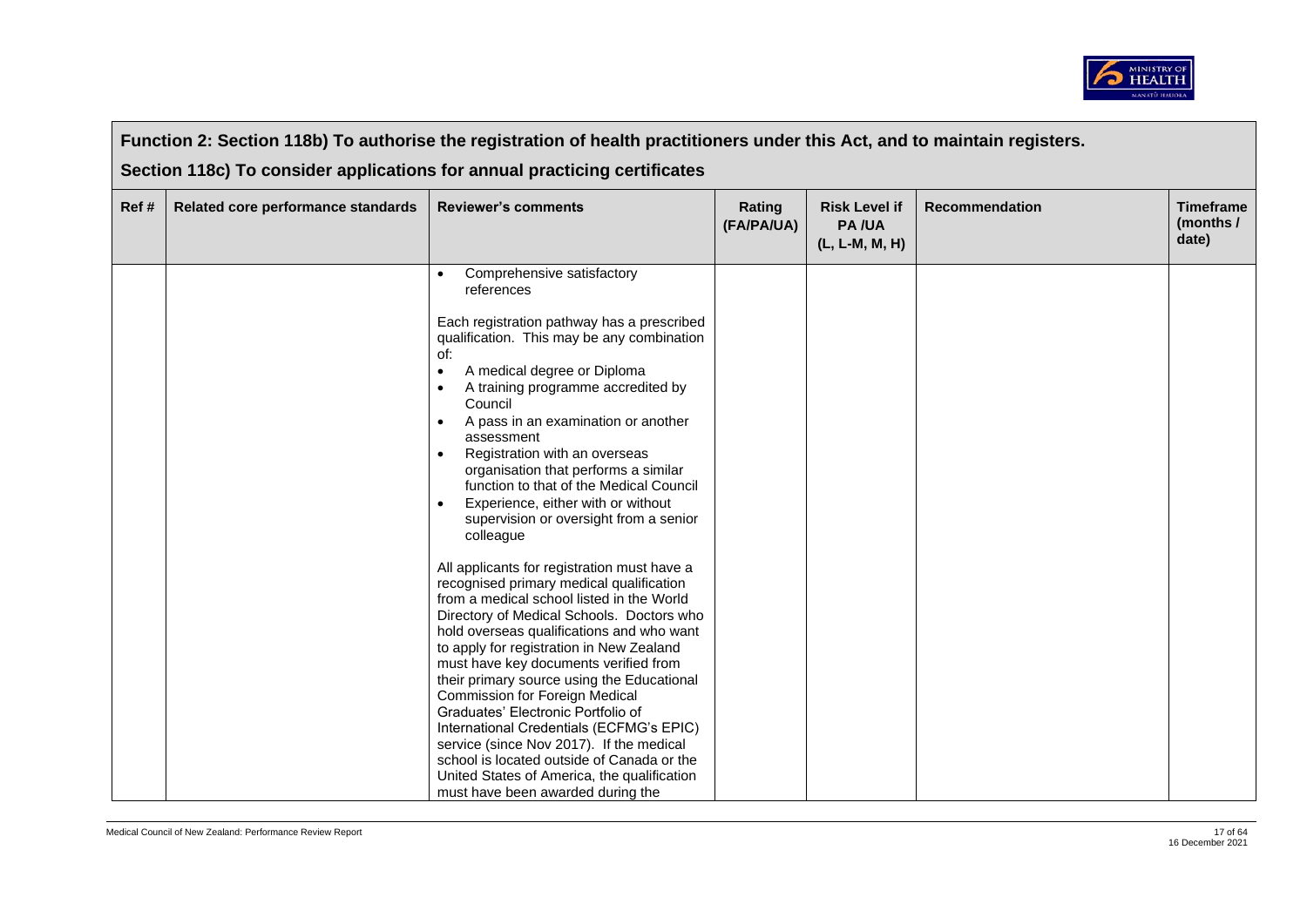

|      | Function 2: Section 118b) To authorise the registration of health practitioners under this Act, and to maintain registers. |                                                                                                                                                                                                                                                                                                                                                                                                                                                                                                                                                                                                                                                                                                                                                                                                                                                                                                                                                                                                                                                                                                                                                                      |                      |                                                        |                       |                                        |  |  |
|------|----------------------------------------------------------------------------------------------------------------------------|----------------------------------------------------------------------------------------------------------------------------------------------------------------------------------------------------------------------------------------------------------------------------------------------------------------------------------------------------------------------------------------------------------------------------------------------------------------------------------------------------------------------------------------------------------------------------------------------------------------------------------------------------------------------------------------------------------------------------------------------------------------------------------------------------------------------------------------------------------------------------------------------------------------------------------------------------------------------------------------------------------------------------------------------------------------------------------------------------------------------------------------------------------------------|----------------------|--------------------------------------------------------|-----------------------|----------------------------------------|--|--|
| Ref# | Related core performance standards                                                                                         | Section 118c) To consider applications for annual practicing certificates<br><b>Reviewer's comments</b>                                                                                                                                                                                                                                                                                                                                                                                                                                                                                                                                                                                                                                                                                                                                                                                                                                                                                                                                                                                                                                                              | Rating<br>(FA/PA/UA) | <b>Risk Level if</b><br><b>PA/UA</b><br>(L, L-M, M, H) | <b>Recommendation</b> | <b>Timeframe</b><br>(months /<br>date) |  |  |
|      |                                                                                                                            | graduation years for which the medical<br>school meets the eligibility requirements for<br><b>ECFMG Certification.</b><br>The application forms (REG1, VOC2 and<br>VOC3) include specific questions about<br>English language communication, health,<br>conduct and competence.<br>Applicants are required to provide the<br>following:<br>a copy of their CV to assess their<br>professional work history and<br>experience,<br>at least three references from suitable<br>referees,<br>references from at least three senior<br>$\bullet$<br>medical colleagues who are familiar<br>with the applicant's work and have<br>worked with the applicant for at least<br>six months within the last three years<br>(at least one should come from their<br>current place of employment).<br>For doctors applying for vocational<br>(specialist) or special purpose (locum<br>tenens or teleradiology) scopes of practice<br>references must be completed by<br>consultants/specialists who are familiar<br>with the applicant's current professional<br>practice. These specialist referees must be<br>practising within the same area of medicine<br>as the applicant. |                      |                                                        |                       |                                        |  |  |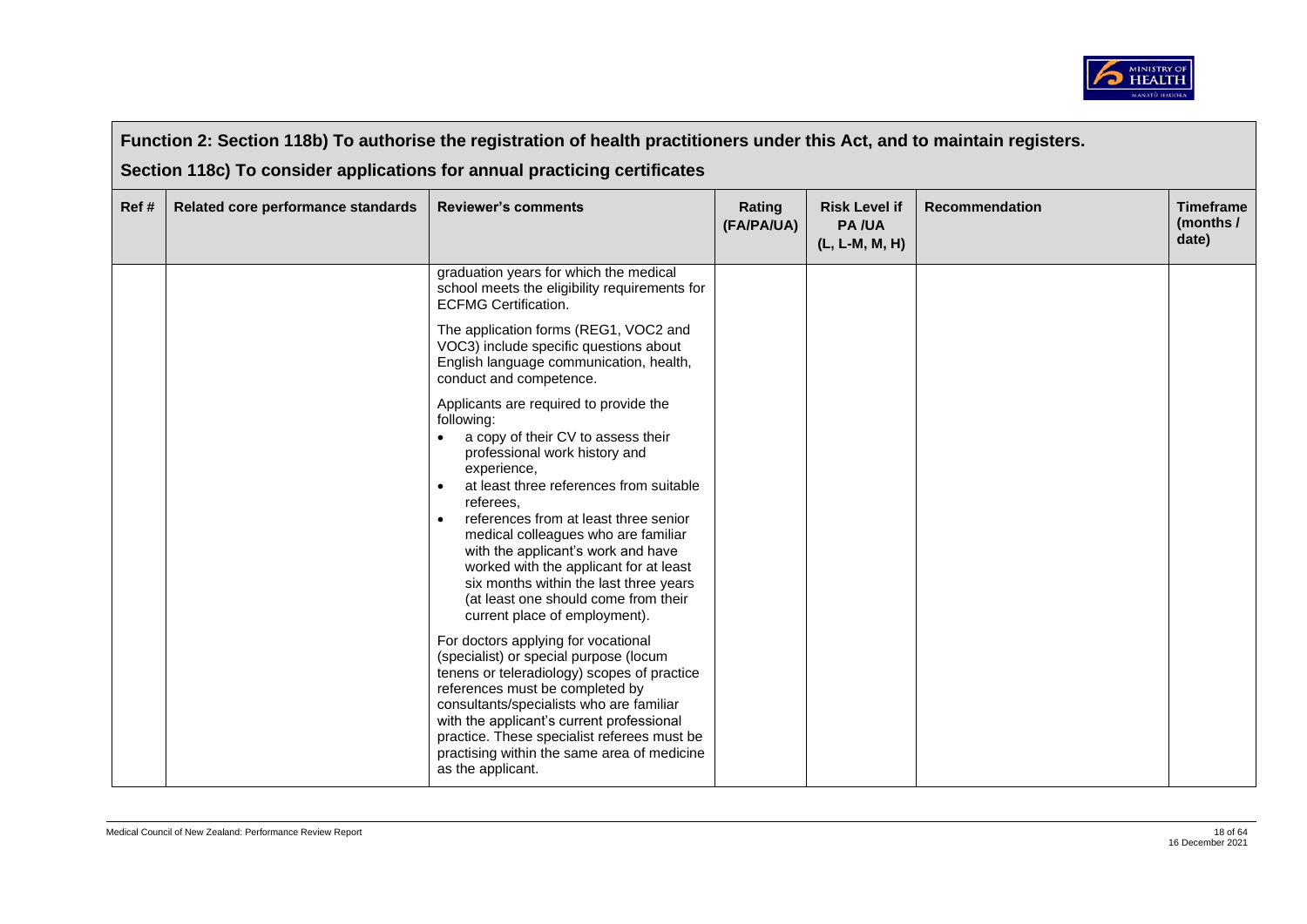

|       | Function 2: Section 118b) To authorise the registration of health practitioners under this Act, and to maintain registers. |                                                                                                                                                                                                                                                                                                                                                                                                                                                                                                            |                      |                                                        |                       |                                        |  |  |
|-------|----------------------------------------------------------------------------------------------------------------------------|------------------------------------------------------------------------------------------------------------------------------------------------------------------------------------------------------------------------------------------------------------------------------------------------------------------------------------------------------------------------------------------------------------------------------------------------------------------------------------------------------------|----------------------|--------------------------------------------------------|-----------------------|----------------------------------------|--|--|
|       | Section 118c) To consider applications for annual practicing certificates                                                  |                                                                                                                                                                                                                                                                                                                                                                                                                                                                                                            |                      |                                                        |                       |                                        |  |  |
| Ref # | Related core performance standards                                                                                         | <b>Reviewer's comments</b>                                                                                                                                                                                                                                                                                                                                                                                                                                                                                 | Rating<br>(FA/PA/UA) | <b>Risk Level if</b><br><b>PA/UA</b><br>(L, L-M, M, H) | <b>Recommendation</b> | <b>Timeframe</b><br>(months /<br>date) |  |  |
|       |                                                                                                                            | For provisional vocational and vocational<br>registration applications, Council staff<br>contact referees directly to verify<br>references provided.                                                                                                                                                                                                                                                                                                                                                       |                      |                                                        |                       |                                        |  |  |
|       |                                                                                                                            | Applicants seeking registration in a<br>provisional vocational scope of practice<br>(who are overseas-trained specialists)<br>must have a combination of qualifications,<br>training and experience assessed to<br>Council's satisfaction to be equivalent to, or<br>as satisfactory as, a New Zealand<br>vocationally-trained medical practitioner<br>registered in the same vocational scope.<br>Council seeks advice on this question from<br>the relevant medical college for the area of<br>medicine. |                      |                                                        |                       |                                        |  |  |
|       |                                                                                                                            | Doctors applying for registration in a<br>provisional general, provisional vocational<br>or special purpose scope are required to<br>work under the supervision of a<br>vocationally-registered doctor.                                                                                                                                                                                                                                                                                                    |                      |                                                        |                       |                                        |  |  |
|       |                                                                                                                            | All information combined enables an<br>assessment of their competence to<br>practise in the scope in which they have<br>applied.                                                                                                                                                                                                                                                                                                                                                                           |                      |                                                        |                       |                                        |  |  |
|       |                                                                                                                            | Doctors are required to disclose any<br>health, competence or conduct matters.<br>Council ask a range of questions on the<br>application forms regarding competence. If<br>a disclosure relates to a health condition<br>with the potential to impact on the                                                                                                                                                                                                                                               |                      |                                                        |                       |                                        |  |  |

 $\blacksquare$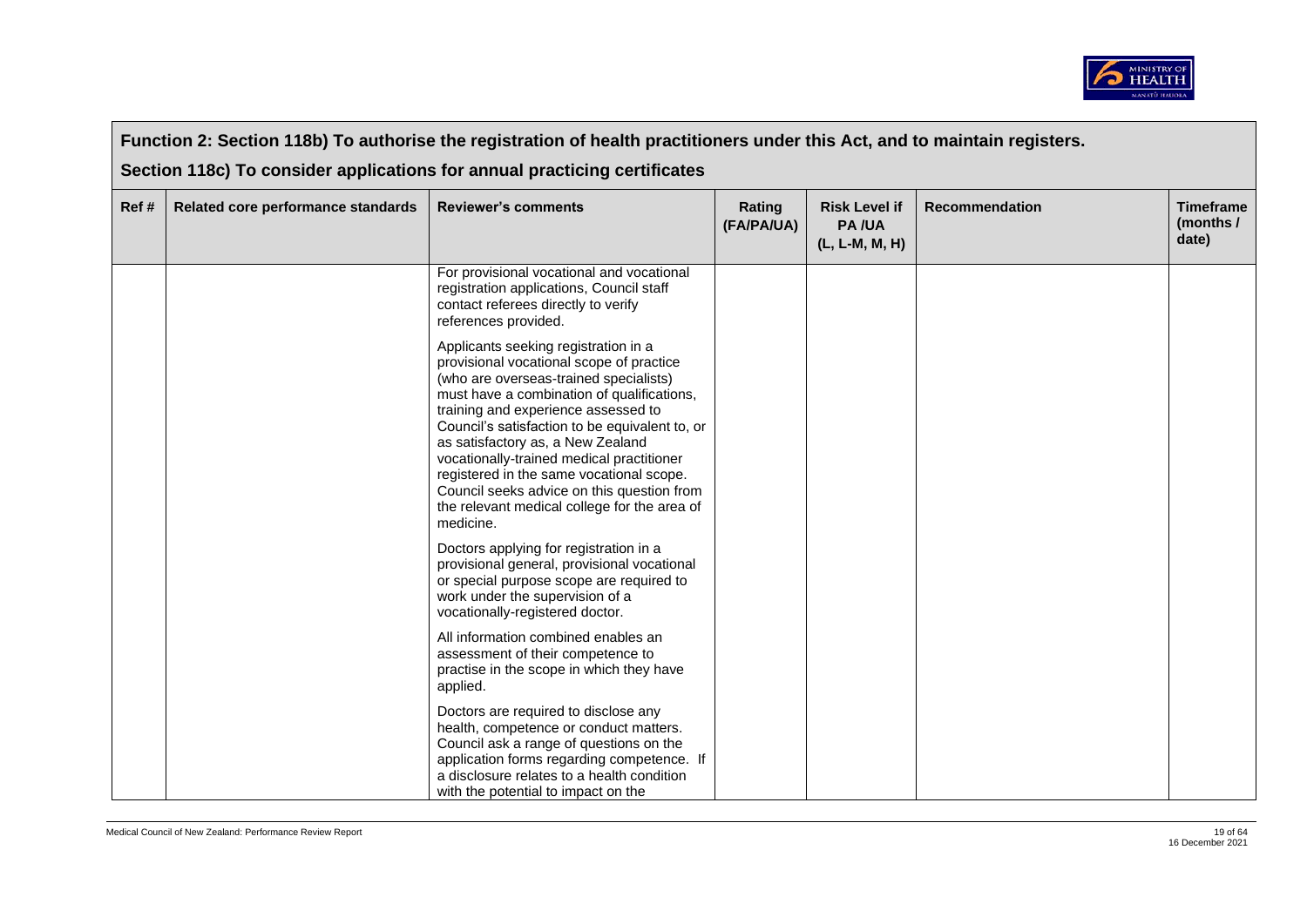

|      | Function 2: Section 118b) To authorise the registration of health practitioners under this Act, and to maintain registers. |                                                                                                                                                                                                                                                                                                                                                        |                      |                                                        |                       |                                        |  |  |
|------|----------------------------------------------------------------------------------------------------------------------------|--------------------------------------------------------------------------------------------------------------------------------------------------------------------------------------------------------------------------------------------------------------------------------------------------------------------------------------------------------|----------------------|--------------------------------------------------------|-----------------------|----------------------------------------|--|--|
|      | Section 118c) To consider applications for annual practicing certificates                                                  |                                                                                                                                                                                                                                                                                                                                                        |                      |                                                        |                       |                                        |  |  |
| Ref# | Related core performance standards                                                                                         | <b>Reviewer's comments</b>                                                                                                                                                                                                                                                                                                                             | Rating<br>(FA/PA/UA) | <b>Risk Level if</b><br><b>PA/UA</b><br>(L, L-M, M, H) | <b>Recommendation</b> | <b>Timeframe</b><br>(months /<br>date) |  |  |
|      |                                                                                                                            | applicant's practice, the information is<br>provided to Council's Health Team for<br>assessment.                                                                                                                                                                                                                                                       |                      |                                                        |                       |                                        |  |  |
|      |                                                                                                                            | If the disclosure is about their conduct or<br>competence, the applicant must provide a<br>description of the event(s) accompanied by<br>any documentation available (court<br>documents, legal correspondence,<br>certificates of professional status (good<br>standing) from every jurisdiction where the<br>investigations or proceedings occurred. |                      |                                                        |                       |                                        |  |  |
|      |                                                                                                                            | The Council Registration team gathers the<br>documentation for consideration, in<br>discussion with the Medical Adviser if<br>required. For the application to proceed the<br>Registrar, or a senior staff member with<br>delegated authority must agree.                                                                                              |                      |                                                        |                       |                                        |  |  |
|      |                                                                                                                            | Once the application is complete, it is peer<br>reviewed in the team. The purpose of the<br>peer review is to ensure that the<br>application satisfies all policy requirements.                                                                                                                                                                        |                      |                                                        |                       |                                        |  |  |
|      |                                                                                                                            | Issuing a practicing certificate:                                                                                                                                                                                                                                                                                                                      |                      |                                                        |                       |                                        |  |  |
|      |                                                                                                                            | MCNZ website includes Policy<br>Practicing certificate, Applying for a<br>practising certificate. Council's<br>procedures in assessing an application<br>are clearly documented. Council staff<br>work to a detailed practising certificate<br>team procedures manual.                                                                                 |                      |                                                        |                       |                                        |  |  |

 $\overline{\phantom{a}}$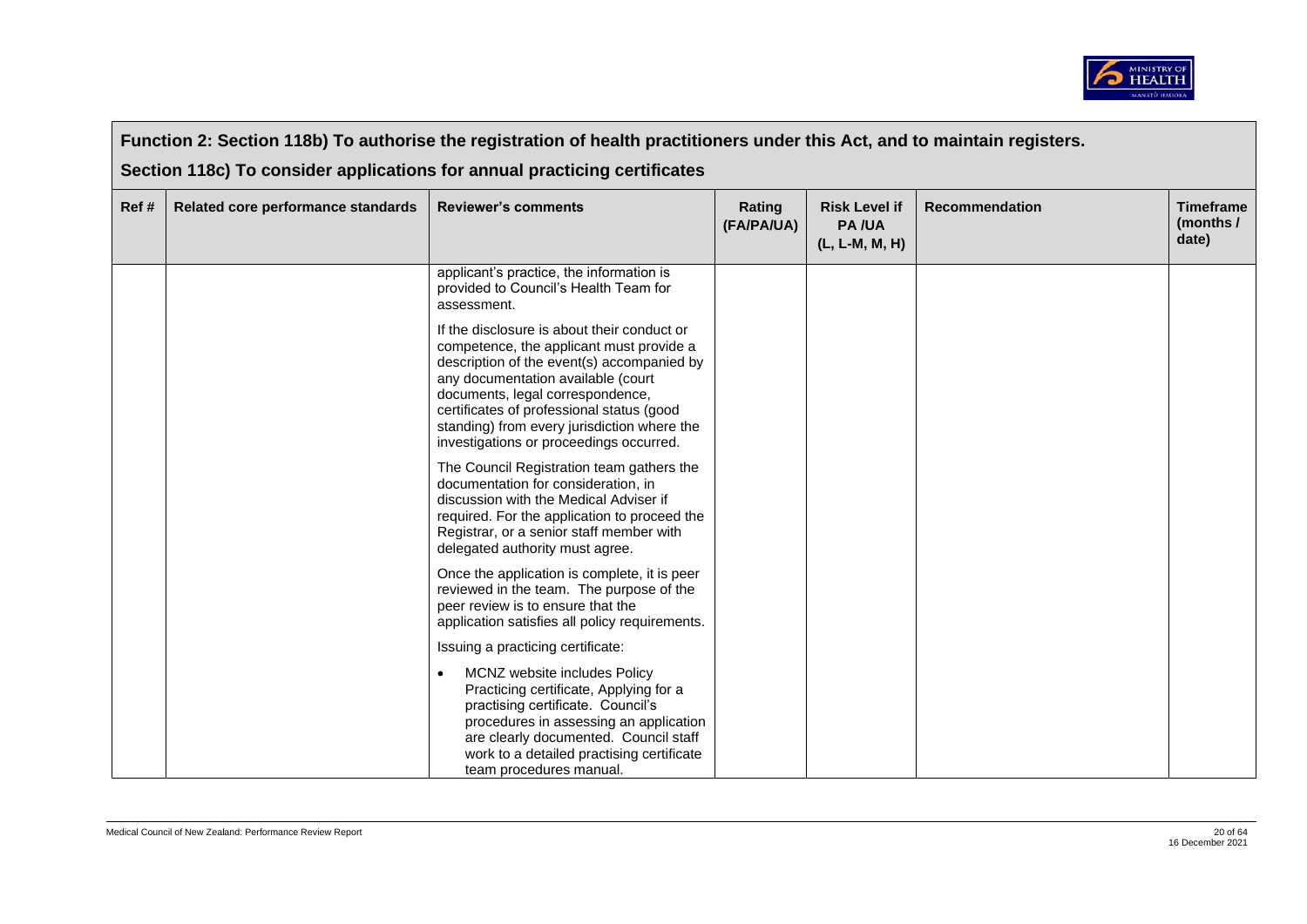

|      | Function 2: Section 118b) To authorise the registration of health practitioners under this Act, and to maintain registers. |                                                                                                                                                                                                                                                                                                                                                                                                                                                                                                                                                 |                      |                                                        |                       |                                        |  |  |
|------|----------------------------------------------------------------------------------------------------------------------------|-------------------------------------------------------------------------------------------------------------------------------------------------------------------------------------------------------------------------------------------------------------------------------------------------------------------------------------------------------------------------------------------------------------------------------------------------------------------------------------------------------------------------------------------------|----------------------|--------------------------------------------------------|-----------------------|----------------------------------------|--|--|
|      | Section 118c) To consider applications for annual practicing certificates                                                  |                                                                                                                                                                                                                                                                                                                                                                                                                                                                                                                                                 |                      |                                                        |                       |                                        |  |  |
| Ref# | Related core performance standards                                                                                         | <b>Reviewer's comments</b>                                                                                                                                                                                                                                                                                                                                                                                                                                                                                                                      | Rating<br>(FA/PA/UA) | <b>Risk Level if</b><br><b>PA/UA</b><br>(L, L-M, M, H) | <b>Recommendation</b> | <b>Timeframe</b><br>(months /<br>date) |  |  |
|      |                                                                                                                            | The online PC application ensures that<br>applicants are fully aware of Council<br>requirements and makes applying for<br>a practising certificate a<br>straightforward process.<br>The Annual Practising Certificate<br>(APC) workflow is used to issue<br>practising certificates and the workflow<br>management system ensures that<br>necessary signoffs can be obtained<br>promptly.                                                                                                                                                       |                      |                                                        |                       |                                        |  |  |
|      |                                                                                                                            | Provisional general, provisional vocational<br>and special purpose scope doctors are<br>issued with a practising certificate reflecting<br>their scope of practice – providing details<br>about their approved employer, level of<br>position and supervision. These<br>applications are processed within five<br>working days of receipt of all required<br>information.                                                                                                                                                                       |                      |                                                        |                       |                                        |  |  |
|      |                                                                                                                            | To manage volumes and to support timely<br>issuing of practising certificates, there are<br>four practising certificate renewal cycles in<br>a year. A doctor will be placed in a cycle<br>according to their birth date (February,<br>May, August and November). Doctors log<br>in to MyMCNZ to renew their APC.<br>Practising certificate renewal applications<br>are processed within 10 working days from<br>the time a complete application is received<br>(this includes both the completed<br>application form and receipt of practising |                      |                                                        |                       |                                        |  |  |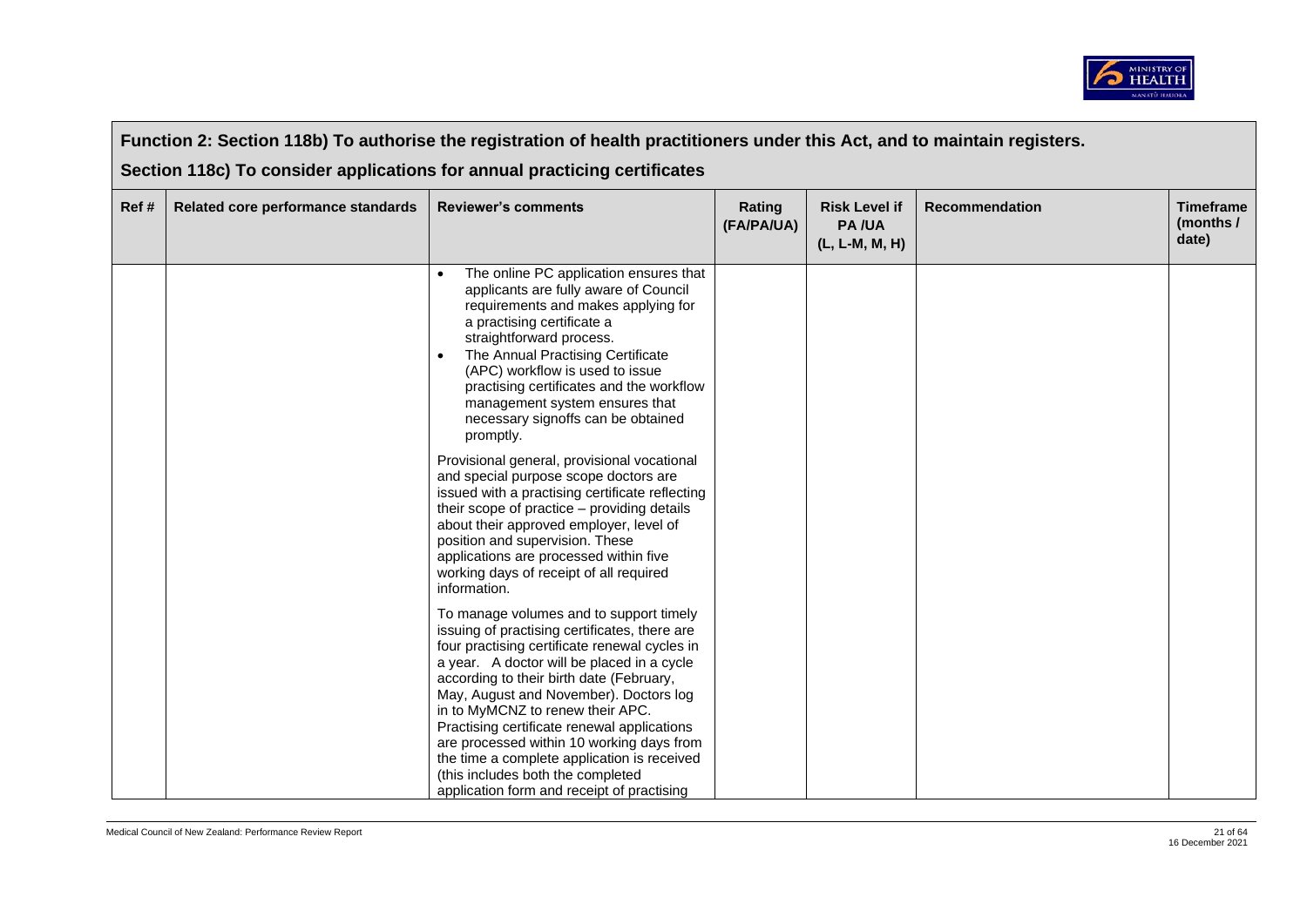

| Function 2: Section 118b) To authorise the registration of health practitioners under this Act, and to maintain registers. |                                                                           |                                                                                                                                                                                                                                                                                                                                                                                                                                                                                                                                                                                                                                                                                                                                                                                                                                                                                                                                                                                                             |                      |                                                        |                       |                                        |  |  |
|----------------------------------------------------------------------------------------------------------------------------|---------------------------------------------------------------------------|-------------------------------------------------------------------------------------------------------------------------------------------------------------------------------------------------------------------------------------------------------------------------------------------------------------------------------------------------------------------------------------------------------------------------------------------------------------------------------------------------------------------------------------------------------------------------------------------------------------------------------------------------------------------------------------------------------------------------------------------------------------------------------------------------------------------------------------------------------------------------------------------------------------------------------------------------------------------------------------------------------------|----------------------|--------------------------------------------------------|-----------------------|----------------------------------------|--|--|
|                                                                                                                            | Section 118c) To consider applications for annual practicing certificates |                                                                                                                                                                                                                                                                                                                                                                                                                                                                                                                                                                                                                                                                                                                                                                                                                                                                                                                                                                                                             |                      |                                                        |                       |                                        |  |  |
| Ref#                                                                                                                       | Related core performance standards                                        | <b>Reviewer's comments</b>                                                                                                                                                                                                                                                                                                                                                                                                                                                                                                                                                                                                                                                                                                                                                                                                                                                                                                                                                                                  | Rating<br>(FA/PA/UA) | <b>Risk Level if</b><br><b>PA/UA</b><br>(L, L-M, M, H) | <b>Recommendation</b> | <b>Timeframe</b><br>(months /<br>date) |  |  |
|                                                                                                                            |                                                                           | certificate fee). Advised that they process<br>over 90% of renewal applications within the<br>stipulated timeframe.<br>The right to seek a review of decisions<br>made under delegation (set out in clause<br>18, schedule 3, HPCAA). Council<br>considers that its obligations under clause<br>18 extend beyond the "management" of<br>requests. The right to have a decision<br>reviewed reflects and reinforces the core<br>obligations on Council and its delegates as<br>decision-makers.<br>The right to seek a review is supported by<br>the following:<br>Documented and published Council<br>$\bullet$<br>policy to be applied by delegates.<br>Clear and comprehensive<br>$\bullet$<br>documentation setting out delegations<br>ensuring that delegates are aware of<br>decision-making authority.<br>Workflow management systems that<br>require 'signoff' at those stages where<br>a delegate must record a decision.<br>The communication to doctors of the<br>reasons for a decision, and the |                      |                                                        |                       |                                        |  |  |
|                                                                                                                            |                                                                           | information relied on in arriving at that<br>decision.<br>The Registrar maintains a detailed<br>schedule of delegations to the Manager<br>Registration and senior registration staff.                                                                                                                                                                                                                                                                                                                                                                                                                                                                                                                                                                                                                                                                                                                                                                                                                       |                      |                                                        |                       |                                        |  |  |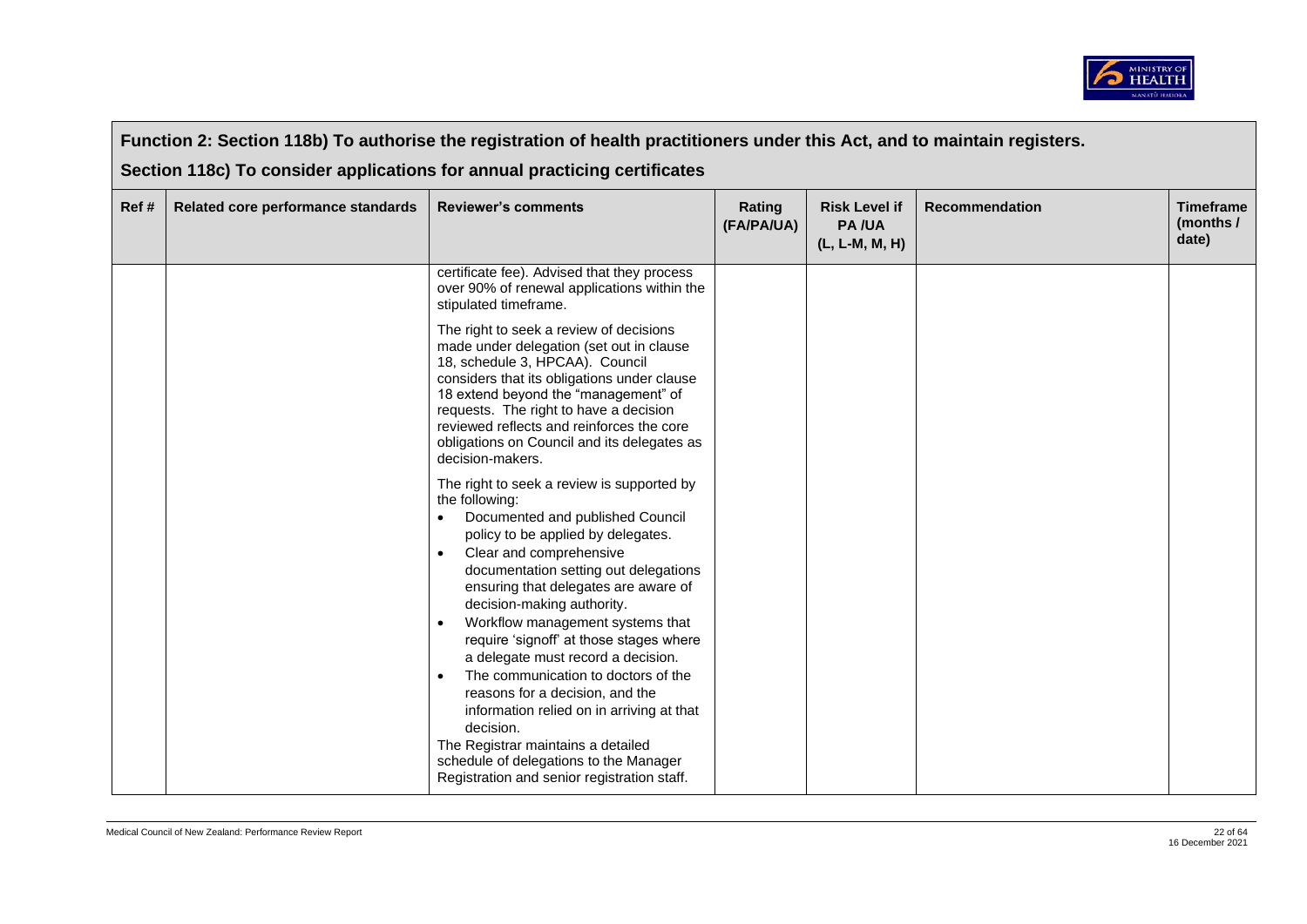

|       | Function 2: Section 118b) To authorise the registration of health practitioners under this Act, and to maintain registers.<br>Section 118c) To consider applications for annual practicing certificates |                                                                                                                                                                                                                                                                                                                                                                                          |                      |                                                          |                       |                                        |  |  |
|-------|---------------------------------------------------------------------------------------------------------------------------------------------------------------------------------------------------------|------------------------------------------------------------------------------------------------------------------------------------------------------------------------------------------------------------------------------------------------------------------------------------------------------------------------------------------------------------------------------------------|----------------------|----------------------------------------------------------|-----------------------|----------------------------------------|--|--|
|       |                                                                                                                                                                                                         |                                                                                                                                                                                                                                                                                                                                                                                          |                      |                                                          |                       |                                        |  |  |
| Ref # | Related core performance standards                                                                                                                                                                      | <b>Reviewer's comments</b>                                                                                                                                                                                                                                                                                                                                                               | Rating<br>(FA/PA/UA) | <b>Risk Level if</b><br><b>PA/UA</b><br>$(L, L-M, M, H)$ | <b>Recommendation</b> | <b>Timeframe</b><br>(months /<br>date) |  |  |
|       |                                                                                                                                                                                                         | A right of review gives doctors a chance to<br>challenge an adverse decision. Council<br>members consider the doctor's request and<br>are informed of the reasons for the<br>delegate's decision. This enables them to<br>make a fair and consistent decision.<br>The delegations are regularly reviewed to<br>ensure that the delegations support timely<br>but robust decision-making. |                      |                                                          |                       |                                        |  |  |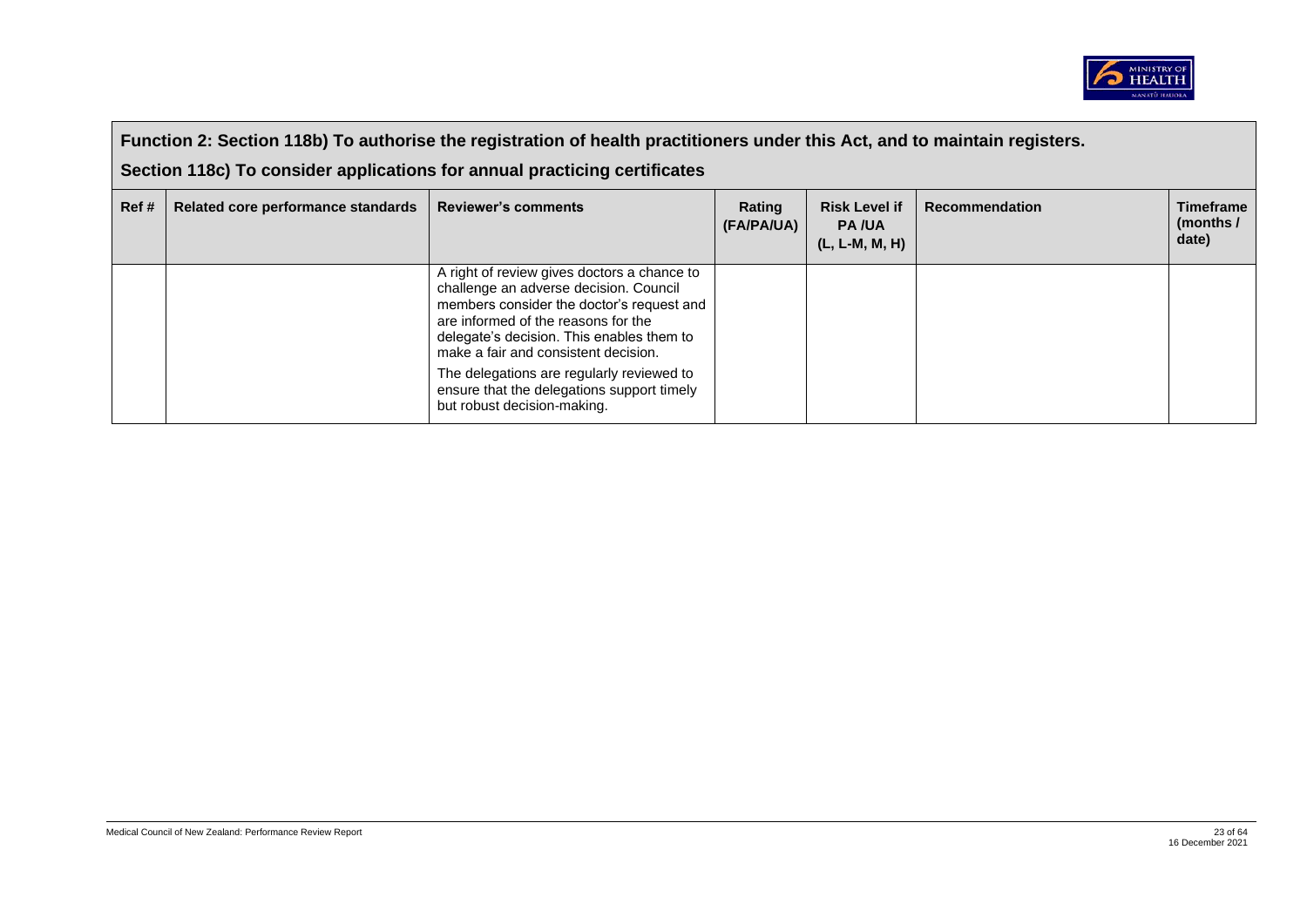

**Section 118e) To recognise, accredit, and set programmes to ensure the ongoing competence of health practitioners.** 

| Ref # | Related core performance standards                                                                                                                                                                                                                                                                                                                                                                                                                                                                                                                                                                | <b>Reviewer's comments</b>                                                                                                                                                                                                                                                                                                                                                                                                                                                                                                                                                                                                                                                                                                                                                                                                                                                                                                                                                                                                                     | Rating<br>(FA/PA/UA) | <b>Risk Level if</b><br><b>PA/UA</b><br>(L, L-M, M, H) | <b>Recommendation</b> | <b>Timeframe</b><br>(months /<br>date) |
|-------|---------------------------------------------------------------------------------------------------------------------------------------------------------------------------------------------------------------------------------------------------------------------------------------------------------------------------------------------------------------------------------------------------------------------------------------------------------------------------------------------------------------------------------------------------------------------------------------------------|------------------------------------------------------------------------------------------------------------------------------------------------------------------------------------------------------------------------------------------------------------------------------------------------------------------------------------------------------------------------------------------------------------------------------------------------------------------------------------------------------------------------------------------------------------------------------------------------------------------------------------------------------------------------------------------------------------------------------------------------------------------------------------------------------------------------------------------------------------------------------------------------------------------------------------------------------------------------------------------------------------------------------------------------|----------------------|--------------------------------------------------------|-----------------------|----------------------------------------|
| 3.1   | The RA has proportionate, appropriate,<br>transparent and standards-based<br>mechanisms to:<br>Assure itself that applicants<br>$\bullet$<br>seeking registration or the issuing<br>of a practicing certificate meet, and<br>are actively maintaining, the<br>required standard<br>Review a health practitioner's<br>$\bullet$<br>competence and practice against<br>the required standard of<br>competence<br>Improve and remediate the<br>$\bullet$<br>competence of practitioners found<br>to be below the required standard<br>Promote the competence of health<br>$\bullet$<br>practitioners | Council may only register a doctor who<br>meets the following three requirements:<br>has a prescribed qualification.<br>is fit for registration.<br>is competent to practise within the<br>scope of practice for which they have<br>applied.<br>Council requires a CV and a summarised<br>work history from doctors to build a picture<br>of their practice history.<br>Meet and maintain the required<br>standard:<br>Doctors who are registered and practising<br>in New Zealand must fulfil the requirements<br>of an appropriate recertification programme<br>designed to maintain their competence.<br>Exception is made for doctors who are<br>formally required to practice within an<br>approved supervision arrangement or<br>within an accredited vocational<br>programme. In these situations the<br>supervision and training-focus provides<br>assurance of steady growth in<br>competence.<br>Recertification processes ensure the doctor<br>is up to date and fit to practise in their<br>scope of practice. The recertification | FA                   |                                                        |                       |                                        |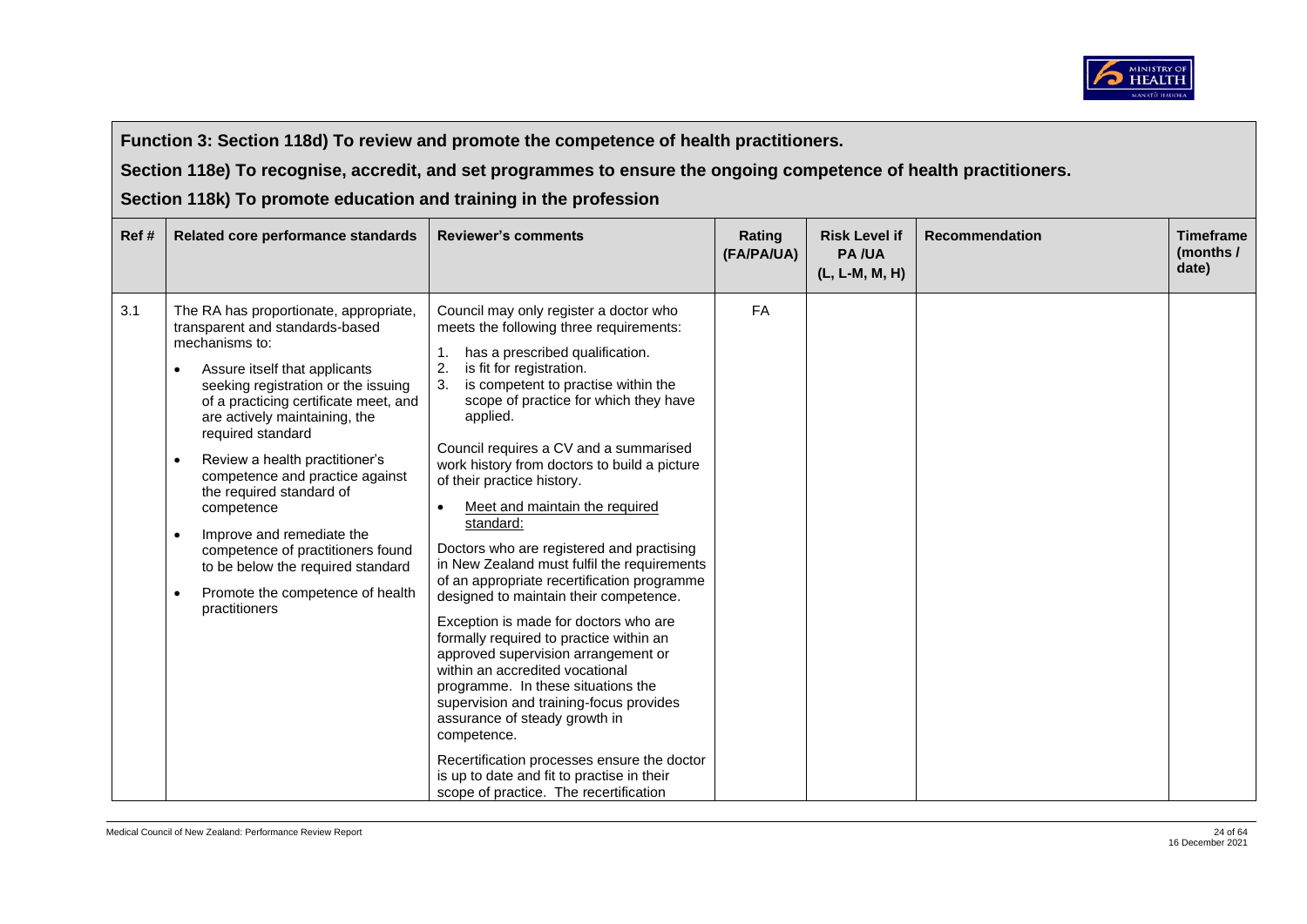

**Section 118e) To recognise, accredit, and set programmes to ensure the ongoing competence of health practitioners.** 

| Ref# | Related core performance standards | <b>Reviewer's comments</b>                                                                                                                                                                                                                                                                                                                                                                                                                                                                                                                                                                                                                                                                                    | Rating<br>(FA/PA/UA) | <b>Risk Level if</b><br><b>PA/UA</b><br>(L, L-M, M, H) | <b>Recommendation</b> | <b>Timeframe</b><br>(months /<br>date) |
|------|------------------------------------|---------------------------------------------------------------------------------------------------------------------------------------------------------------------------------------------------------------------------------------------------------------------------------------------------------------------------------------------------------------------------------------------------------------------------------------------------------------------------------------------------------------------------------------------------------------------------------------------------------------------------------------------------------------------------------------------------------------|----------------------|--------------------------------------------------------|-----------------------|----------------------------------------|
|      |                                    | programme providers are also required to<br>monitor and report to Council when<br>participants drop out of programmes, are<br>disengaged or failing to satisfy<br>requirements.                                                                                                                                                                                                                                                                                                                                                                                                                                                                                                                               |                      |                                                        |                       |                                        |
|      |                                    | In each of the four annual practising<br>certification cycles at least 20% of doctors<br>are audited to make sure they are<br>complying with their recertification<br>requirements.                                                                                                                                                                                                                                                                                                                                                                                                                                                                                                                           |                      |                                                        |                       |                                        |
|      |                                    | When a recertification provider advises<br>Council that requirements have not been<br>met, Council staff following a process that<br>aims to re-engage the doctor in their<br>recertification programme, and/or remedy<br>any deficiency. If the doctor continues to<br>fail to comply with the requirements,<br>Council will consider an appropriate course<br>of action which could include conditions or<br>suspension. To ensure that Council can<br>respond promptly and effectively to non-<br>compliance with recertification<br>requirements, Council has delegated<br>authority to the Registrar to<br>propose/impose conditions or to propose<br>suspension where non-compliance is<br>established. |                      |                                                        |                       |                                        |
|      |                                    | To identify any questions over<br>competence the following occurs:                                                                                                                                                                                                                                                                                                                                                                                                                                                                                                                                                                                                                                            |                      |                                                        |                       |                                        |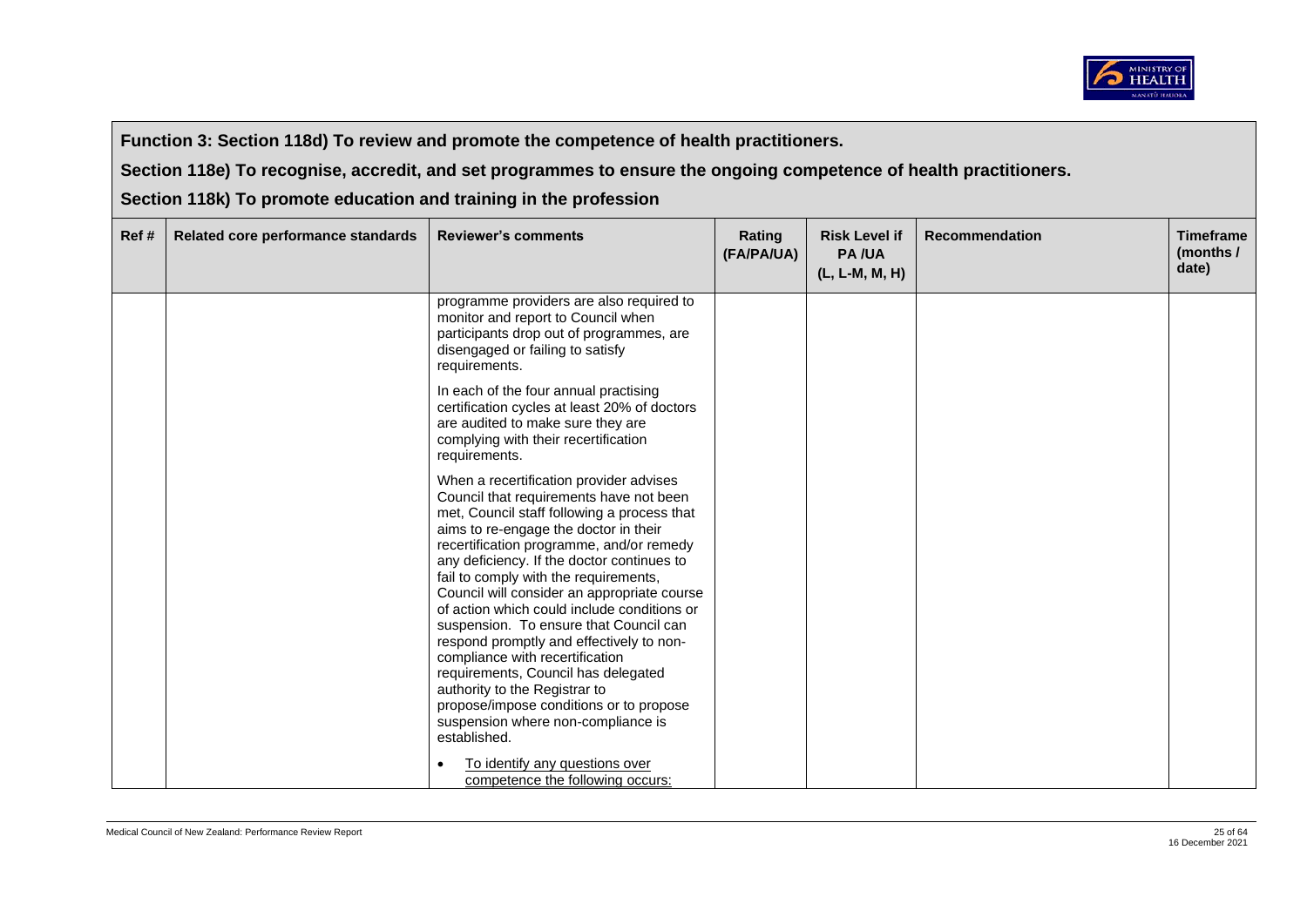

**Section 118e) To recognise, accredit, and set programmes to ensure the ongoing competence of health practitioners.** 

| Ref# | Related core performance standards | <b>Reviewer's comments</b>                                                                                                                                                                                                                                                                                                                                                                                                                                                                                                                                                                                                                                                                                                                                                                                                                                                                                                                                                                                            | Rating<br>(FA/PA/UA) | <b>Risk Level if</b><br><b>PA/UA</b><br>(L, L-M, M, H) | <b>Recommendation</b> | <b>Timeframe</b><br>(months /<br>date) |
|------|------------------------------------|-----------------------------------------------------------------------------------------------------------------------------------------------------------------------------------------------------------------------------------------------------------------------------------------------------------------------------------------------------------------------------------------------------------------------------------------------------------------------------------------------------------------------------------------------------------------------------------------------------------------------------------------------------------------------------------------------------------------------------------------------------------------------------------------------------------------------------------------------------------------------------------------------------------------------------------------------------------------------------------------------------------------------|----------------------|--------------------------------------------------------|-----------------------|----------------------------------------|
|      |                                    | Disclosures - previous<br>investigations/legal proceedings<br>Reference requirements as stated in<br>$\overline{\phantom{m}}$<br>criterion 2.2.<br>Certificate of professional status<br>$\overline{\phantom{m}}$<br>(COPS) which are documents used by<br>medical regulators to share<br>information about whether a doctor is<br>in good standing. They also contain<br>information on whether the doctor is<br>the subject of a pending or open<br>complaint or enquiry, and whether any<br>action has been taken on a doctor's<br>registration. Doctors submit a COPS<br>within three months of their<br>employment start date in New<br>Zealand. They must provide COPS<br>from every regulatory authority they<br>have practised under in the last five<br>years.<br>Council staff also undertake Google<br>searches, which have on occasion<br>identified discrepancies for which we<br>have required explanation.<br>In certain circumstances, doctors may<br>$\bullet$<br>be required to have their level of |                      |                                                        |                       |                                        |
|      |                                    | competence reviewed and this is<br>known as a "performance<br>assessment".                                                                                                                                                                                                                                                                                                                                                                                                                                                                                                                                                                                                                                                                                                                                                                                                                                                                                                                                            |                      |                                                        |                       |                                        |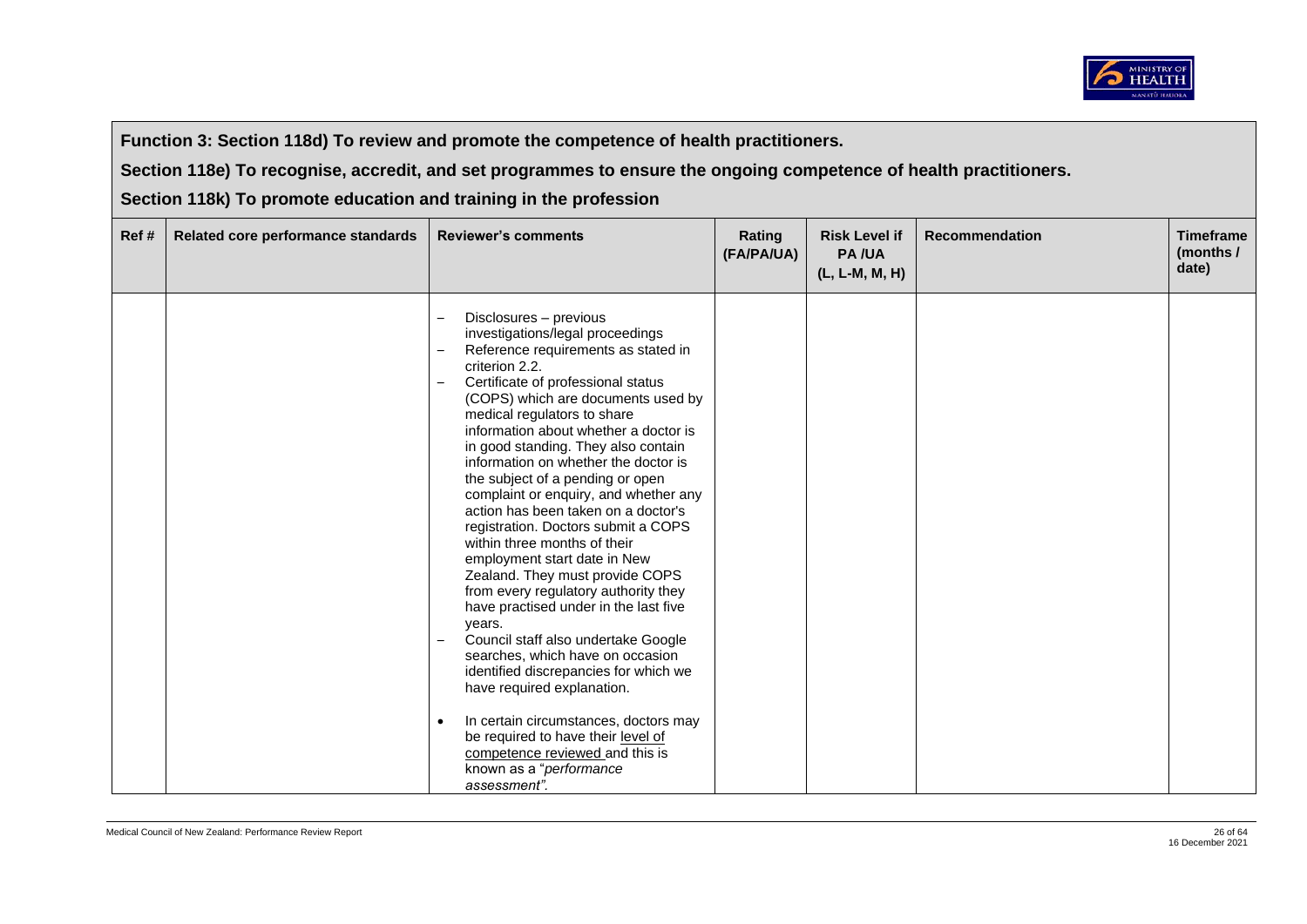

**Section 118e) To recognise, accredit, and set programmes to ensure the ongoing competence of health practitioners.** 

| Ref# | Related core performance standards | <b>Reviewer's comments</b>                                                                                                                                                                                                                                                                                                                                                                                                                                                                                                                                                                                                                                                                                                                                                                                                                                                                  | Rating<br>(FA/PA/UA) | <b>Risk Level if</b><br><b>PA/UA</b><br>(L, L-M, M, H) | <b>Recommendation</b> | <b>Timeframe</b><br>(months /<br>date) |
|------|------------------------------------|---------------------------------------------------------------------------------------------------------------------------------------------------------------------------------------------------------------------------------------------------------------------------------------------------------------------------------------------------------------------------------------------------------------------------------------------------------------------------------------------------------------------------------------------------------------------------------------------------------------------------------------------------------------------------------------------------------------------------------------------------------------------------------------------------------------------------------------------------------------------------------------------|----------------------|--------------------------------------------------------|-----------------------|----------------------------------------|
|      |                                    | Council may require a doctor to undergo a<br>performance assessment if it receives a<br>notification under section 34 that raises<br>concerns about a doctor's competence, or<br>if it receives a recommendation from a<br>Professional Conduct Committee (under<br>section 80(2)(a) of the HPCAA) that a<br>doctor's competence be reviewed. Council<br>may also undertake a review if it has other<br>reason to believe that a doctor may not be<br>practising at the required standard of<br>competence.<br>Council receives notifications from a variety<br>of sources, all of which potentially result in<br>Council requiring a competence review.<br>This includes notifications from (this list is<br>not exhaustive):<br>doctors<br>$\bullet$<br>other health practitioners<br>health consumers and the public<br>employers<br>Council-appointed supervisors<br><b>ACC</b><br>HDC. |                      |                                                        |                       |                                        |
|      |                                    | Council adopts a proactive approach to<br>identifying when a review might be<br>required. It has developed relationships in<br>the health sector and promoted                                                                                                                                                                                                                                                                                                                                                                                                                                                                                                                                                                                                                                                                                                                               |                      |                                                        |                       |                                        |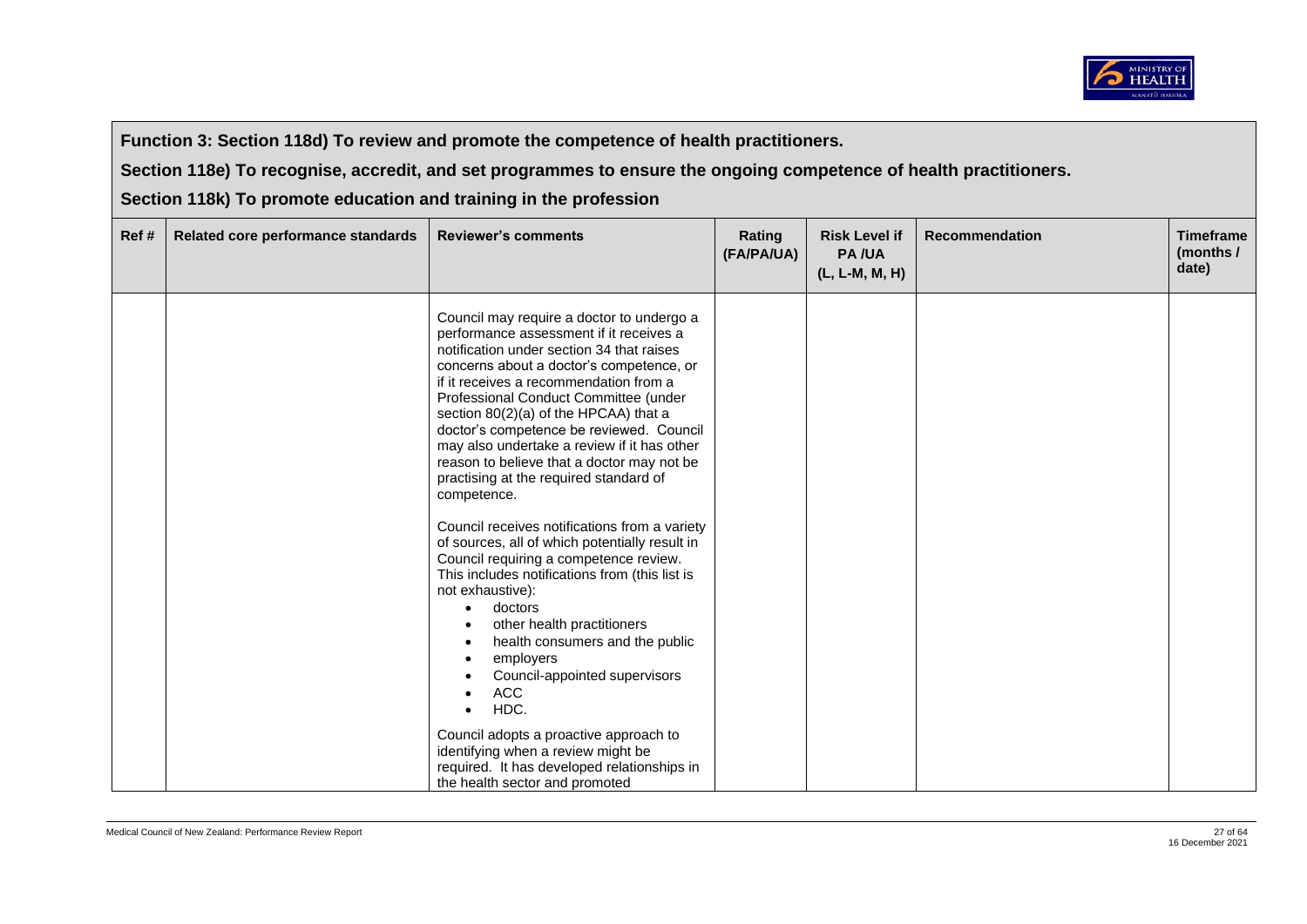

**Section 118e) To recognise, accredit, and set programmes to ensure the ongoing competence of health practitioners.** 

| Ref # | Related core performance standards | <b>Reviewer's comments</b>                                                                                                                                                                                                                                                                                                | Rating<br>(FA/PA/UA) | <b>Risk Level if</b><br><b>PA/UA</b><br>(L, L-M, M, H) | <b>Recommendation</b> | <b>Timeframe</b><br>(months /<br>date) |
|-------|------------------------------------|---------------------------------------------------------------------------------------------------------------------------------------------------------------------------------------------------------------------------------------------------------------------------------------------------------------------------|----------------------|--------------------------------------------------------|-----------------------|----------------------------------------|
|       |                                    | professional obligations to notify Council,<br>such as the MOUs that Council has with a<br>range of key bodies that includes the HDC<br>and DHBs.                                                                                                                                                                         |                      |                                                        |                       |                                        |
|       |                                    | Council's approach to the 'flexibility'<br>allowed in the HPCAA has been to develop<br>a robust methodology and a structured<br>approach to competence reviews.                                                                                                                                                           |                      |                                                        |                       |                                        |
|       |                                    | This approach allows Council to undertake<br>a thorough review against consistently<br>applied standards, using trained assessors,<br>while accommodating the different scopes<br>and contexts within which a doctor might<br>practice.                                                                                   |                      |                                                        |                       |                                        |
|       |                                    | A performance assessment is designed to<br>ascertain whether a doctor is practising at<br>the required standard within their scope of<br>practice. It is carried out by a Performance<br>Assessment Committee (PAC), guided by<br>set terms of reference. The PAC assesses<br>several elements of a doctor's practice and |                      |                                                        |                       |                                        |
|       |                                    | provide a written report on the findings in<br>relation to:<br>diagnosis<br>$\bullet$<br>patient management<br>$\bullet$<br>record keeping<br>$\bullet$<br>communication (including observation<br>$\bullet$<br>of consultations and patient/colleague<br>surveyed feedback)                                              |                      |                                                        |                       |                                        |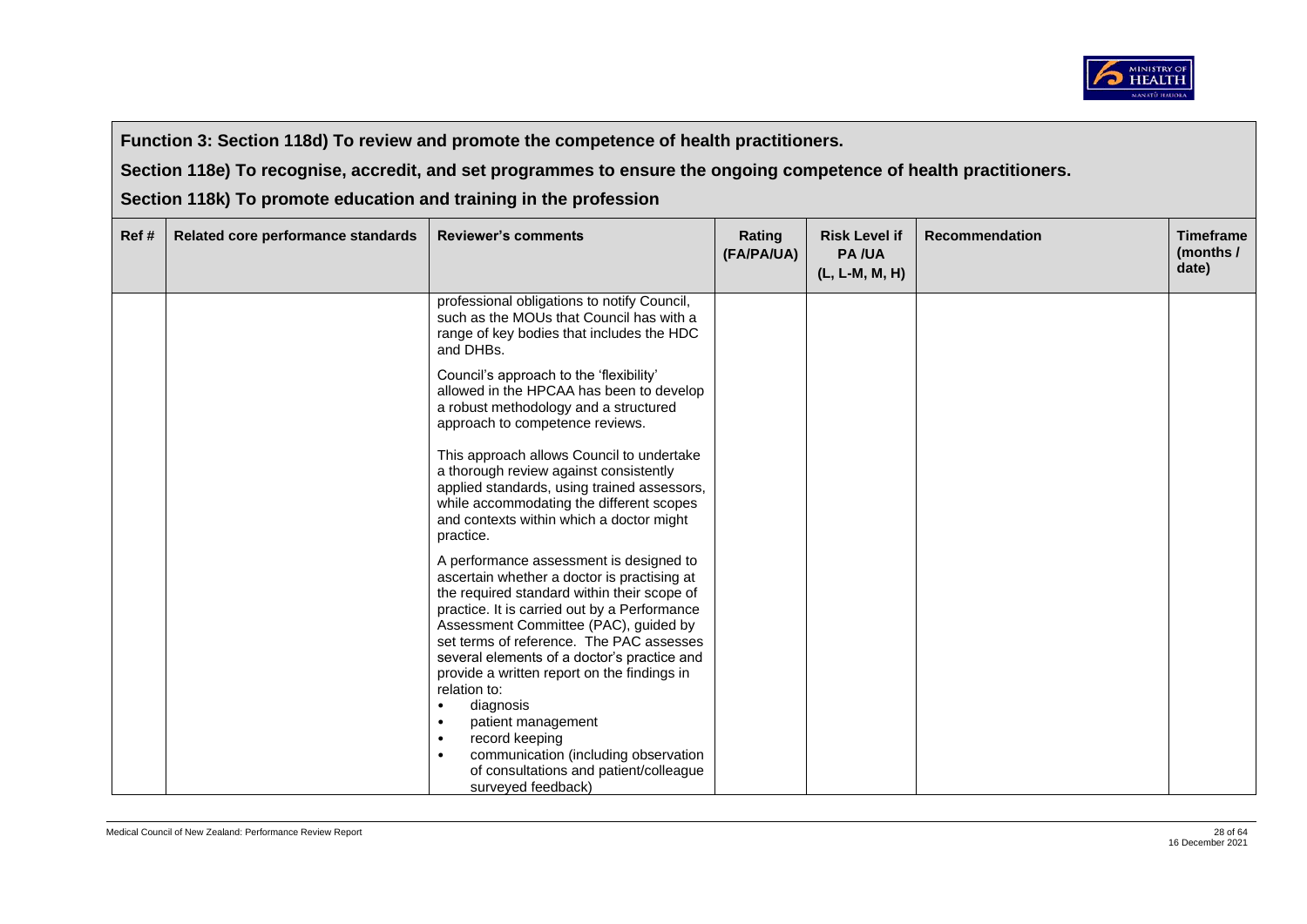

**Section 118e) To recognise, accredit, and set programmes to ensure the ongoing competence of health practitioners.** 

| Ref# | Related core performance standards | <b>Reviewer's comments</b>                                                                                                                                                                                                                                                                                                                                                                                                                                                                                                                                                                                                                                                                                                                                                                                                                                                                                                                                                                                                                                                                                                                                                   | Rating<br>(FA/PA/UA) | <b>Risk Level if</b><br><b>PA/UA</b><br>(L, L-M, M, H) | <b>Recommendation</b> | <b>Timeframe</b><br>(months /<br>date) |
|------|------------------------------------|------------------------------------------------------------------------------------------------------------------------------------------------------------------------------------------------------------------------------------------------------------------------------------------------------------------------------------------------------------------------------------------------------------------------------------------------------------------------------------------------------------------------------------------------------------------------------------------------------------------------------------------------------------------------------------------------------------------------------------------------------------------------------------------------------------------------------------------------------------------------------------------------------------------------------------------------------------------------------------------------------------------------------------------------------------------------------------------------------------------------------------------------------------------------------|----------------------|--------------------------------------------------------|-----------------------|----------------------------------------|
|      |                                    | prescribing practices<br>$\bullet$<br>practice systems<br>$\bullet$<br>surgical skills (if applicable)<br>$\bullet$<br>The PAC does not reconsider, or<br>investigate, the issues from the initial<br>notification. The PAC's focus is educative<br>and solely on the doctor's current<br>practice, to identify any areas that may<br>require further education and<br>development. Specific terms of reference<br>are developed for each PAC, appropriate<br>for the doctor being assessed.<br>In 2020, the Council revised the<br>performance assessment process, from<br>a two-day practice visit to one day, and<br>updated some of the tools to utilise video<br>conferencing Generally, the assessment<br>involves an initial interview with the doctor,<br>interviews with their colleagues, a review of<br>their prescribing practices for the previous<br>12 months, a review of their clinical<br>(patient) records and an on-site visit to the<br>doctor at their place of work to observe<br>patient consultations and have a further,<br>detailed interview with the doctor to discuss<br>the PAC's observations and assess the<br>doctor's clinical reasoning. |                      |                                                        |                       |                                        |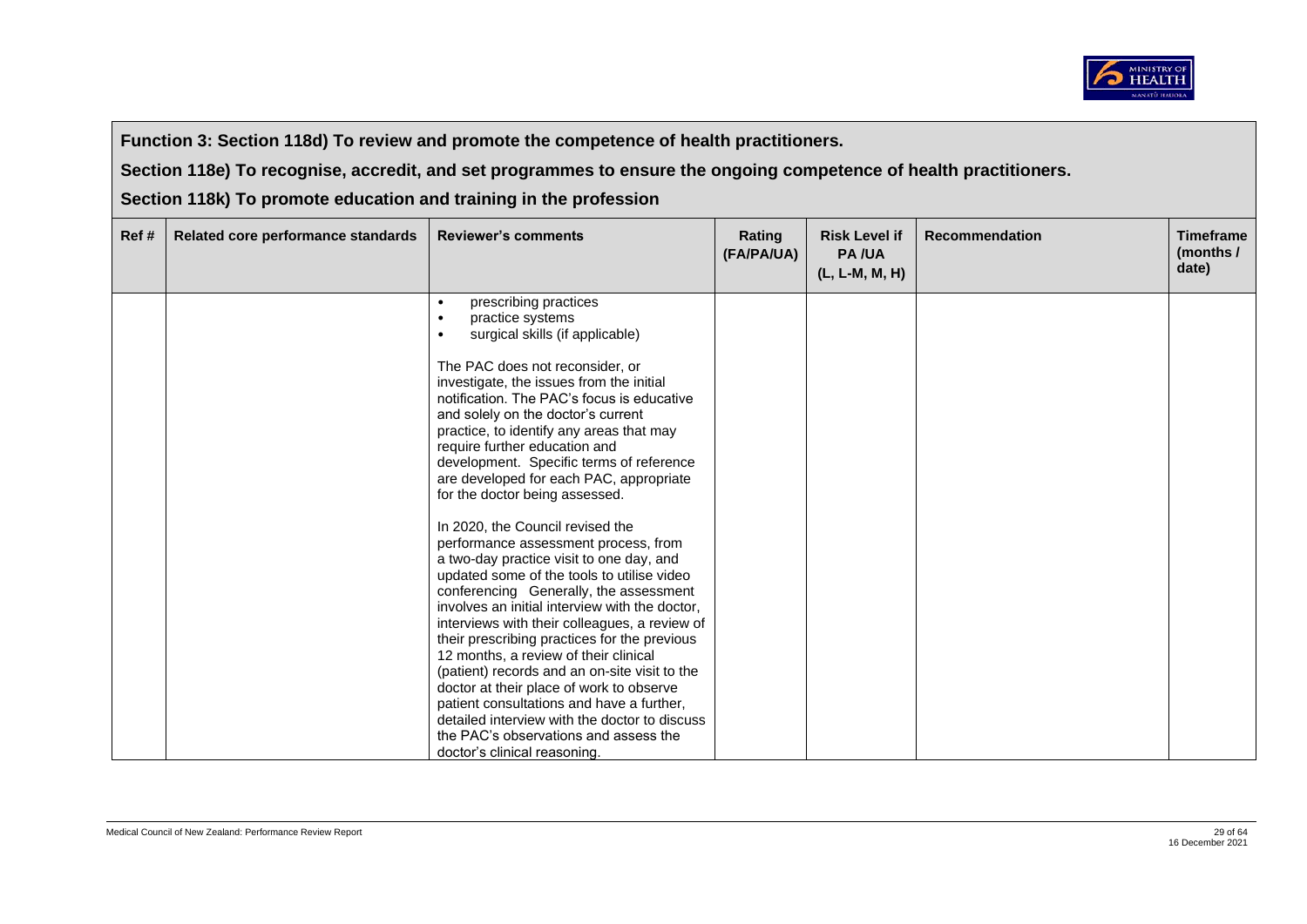

**Section 118e) To recognise, accredit, and set programmes to ensure the ongoing competence of health practitioners.** 

| Ref# | Related core performance standards | <b>Reviewer's comments</b>                                                                                                                                                                                                                                                                              | Rating<br>(FA/PA/UA) | <b>Risk Level if</b><br><b>PA/UA</b><br>(L, L-M, M, H) | <b>Recommendation</b> | <b>Timeframe</b><br>(months /<br>date) |
|------|------------------------------------|---------------------------------------------------------------------------------------------------------------------------------------------------------------------------------------------------------------------------------------------------------------------------------------------------------|----------------------|--------------------------------------------------------|-----------------------|----------------------------------------|
|      |                                    | Performance assessment should be<br>completed within four months of the date it<br>is ordered. After the assessment, the PAC<br>provides a report to the Council that<br>outlines its findings and a category rating<br>for the doctor's performance:                                                   |                      |                                                        |                       |                                        |
|      |                                    | Category 1: Performing at an acceptable<br>level for a doctor registered and working<br>within their vocational scope of practice.                                                                                                                                                                      |                      |                                                        |                       |                                        |
|      |                                    | Category 2: Meets the required standard<br>of competence in some but not all areas for<br>a doctor registered and working within their<br>vocational scope of practice - may require<br>education and/or other actions to meet the<br>overall required standard of competence.                          |                      |                                                        |                       |                                        |
|      |                                    | Category 3: Not performing at an<br>acceptable level for a doctor registered and<br>working within their vocational scope of<br>practice - further action by Council is<br>required.                                                                                                                    |                      |                                                        |                       |                                        |
|      |                                    | In cases where a doctor does not engage<br>with the assessment process, the Council<br>can reach a finding that the doctor is not<br>competent because an assessment is<br>required but has been unable to occur.<br>This then enables Council to manage any<br>potential risk to the public by placing |                      |                                                        |                       |                                        |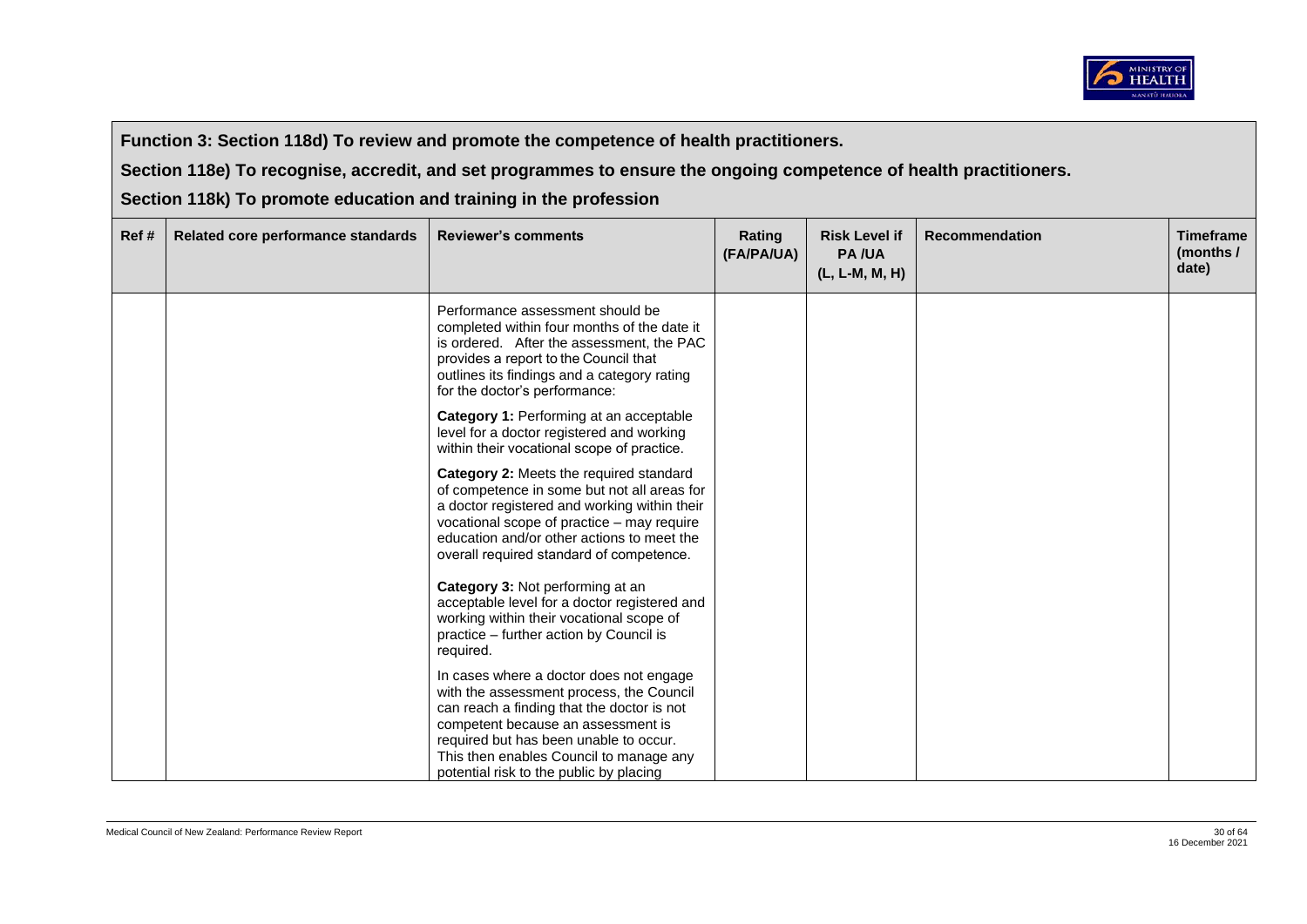

**Section 118e) To recognise, accredit, and set programmes to ensure the ongoing competence of health practitioners.** 

| Ref# | Related core performance standards | <b>Reviewer's comments</b>                                                                                                                                                                                                                                                                            | Rating<br>(FA/PA/UA) | <b>Risk Level if</b><br><b>PA/UA</b><br>(L, L-M, M, H) | <b>Recommendation</b> | <b>Timeframe</b><br>(months /<br>date) |
|------|------------------------------------|-------------------------------------------------------------------------------------------------------------------------------------------------------------------------------------------------------------------------------------------------------------------------------------------------------|----------------------|--------------------------------------------------------|-----------------------|----------------------------------------|
|      |                                    | conditions on the doctor's scope of practise<br>or suspending their practising certificate.<br>Complex cases such as these can take<br>longer to resolve than a standard PAC<br>process.                                                                                                              |                      |                                                        |                       |                                        |
|      |                                    | Improve and remediate the<br>competence of practitioners found to<br>be below the required standard                                                                                                                                                                                                   |                      |                                                        |                       |                                        |
|      |                                    | If there are immediate concerns about a<br>doctor's competence, Council can mitigate<br>any risk to public safety in the interim<br>through voluntary<br>undertakings, suspension or conditions<br>under section 39 of the HPCAA, and/or<br>through a risk of harm notice issued under<br>section 35. |                      |                                                        |                       |                                        |
|      |                                    | If, after consideration of the PAC report,<br>Council determines that a doctor is not<br>performing at the required standard of<br>competence, Council must make one or<br>more of the following orders under s38 of<br>the HPCAA:                                                                    |                      |                                                        |                       |                                        |
|      |                                    | That the doctor undertake a<br>a.<br>competence programme<br>b. That 1 or more conditions be included<br>on the doctor's scope of practice<br>That the doctor sit an examination or<br>c.<br>assessment                                                                                               |                      |                                                        |                       |                                        |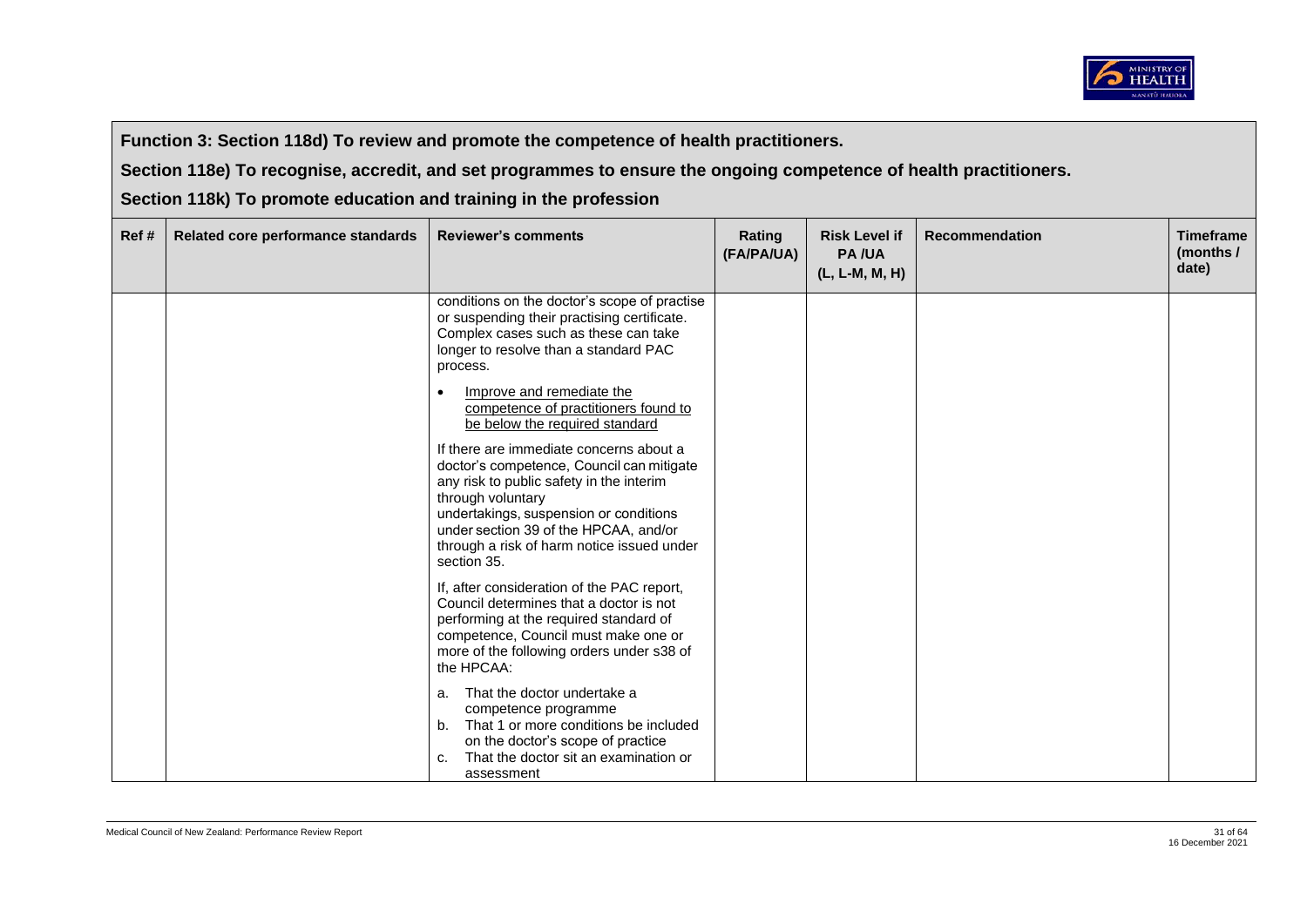

**Section 118e) To recognise, accredit, and set programmes to ensure the ongoing competence of health practitioners.** 

| Ref# | Related core performance standards | <b>Reviewer's comments</b>                                                                                                                                                                                                                                                                                                                                                                                                                                                                                                                                                                                                                                                       | Rating<br>(FA/PA/UA) | <b>Risk Level if</b><br><b>PA/UA</b><br>(L, L-M, M, H) | <b>Recommendation</b> | <b>Timeframe</b><br>(months /<br>date) |
|------|------------------------------------|----------------------------------------------------------------------------------------------------------------------------------------------------------------------------------------------------------------------------------------------------------------------------------------------------------------------------------------------------------------------------------------------------------------------------------------------------------------------------------------------------------------------------------------------------------------------------------------------------------------------------------------------------------------------------------|----------------------|--------------------------------------------------------|-----------------------|----------------------------------------|
|      |                                    | That the doctor be counselled or<br>d.<br>assisted by one or more nominated<br>persons                                                                                                                                                                                                                                                                                                                                                                                                                                                                                                                                                                                           |                      |                                                        |                       |                                        |
|      |                                    | In practice, Council will usually order that<br>the doctor undertake a competence<br>programme in the form of an educational<br>programme designed by the Medical<br>Adviser. The educational programme will<br>be specified in terms of duration (most<br>commonly 12 months) and the learning<br>outcomes and objectives will be tailored to<br>address the areas of concern identified in<br>the PAC report.                                                                                                                                                                                                                                                                  |                      |                                                        |                       |                                        |
|      |                                    | An educational supervisor is appointed. At<br>the completion of the educational<br>programme, the Medical Adviser will review<br>the final report, alongside all the previous<br>reports, and decide if all objectives have<br>been met. All reports are also sent to the<br>doctor for final comment to encourage their<br>reflections on the full programme. If the<br>Medical Adviser confirms that the<br>programme has not been satisfactorily<br>completed, the matter is returned to<br>Council for a decision on next steps. This<br>would usually result in an extension to the<br>programme, to allow the doctor time to<br>complete any outstanding objectives and if |                      |                                                        |                       |                                        |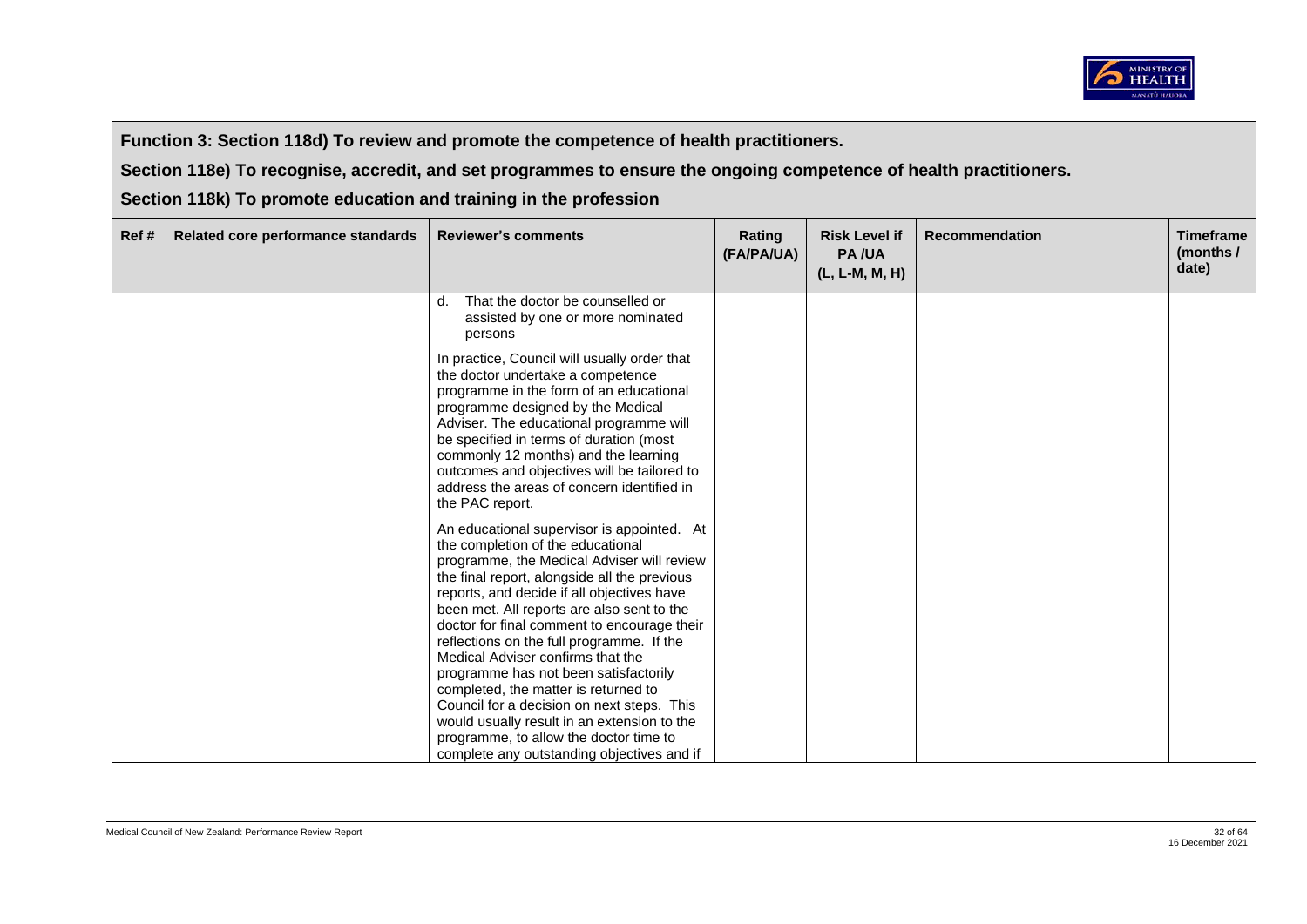

**Section 118e) To recognise, accredit, and set programmes to ensure the ongoing competence of health practitioners.** 

| Ref# | Related core performance standards | <b>Reviewer's comments</b>                                                                                                                                                                                                                                                                                                                                                                                                                                                                                                                                                                                                                                                                                                                                                                                                                                                                                                                                              | Rating<br>(FA/PA/UA) | <b>Risk Level if</b><br><b>PA/UA</b><br>(L, L-M, M, H) | <b>Recommendation</b> | <b>Timeframe</b><br>(months /<br>date) |
|------|------------------------------------|-------------------------------------------------------------------------------------------------------------------------------------------------------------------------------------------------------------------------------------------------------------------------------------------------------------------------------------------------------------------------------------------------------------------------------------------------------------------------------------------------------------------------------------------------------------------------------------------------------------------------------------------------------------------------------------------------------------------------------------------------------------------------------------------------------------------------------------------------------------------------------------------------------------------------------------------------------------------------|----------------------|--------------------------------------------------------|-----------------------|----------------------------------------|
|      |                                    | necessary a follow-up performance<br>assessment may be required.<br>Promote the competence of health<br>$\bullet$<br>practitioners<br>The mechanisms to promote competence<br>are relevant to a doctor's scope of practice,<br>their actual work and workplace setting.<br>They include:<br>Medical school training programme<br>$\bullet$<br>provider accreditation<br>New Zealand Registration<br>$\bullet$<br>Examination (NZREX Clinical)<br>Prevocational medical training<br>$\bullet$<br>programme provider accreditation<br>Vocational medical training provider<br>$\bullet$<br>accreditation<br>Recertification requirements for<br>$\bullet$<br>general and vocational scopes of<br>practice<br>Ordered recertification and<br>$\bullet$<br>education programmes<br><b>Council's Statements</b><br>$\bullet$<br>Educational letters: an effective,<br>$\bullet$<br>right touch tool, through which<br>Council can address minor<br>concerns about a doctor's |                      |                                                        |                       |                                        |
|      |                                    | competence or conduct.                                                                                                                                                                                                                                                                                                                                                                                                                                                                                                                                                                                                                                                                                                                                                                                                                                                                                                                                                  |                      |                                                        |                       |                                        |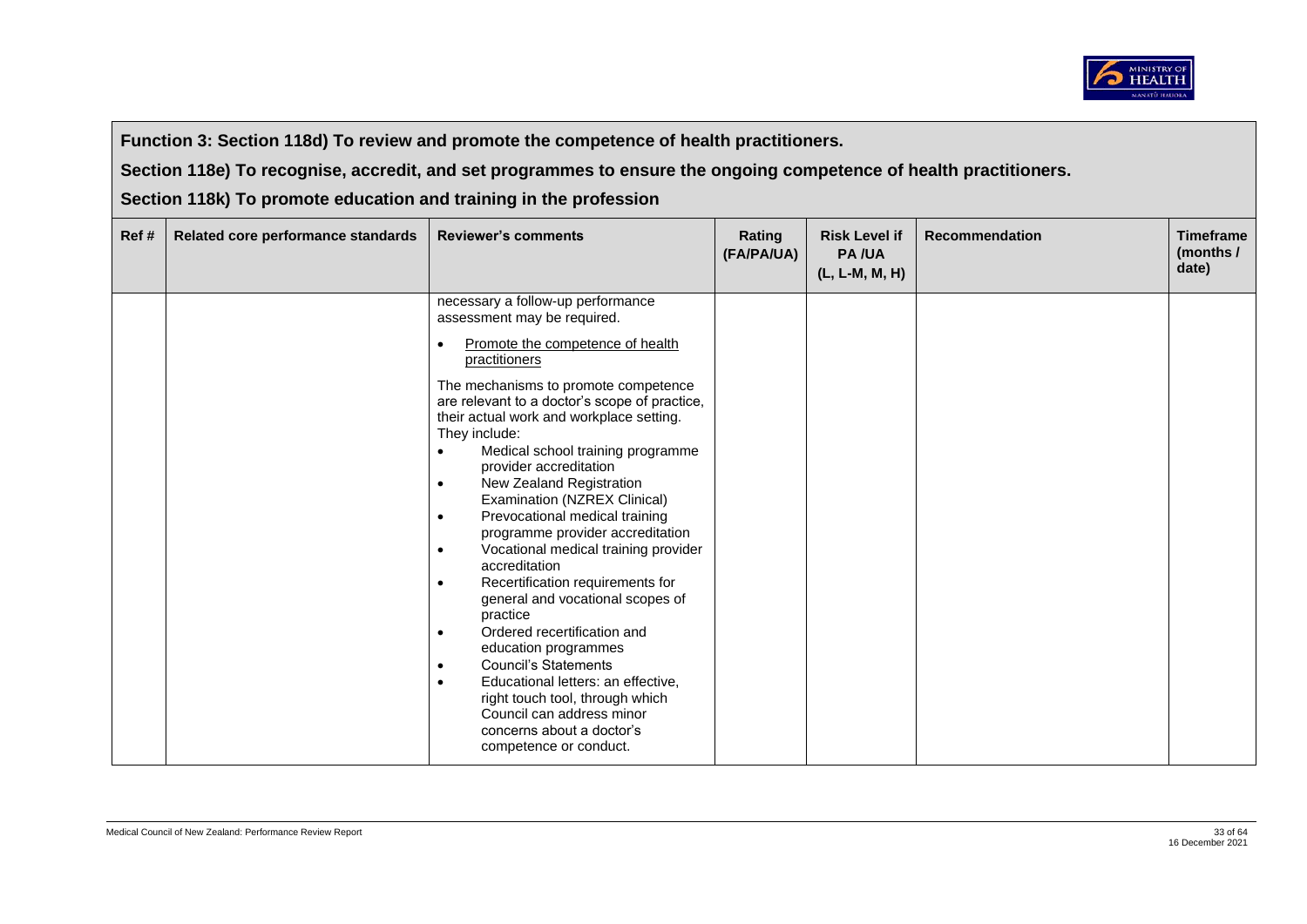

| Ref# | Related core performance standards                                                                                                                                                                                                          | <b>Reviewer's comments</b>                                                                                                                                                                                                                                                                                                                                                                                                                                                                                                                                                                                                                                                                                                                                                                                                                                                                                                                                                                                                                                                                    | Rating<br>(FA/PA/UA) | <b>Risk Level if</b><br><b>PA/UA</b><br>(L, L-M, M, H) | <b>Recommendation</b> | <b>Timeframe</b><br>(months /<br>date) |
|------|---------------------------------------------------------------------------------------------------------------------------------------------------------------------------------------------------------------------------------------------|-----------------------------------------------------------------------------------------------------------------------------------------------------------------------------------------------------------------------------------------------------------------------------------------------------------------------------------------------------------------------------------------------------------------------------------------------------------------------------------------------------------------------------------------------------------------------------------------------------------------------------------------------------------------------------------------------------------------------------------------------------------------------------------------------------------------------------------------------------------------------------------------------------------------------------------------------------------------------------------------------------------------------------------------------------------------------------------------------|----------------------|--------------------------------------------------------|-----------------------|----------------------------------------|
| 4.1  | The RA has appropriate, timely,<br>transparent, fair, and proportionate<br>mechanisms for:<br>Providing clear, easily accessible public<br>information about how to raise<br>concerns or make a notification about a<br>health practitioner | The Council maintains a public register on<br>its website and anyone can access it and<br>search for information about a doctor. The<br>Council updates the register every week.<br>The register is a publicly available source<br>of information through which anyone can<br>learn about limitations the Council has<br>imposed on a doctor's scope of practice<br>including if a doctor has been suspended.<br>On the MCNZ's website's home page has<br>a direct link if anyone wishes to make a<br>notification about a doctor. Council is<br>required to refer all patient concerns to the<br>Health and Disability Commissioner (HDC)<br>and this is stated clearly on the<br>notifications page. There is further detail<br>about the HDC's service, links to their<br>website and to the associated nationwide<br>Health and Disability Advocacy Service<br>who can support the patient to raise<br>concerns.<br>There is also information on the website for<br>notifications from Employers or colleagues<br>including things to consider before referring<br>matters to the Council | <b>FA</b>            |                                                        |                       |                                        |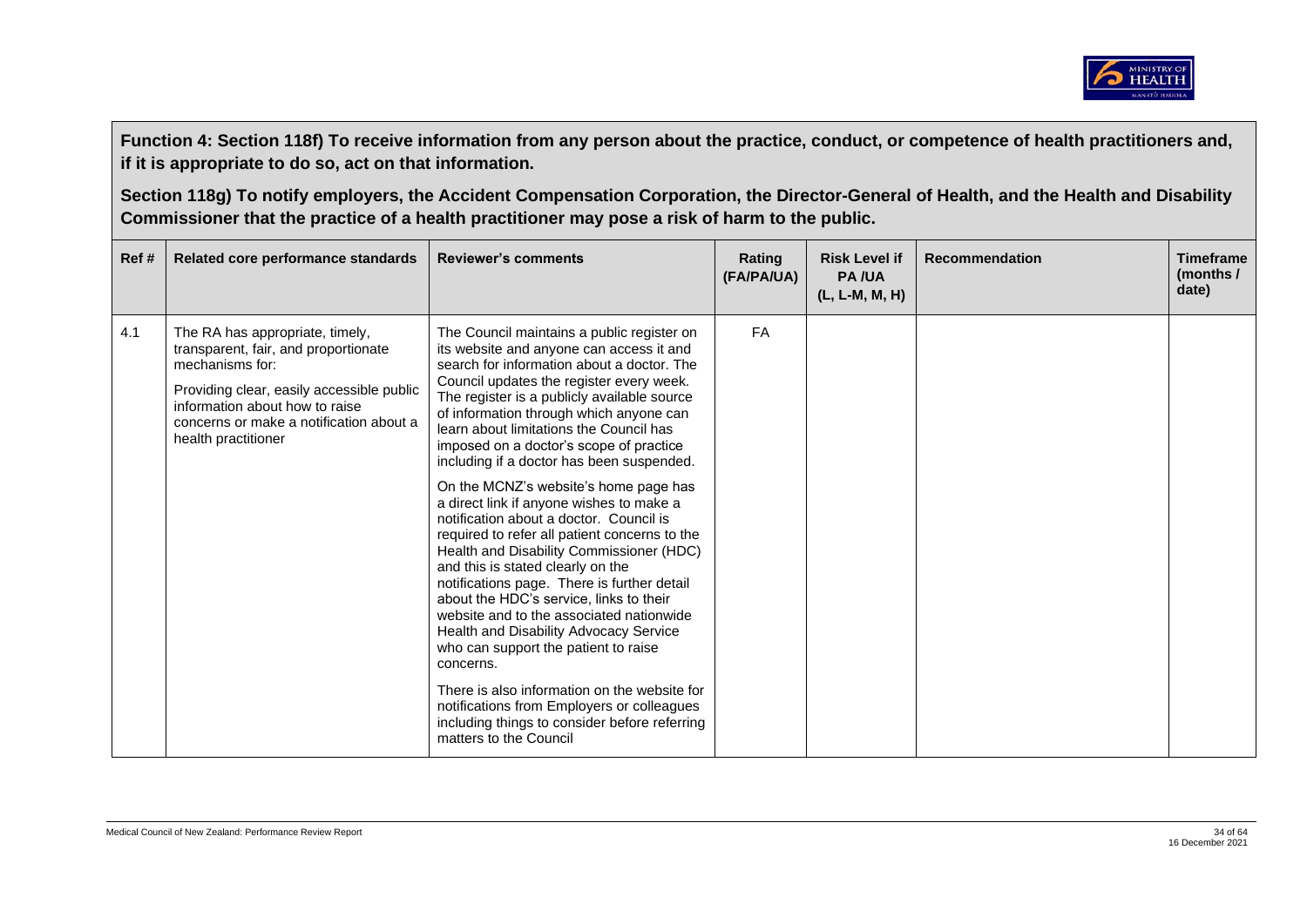

| Ref# | Related core performance standards                                                                                                                                                                                                                                                                                                                                                                   | <b>Reviewer's comments</b>                                                                                                                                                                                                                                                                                                                                                                                                                                                                                                                                                                                                                                                                                                                                                                                                                                                                                                                                                                                                                                                                                                                                             | Rating<br>(FA/PA/UA) | <b>Risk Level if</b><br><b>PA/UA</b><br>(L, L-M, M, H) | <b>Recommendation</b> | <b>Timeframe</b><br>(months/<br>date) |
|------|------------------------------------------------------------------------------------------------------------------------------------------------------------------------------------------------------------------------------------------------------------------------------------------------------------------------------------------------------------------------------------------------------|------------------------------------------------------------------------------------------------------------------------------------------------------------------------------------------------------------------------------------------------------------------------------------------------------------------------------------------------------------------------------------------------------------------------------------------------------------------------------------------------------------------------------------------------------------------------------------------------------------------------------------------------------------------------------------------------------------------------------------------------------------------------------------------------------------------------------------------------------------------------------------------------------------------------------------------------------------------------------------------------------------------------------------------------------------------------------------------------------------------------------------------------------------------------|----------------------|--------------------------------------------------------|-----------------------|---------------------------------------|
| 4.2  | Identifying and responding in a<br>$\bullet$<br>timely way to any complaint or<br>notification about a health<br>practitioner<br>Considering information related to<br>$\bullet$<br>a health practitioner's conduct or<br>the safety of the practitioner's<br>practice<br>Ensuring all parties to a complaint<br>$\bullet$<br>are supported to fully inform the<br>authority's consideration process | Identifying and responding in a timely<br>way to any complaint<br>When Council receives notifications about<br>a doctor a risk assessment is completed.<br>All notifications are thoroughly reviewed<br>and actioned appropriately. Some<br>notifications may contain information which<br>is high risk, for example notifications about<br>sexual boundary breaches, and these<br>notifications are managed differently to<br>notifications that appear to have a lower<br>level of risk associated. High risk<br>notifications have shorter response<br>timeframes to ensure that the matter can<br>be considered promptly by Council's triage<br>team, and that the health and safety of the<br>public is protected immediately.<br>The Team Leaders in the Professional<br>Standards Team manage all incoming<br>notifications and carry out risk<br>assessments for each notification. High<br>risk notifications are immediately escalated<br>to the Deputy Registrar and a management<br>plan for these notifications is made.<br>New notifications are allocated to<br>Professional Standard Advisers (PSAs) on<br>a weekly basis (or sooner if required). The | FA                   |                                                        |                       |                                       |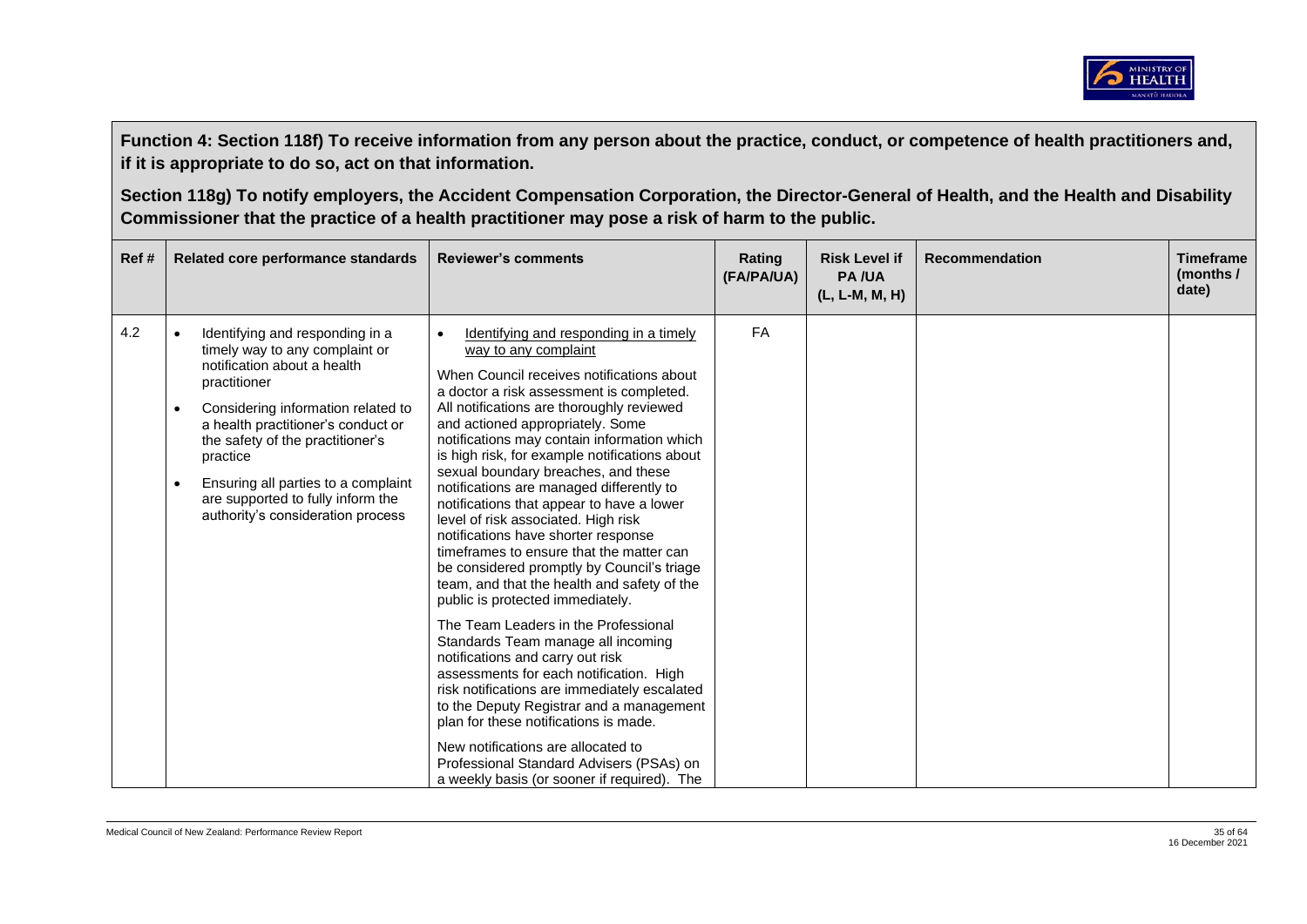

| Ref# | Related core performance standards | <b>Reviewer's comments</b>                                                                                                                                                                                                                                                                                                                                                                                                                                                                                                                                                                                                                                                                                                                                                                                                                                                                                                                                                                                                                                                                                                                           | Rating<br>(FA/PA/UA) | <b>Risk Level if</b><br><b>PA/UA</b><br>(L, L-M, M, H) | <b>Recommendation</b> | <b>Timeframe</b><br>(months $/$<br>date) |
|------|------------------------------------|------------------------------------------------------------------------------------------------------------------------------------------------------------------------------------------------------------------------------------------------------------------------------------------------------------------------------------------------------------------------------------------------------------------------------------------------------------------------------------------------------------------------------------------------------------------------------------------------------------------------------------------------------------------------------------------------------------------------------------------------------------------------------------------------------------------------------------------------------------------------------------------------------------------------------------------------------------------------------------------------------------------------------------------------------------------------------------------------------------------------------------------------------|----------------------|--------------------------------------------------------|-----------------------|------------------------------------------|
|      |                                    | first step is to promptly contact the notifier,<br>explain the process and advise that the<br>information they have provided will be sent<br>to the doctor. All information is then<br>provided to the doctor and their response<br>to the information is requested within 10<br>working days. The notification, and the<br>doctor's response, is then sent to the<br>Notifications Triage Team (NTT), a triage<br>and case management group, for<br>consideration. However, there are some<br>occasions when it is deemed necessary for<br>cases to go direct to Council for<br>consideration.<br>The role of the NTT is to review<br>notifications about doctors and decide on<br>the initial next steps. NTT will also<br>undertake an assessment and provide<br>advice for the initial management of cases<br>where the NTT identifies a possible risk of<br>harm or a need to protect the public. The<br>NTT also provides advice to the Registrar<br>(and Deputy Registrar) on the exercise of<br>several delegations relating to case<br>management and risk management.<br>NTT options include:<br>Submit a case to Council for<br>$\bullet$ |                      |                                                        |                       |                                          |
|      |                                    | consideration of ordering a                                                                                                                                                                                                                                                                                                                                                                                                                                                                                                                                                                                                                                                                                                                                                                                                                                                                                                                                                                                                                                                                                                                          |                      |                                                        |                       |                                          |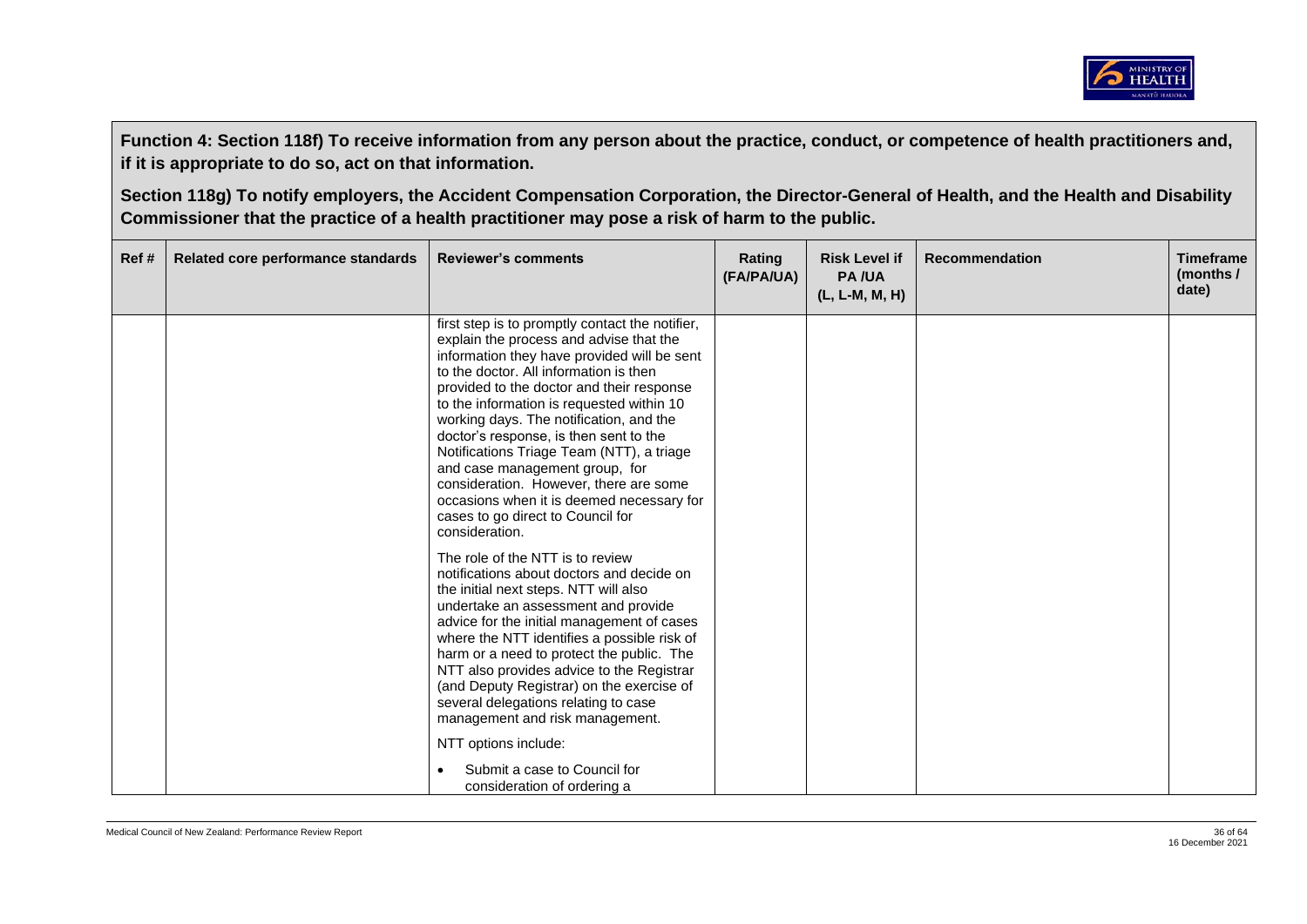

| Ref# | Related core performance standards | <b>Reviewer's comments</b>                                                                                                                                                                                                                                                                                                                                                                                                                                                                                                                                                                                                                                                                                                                                                                                                                                                                                                                                                                                                                                                                                                                  | Rating<br>(FA/PA/UA) | <b>Risk Level if</b><br><b>PA/UA</b><br>(L, L-M, M, H) | <b>Recommendation</b> | <b>Timeframe</b><br>(months/<br>date) |
|------|------------------------------------|---------------------------------------------------------------------------------------------------------------------------------------------------------------------------------------------------------------------------------------------------------------------------------------------------------------------------------------------------------------------------------------------------------------------------------------------------------------------------------------------------------------------------------------------------------------------------------------------------------------------------------------------------------------------------------------------------------------------------------------------------------------------------------------------------------------------------------------------------------------------------------------------------------------------------------------------------------------------------------------------------------------------------------------------------------------------------------------------------------------------------------------------|----------------------|--------------------------------------------------------|-----------------------|---------------------------------------|
|      |                                    | professional conduct committee<br>(PCC), performance assessment<br>committee (PAC), conditions,<br>suspension, or other action<br>Ask a doctor to undergo a preliminary<br>$\bullet$<br>competence inquiry (PCI)<br>Advise the Registrar to refer a matter<br>to a PCC under delegation<br>Advise on the referral of a matter to<br>$\bullet$<br>the Health Team<br>Send the doctor an educational letter<br>$\bullet$<br>Take no further action.<br>$\bullet$<br>If the NTT has requested that a doctor<br>signs a Voluntary Undertaking (VU) to<br>restrict their practice, the correspondence<br>advising them of this decision is sent out<br>urgently and the doctor is provided 5<br>working days (or less depending on the<br>nature of the matter) to advise whether<br>they are agreeable to sign the VU.<br>Council can immediately suspend a<br>doctor's practising certificate without notice<br>under section 69A of the HPCAA, Council<br>can only use this section if:<br>a. a criminal proceeding is pending<br>against the doctor, or<br>if there is an investigation pending<br>b.<br>under the HPCAA or under the Health |                      |                                                        |                       |                                       |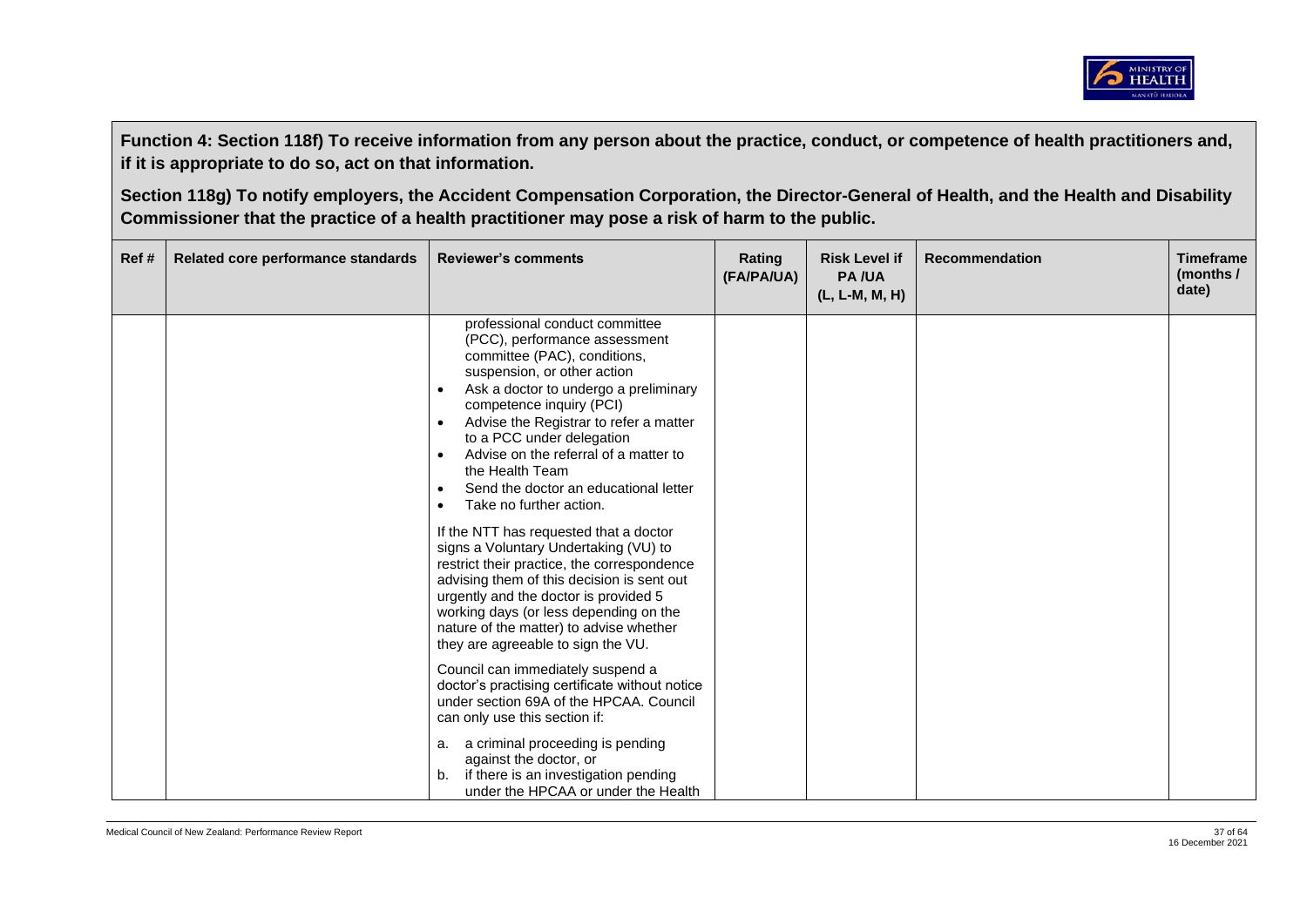

| Ref# | Related core performance standards | <b>Reviewer's comments</b>                                                                                                                                                                                                                                                                                                                                                                                                                                                                | Rating<br>(FA/PA/UA) | <b>Risk Level if</b><br><b>PA/UA</b><br>(L, L-M, M, H) | <b>Recommendation</b> | <b>Timeframe</b><br>(months /<br>date) |
|------|------------------------------------|-------------------------------------------------------------------------------------------------------------------------------------------------------------------------------------------------------------------------------------------------------------------------------------------------------------------------------------------------------------------------------------------------------------------------------------------------------------------------------------------|----------------------|--------------------------------------------------------|-----------------------|----------------------------------------|
|      |                                    | and Disability Commissioner Act 1994,<br>and<br>if Council believes that the doctor<br>c.<br>poses a risk of serious harm to the<br>public.                                                                                                                                                                                                                                                                                                                                               |                      |                                                        |                       |                                        |
|      |                                    | Doctors are always informed of who the<br>Council will communicate with/notify of<br>matters about them. The Council has<br>Memoranda of Understanding (MoU) with<br>District Health Boards, Primary Health<br>Organisations and the New Zealand Police.<br>There are occasions where it will be<br>required to release information about a<br>doctor to these organisations. The doctor<br>is always informed prior to this occurring<br>and given a copy of the correspondence<br>sent. |                      |                                                        |                       |                                        |
|      |                                    | Considering information related to a<br>$\bullet$<br>health practitioner's conduct or the<br>safety of the practitioner's practice                                                                                                                                                                                                                                                                                                                                                        |                      |                                                        |                       |                                        |
|      |                                    | The Council has established processes<br>and policies for considering information<br>relating to a doctor's conduct or the safety<br>of their practice under Part 4 of the<br>HPCAA. Notifications are handled by the<br>Professional Standards team who obtain<br>initial information and then present this to<br>the Notifications Triage Team (NTT). More                                                                                                                              |                      |                                                        |                       |                                        |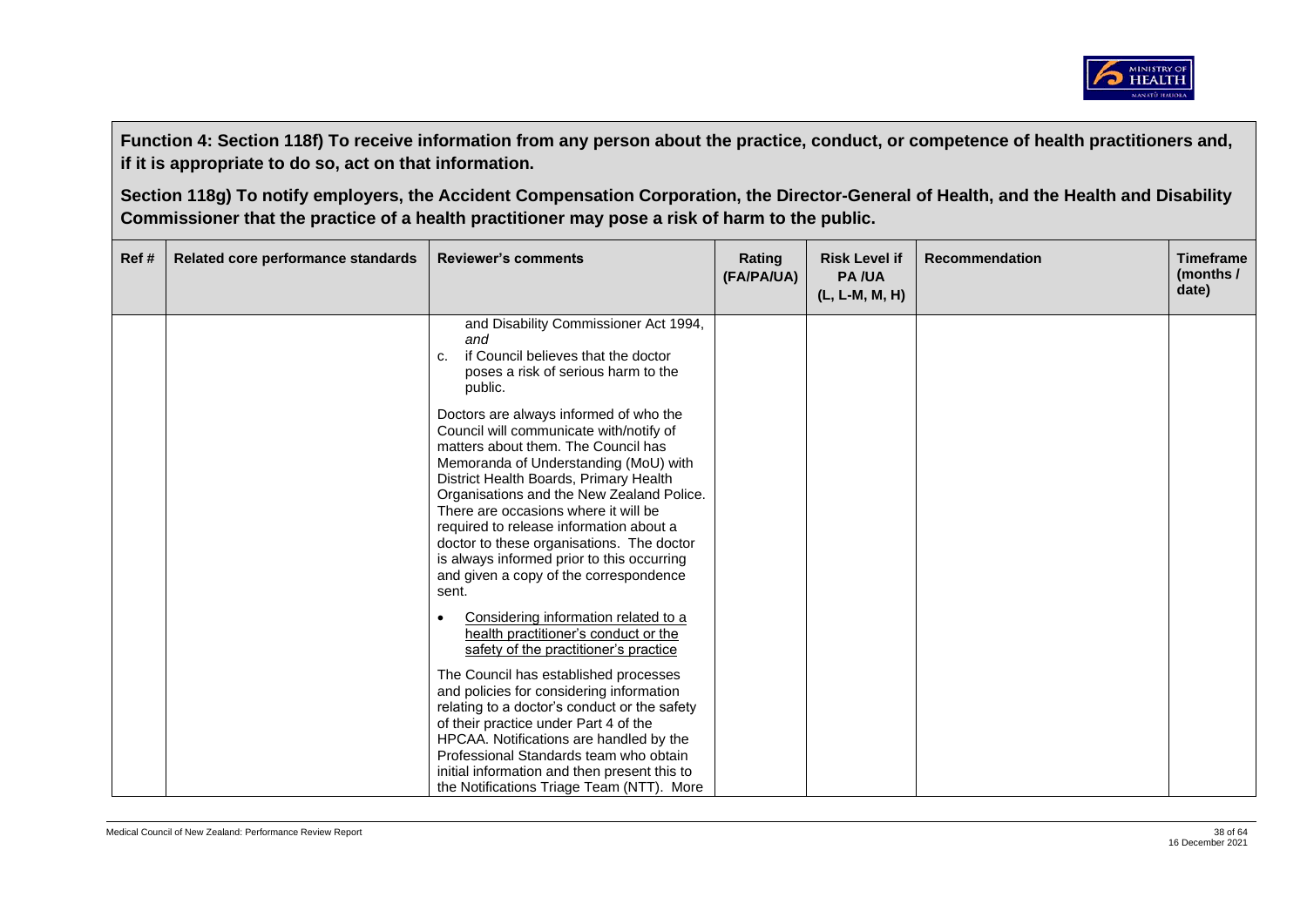

| Ref# | Related core performance standards | <b>Reviewer's comments</b>                                                                                                                                                                                                                                                                                                                  | Rating<br>(FA/PA/UA) | <b>Risk Level if</b><br><b>PA/UA</b><br>(L, L-M, M, H) | <b>Recommendation</b> | <b>Timeframe</b><br>(months /<br>date) |
|------|------------------------------------|---------------------------------------------------------------------------------------------------------------------------------------------------------------------------------------------------------------------------------------------------------------------------------------------------------------------------------------------|----------------------|--------------------------------------------------------|-----------------------|----------------------------------------|
|      |                                    | complicated cases are referred to Council<br>meetings for orders and advice on next<br>steps. Emergency Council meetings are<br>held from time to time when urgent<br>concerns about safety of practice/risk to<br>public are identified, and the Council can<br>exercise powers under sections such as<br>39, 69, or 69A of the HPCAA.     |                      |                                                        |                       |                                        |
|      |                                    | Independent committees include a<br>Professional Conduct Committee (PCC) or<br>if a competence review (in the form of<br>assessment by a Performance Assessment<br>Committee (PAC)) is required. The<br>Council have their first Maori focused PCC<br>due to allegations of racism by a<br>practitioner. There are 30-40 PCCs per<br>annum. |                      |                                                        |                       |                                        |
|      |                                    | Ensuring all parties to a complaint are<br>supported to fully inform the authority's<br>consideration process                                                                                                                                                                                                                               |                      |                                                        |                       |                                        |
|      |                                    | The primary source of support through the<br>notification process comes from Council<br>staff effectively communicating<br>with parties during the process.                                                                                                                                                                                 |                      |                                                        |                       |                                        |
|      |                                    | Most doctors involved in the notification<br>process are indemnified and are therefore<br>represented and/or provided with additional                                                                                                                                                                                                       |                      |                                                        |                       |                                        |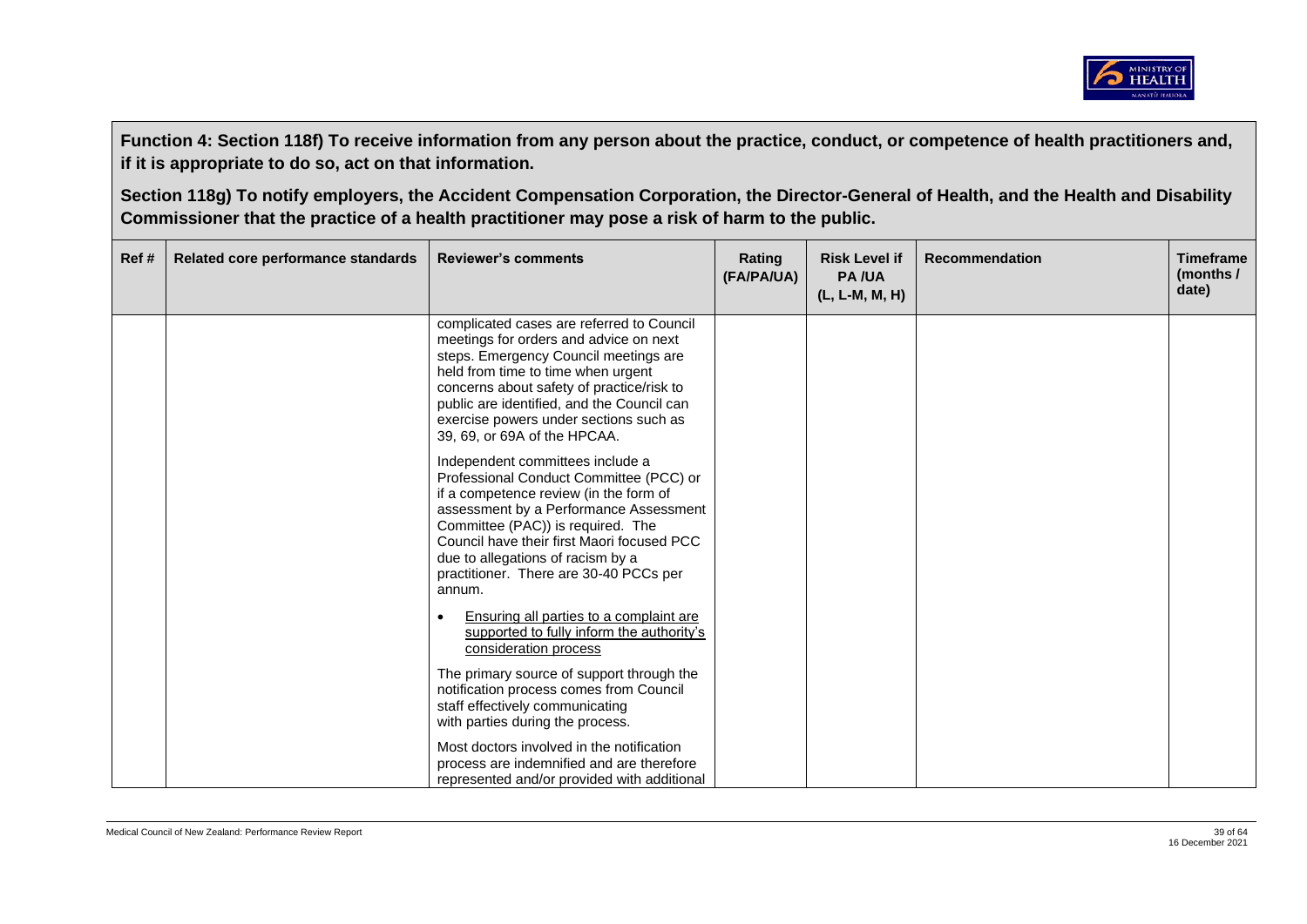

| Ref# | Related core performance standards | <b>Reviewer's comments</b>                                                                                                                                                                                                                                                                                                                                                                                                                                                                                                                                                           | Rating<br>(FA/PA/UA) | <b>Risk Level if</b><br><b>PA/UA</b><br>(L, L-M, M, H) | <b>Recommendation</b> | <b>Timeframe</b><br>(months $/$<br>date) |
|------|------------------------------------|--------------------------------------------------------------------------------------------------------------------------------------------------------------------------------------------------------------------------------------------------------------------------------------------------------------------------------------------------------------------------------------------------------------------------------------------------------------------------------------------------------------------------------------------------------------------------------------|----------------------|--------------------------------------------------------|-----------------------|------------------------------------------|
|      |                                    | support. Despite this, the Council has a<br>role to play in ensuring that doctors subject<br>to a notification are aware of the additional<br>support available to them and experience a<br>timely and fair notification process. Also,<br>those without professional indemnity / legal<br>representation receive additional<br>information to ensure they are aware of<br>the process and their rights.                                                                                                                                                                             |                      |                                                        |                       |                                          |
|      |                                    | Notifiers and witnesses involved in<br>PCC investigations and prosecutions are<br>also informed about the process, and about<br>the investigation (to the extent possible<br>under the Privacy Act 2020). The<br>Council can meet the costs of counselling<br>for notifiers on a case by case<br>basis. This isn't proactively offered and is<br>limited to one or two sessions in<br>connection with either an interview or<br>Tribunal proceedings. Support persons can<br>be used at any stage of the process,<br>and are particularly encouraged for<br>interviews with the PCC. |                      |                                                        |                       |                                          |
|      |                                    | The Council currently deals with<br>anonymous and informal notifications on a<br>case by case basis, but typically cannot<br>progress anonymous notifications due to<br>natural justice concerns (aside from<br>informing the doctor of the existence of the                                                                                                                                                                                                                                                                                                                         |                      |                                                        |                       |                                          |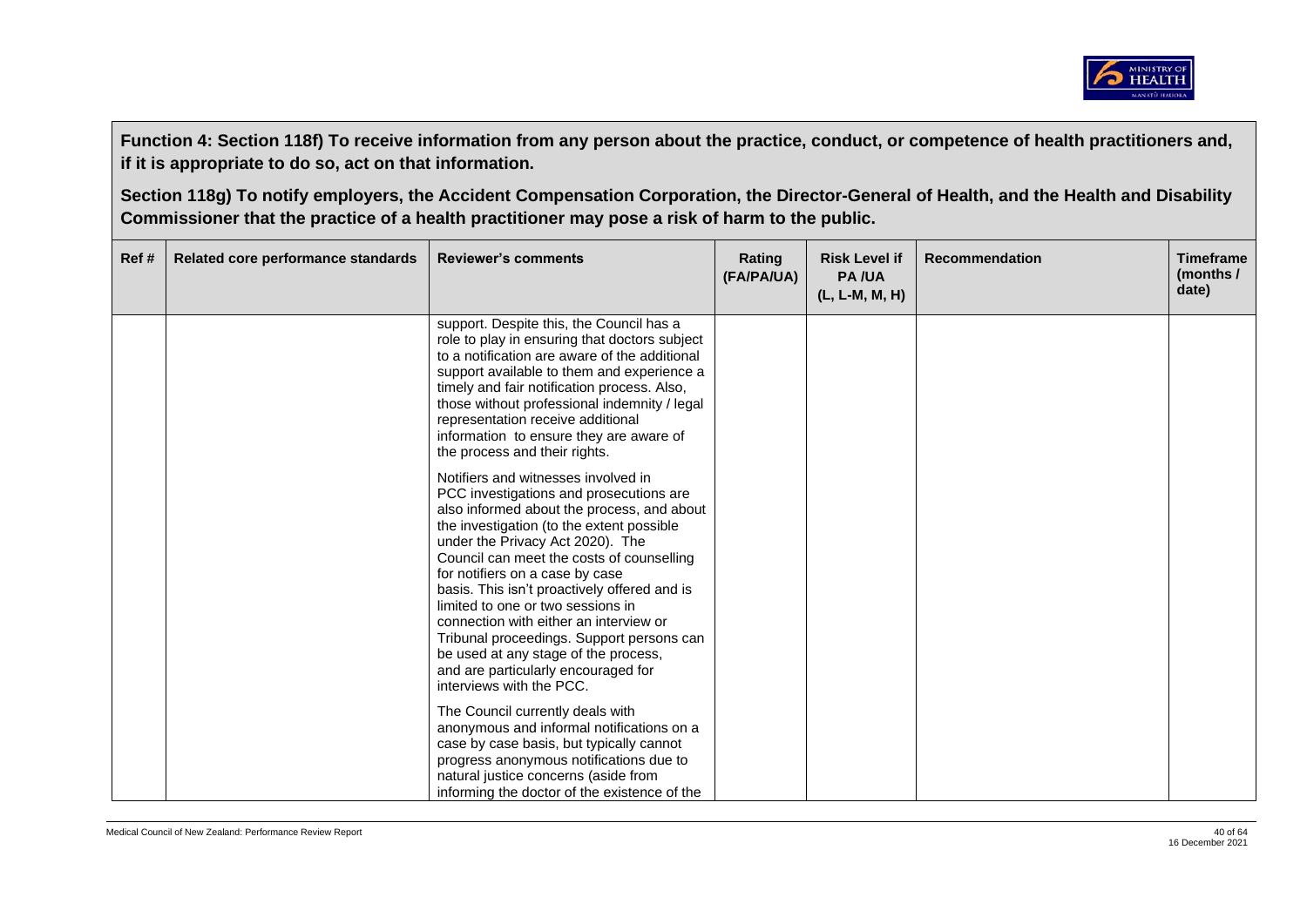

| Ref# | Related core performance standards                                                                                                                                            | <b>Reviewer's comments</b>                                                                                                                                                                                                                                                                                                                                                                                                                              | Rating<br>(FA/PA/UA) | <b>Risk Level if</b><br><b>PA/UA</b><br>$(L, L-M, M, H)$ | <b>Recommendation</b> | <b>Timeframe</b><br>(months /<br>date) |
|------|-------------------------------------------------------------------------------------------------------------------------------------------------------------------------------|---------------------------------------------------------------------------------------------------------------------------------------------------------------------------------------------------------------------------------------------------------------------------------------------------------------------------------------------------------------------------------------------------------------------------------------------------------|----------------------|----------------------------------------------------------|-----------------------|----------------------------------------|
|      |                                                                                                                                                                               | notification and giving them an opportunity<br>to respond). The Council is developing a<br>protocol to address these types of<br>notifications. This is intended to also<br>encompass guidance for those wanting to<br>make notifications under the Protected<br>Disclosures Act 2000.                                                                                                                                                                  |                      |                                                          |                       |                                        |
|      |                                                                                                                                                                               | Interpreter assistance is available at all<br>stages of the notification.                                                                                                                                                                                                                                                                                                                                                                               |                      |                                                          |                       |                                        |
|      |                                                                                                                                                                               | Post PCC investigation surveys have been<br>recently implemented. These go to<br>notifiers and doctors and ask questions<br>relating to whether the person found the<br>process was timely, fair and whether they<br>felt adequately supported. The next step in<br>this process is to collate this information<br>and build it into process improvement<br>programmes, and to assess whether this<br>ought to be part of regular Council<br>reporting. |                      |                                                          |                       |                                        |
| 4.3  | Enabling action, such as informing<br>appropriate parties (including those<br>specified in section $118(g)$ ) that a<br>practitioner may pose a risk of harm to<br>the public | The public register on the MCNZ's website<br>includes information about any conditions<br>on a doctor's scope of practice and<br>references which section of the HPCAA the<br>conditions have been imposed under. The<br>register also shows if a doctor has been<br>suspended.                                                                                                                                                                         | <b>FA</b>            |                                                          |                       |                                        |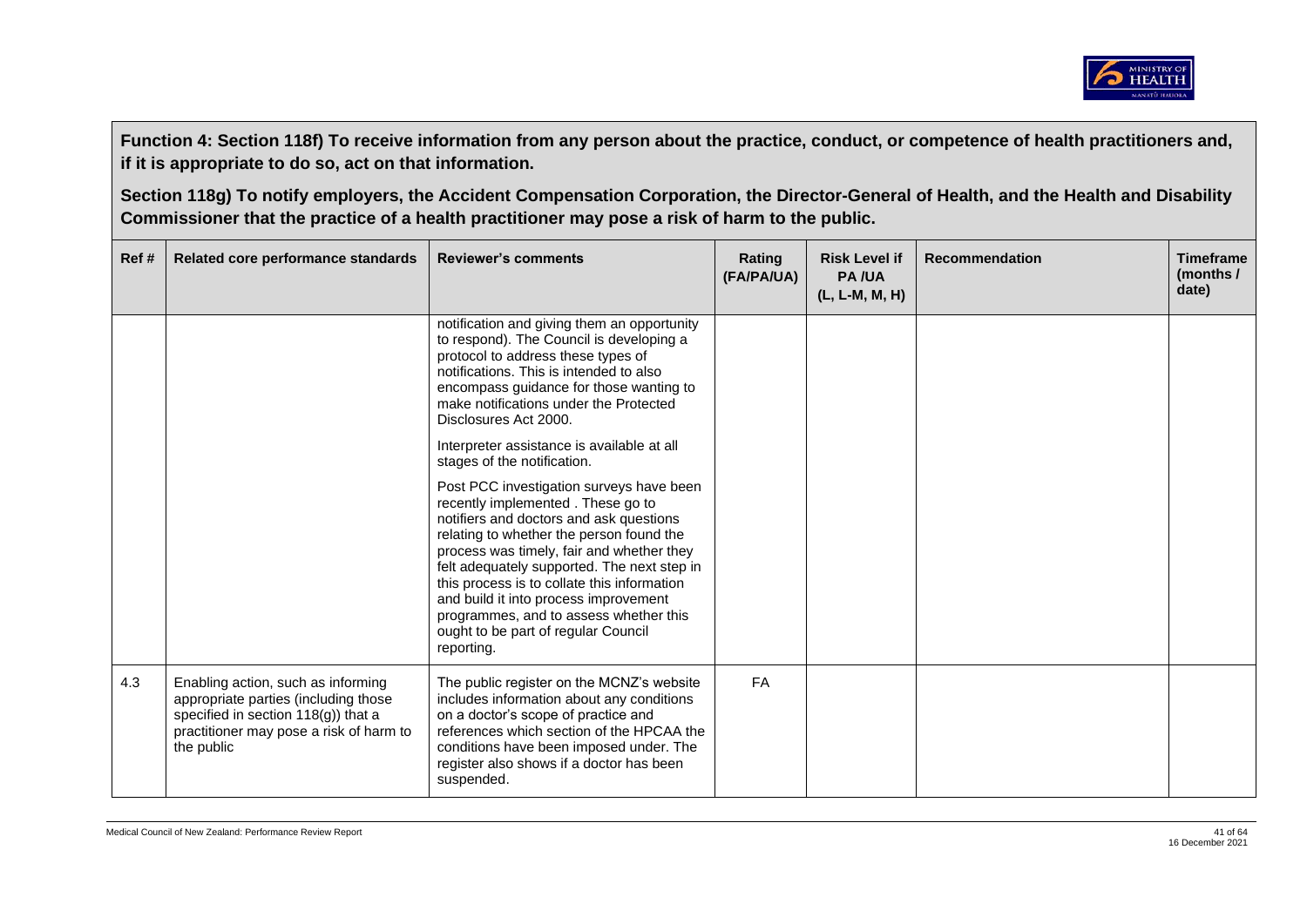

| Ref# | Related core performance standards | <b>Reviewer's comments</b>                                                                                                                                                                                                                                                                                                                                                                                                                                                                                                                                                                                                                                                                           | Rating<br>(FA/PA/UA) | <b>Risk Level if</b><br><b>PA/UA</b><br>(L, L-M, M, H) | <b>Recommendation</b> | <b>Timeframe</b><br>(months /<br>date) |
|------|------------------------------------|------------------------------------------------------------------------------------------------------------------------------------------------------------------------------------------------------------------------------------------------------------------------------------------------------------------------------------------------------------------------------------------------------------------------------------------------------------------------------------------------------------------------------------------------------------------------------------------------------------------------------------------------------------------------------------------------------|----------------------|--------------------------------------------------------|-----------------------|----------------------------------------|
|      |                                    | The Council can inform appropriate parties<br>that a doctor may pose a risk of harm to<br>the public through a voluntary undertaking<br>(VU) entered in to with the doctor. A VU is<br>a consent-based mechanism by which the<br>Council can involve a doctor's employer in<br>risk management.                                                                                                                                                                                                                                                                                                                                                                                                      |                      |                                                        |                       |                                        |
|      |                                    | The Council implements a communications<br>protocol that reflects its obligation to inform<br>parties of specific decisions made under<br>the HPCAA. This includes that an order by<br>Council must be communicated to the<br>doctor's employer, and any person who<br>works in partnership or association with the<br>doctor. Orders communicated according to<br>the Communications protocol include; if a<br>doctor is found to be practising below the<br>required standard of competence, related<br>to unsatisfactory completion of a<br>competence or recertification programme,<br>if Council identifies a risk to the public, and<br>an order related to a doctor's fitness to<br>practice. |                      |                                                        |                       |                                        |
|      |                                    | if the Council has reason to believe that the<br>practice of a doctor may pose a risk of<br>harm to the public, the Council must notify:<br>a. The Accident Compensation<br>Corporation;<br>The Director-General of Health;<br>b.                                                                                                                                                                                                                                                                                                                                                                                                                                                                    |                      |                                                        |                       |                                        |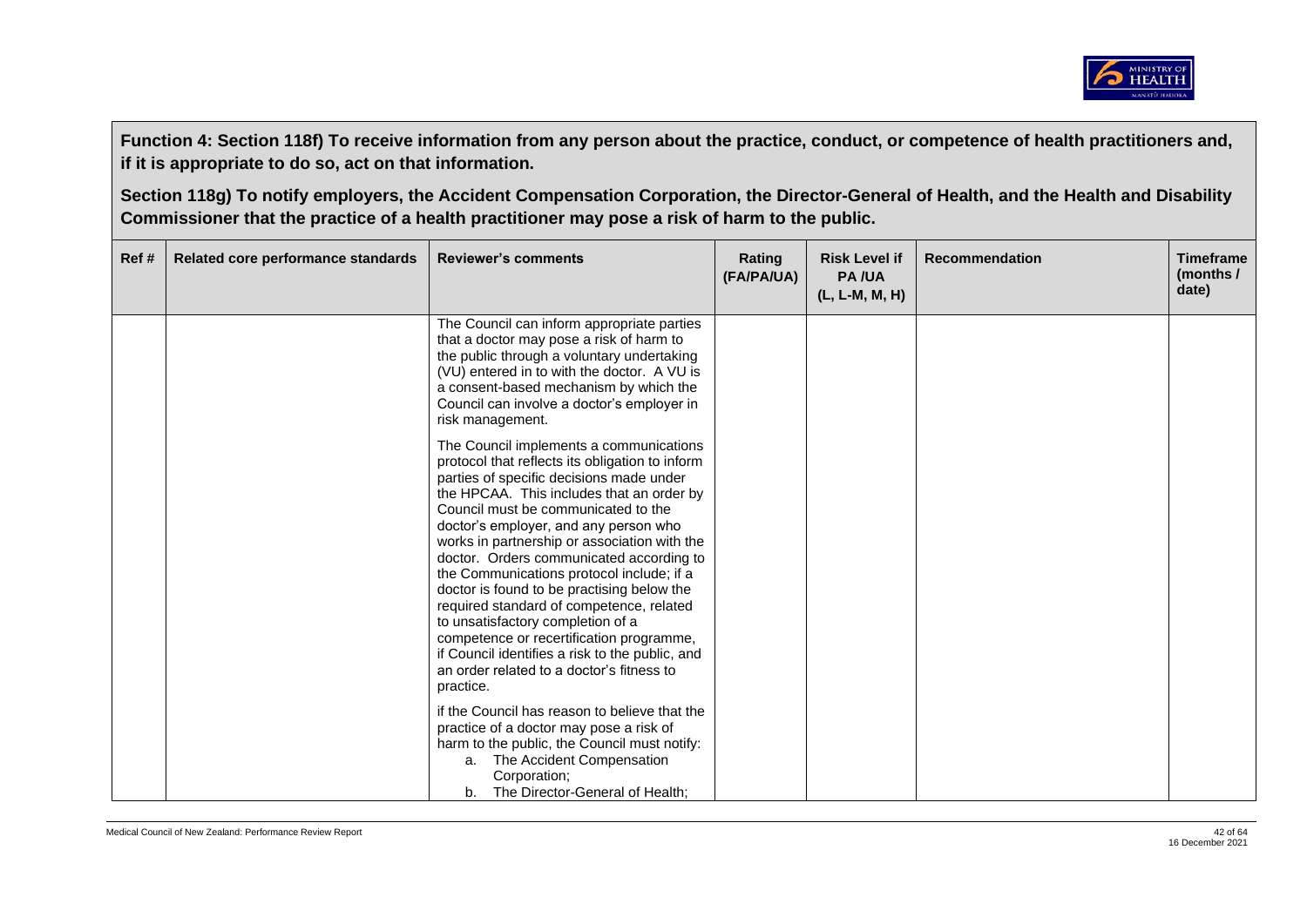

| The Health and Disability<br>c.<br>Commissioner; and<br>The doctor's employer.<br>d.<br>There is a naming policy on the Council's<br>website that sets out the process by which<br>Council may publish information relating to<br>an order about a doctor. To balance<br>several factors before deciding to publish a<br>notice that includes the public interest in<br>publication, the risk of harm to the public,<br>risk of non-compliance with an order,<br>doctor's right to privacy, adequacy of any<br>information already available on the public<br>register, and information that has already<br>been communicated to parties under other<br>sections of the HPCAA.<br>The Council will generally not publish a<br>notice if the order relates to a doctor's | Ref # | Related core performance standards | <b>Reviewer's comments</b>             | Rating<br>(FA/PA/UA) | <b>Risk Level if</b><br><b>PA/UA</b><br>(L, L-M, M, H) | <b>Recommendation</b> | <b>Timeframe</b><br>(months $\sqrt{ }$<br>date) |
|-------------------------------------------------------------------------------------------------------------------------------------------------------------------------------------------------------------------------------------------------------------------------------------------------------------------------------------------------------------------------------------------------------------------------------------------------------------------------------------------------------------------------------------------------------------------------------------------------------------------------------------------------------------------------------------------------------------------------------------------------------------------------|-------|------------------------------------|----------------------------------------|----------------------|--------------------------------------------------------|-----------------------|-------------------------------------------------|
| remediation efforts, or if there are concerns<br>about a doctor's health.                                                                                                                                                                                                                                                                                                                                                                                                                                                                                                                                                                                                                                                                                               |       |                                    | competence and a doctor is engaging in |                      |                                                        |                       |                                                 |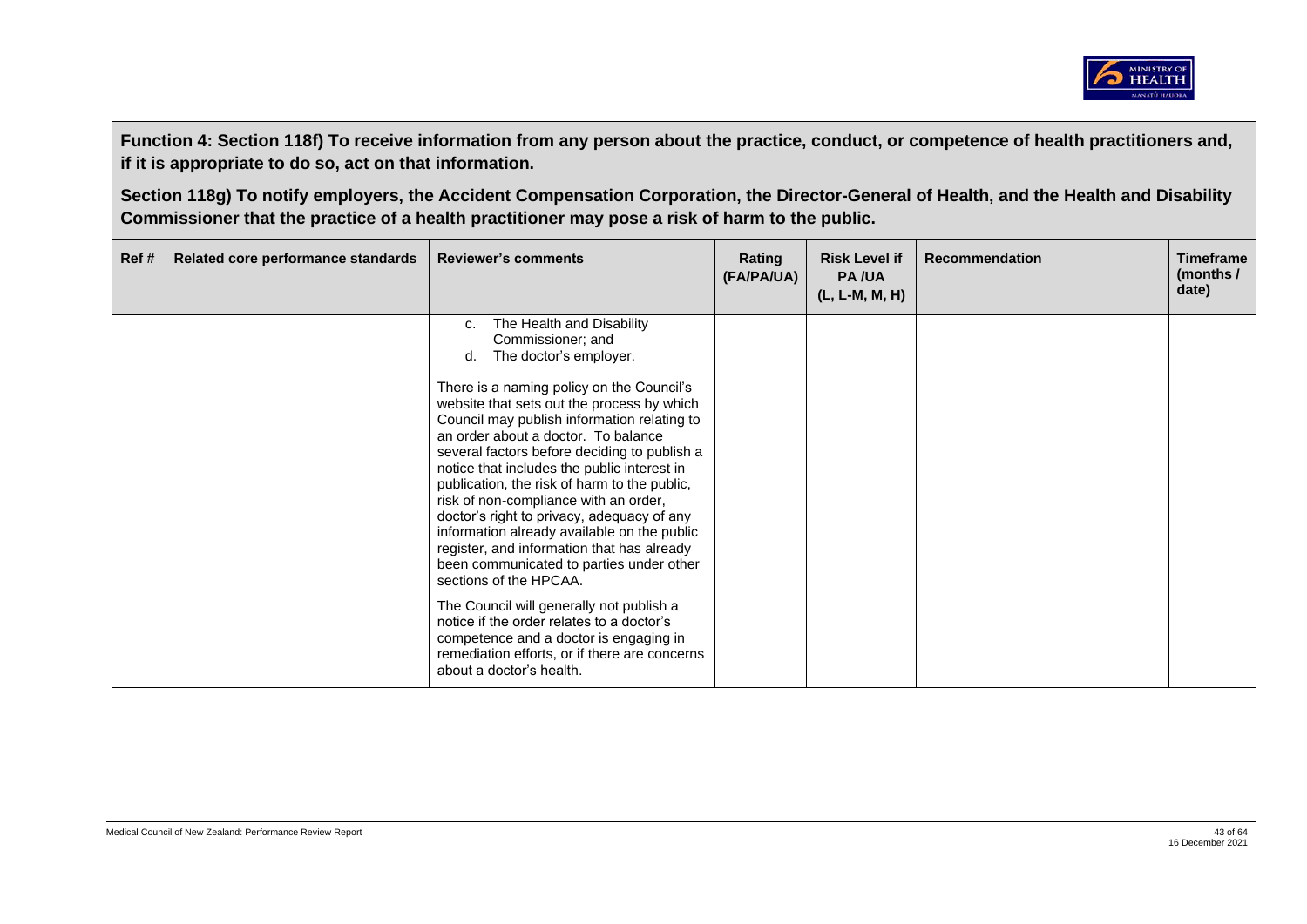

|      | Function 5: Section 118h) To consider the cases of health practitioners who may be unable to perform the functions required for the<br>practice of the profession.                                                                                                                                                              |                                                                                                                                                                                                                                                                                                                                                                                                                                                                                                                                                                                                                                                                                                                                                                                                                                                                                                                                                                                                                                                                                                                                                                                                                                                                           |                      |                                                        |                       |                                        |  |  |  |
|------|---------------------------------------------------------------------------------------------------------------------------------------------------------------------------------------------------------------------------------------------------------------------------------------------------------------------------------|---------------------------------------------------------------------------------------------------------------------------------------------------------------------------------------------------------------------------------------------------------------------------------------------------------------------------------------------------------------------------------------------------------------------------------------------------------------------------------------------------------------------------------------------------------------------------------------------------------------------------------------------------------------------------------------------------------------------------------------------------------------------------------------------------------------------------------------------------------------------------------------------------------------------------------------------------------------------------------------------------------------------------------------------------------------------------------------------------------------------------------------------------------------------------------------------------------------------------------------------------------------------------|----------------------|--------------------------------------------------------|-----------------------|----------------------------------------|--|--|--|
| Ref# | Related core performance standards                                                                                                                                                                                                                                                                                              | <b>Reviewer's comments</b>                                                                                                                                                                                                                                                                                                                                                                                                                                                                                                                                                                                                                                                                                                                                                                                                                                                                                                                                                                                                                                                                                                                                                                                                                                                | Rating<br>(FA/PA/UA) | <b>Risk Level if</b><br><b>PA/UA</b><br>(L, L-M, M, H) | <b>Recommendation</b> | <b>Timeframe</b><br>(months /<br>date) |  |  |  |
| 5.1  | The RA has clear and transparent<br>mechanisms to:<br>Receive, review, and make<br>decisions regarding notifications<br>about health practitioners who may<br>be unable to perform the functions<br>required for the practice of the<br>profession<br>Take appropriate, timely, and<br>proportionate action to minimise<br>risk | Processes that assist in making decisions if<br>a doctor may be unable to perform the<br>functions required to practice include the<br>following:<br>Disclosure about a mental or physical<br>$\left( \begin{matrix} 1 \end{matrix} \right)$<br>condition<br>Council proactively requires doctors<br>applying for registration and practising<br>certificates to disclose any mental or<br>physical conditions that may affect their<br>ability to practise. Council reactively<br>receives, reviews, and makes decisions<br>about notifications under ss45(1) and (5) of<br>the HPCAA that a doctor or graduating<br>medical student may be unable to perform<br>the functions required for the for the<br>practice of medicine because of a mental<br>or physical condition.<br>2) Council's definition of the functions<br>required to practise medicine<br>'Whether a doctor is in good health or has<br>a health problem, a practising doctor must<br>always be able to:<br>make safe judgments<br>$\bullet$<br>demonstrate the level of skill and<br>$\bullet$<br>knowledge required for safe practice<br>behave appropriately<br>$\bullet$<br>not risk infecting patients<br>$\bullet$<br>not act in ways that adversely<br>$\bullet$<br>impact on patient safety. | FA                   |                                                        |                       |                                        |  |  |  |

 $\blacksquare$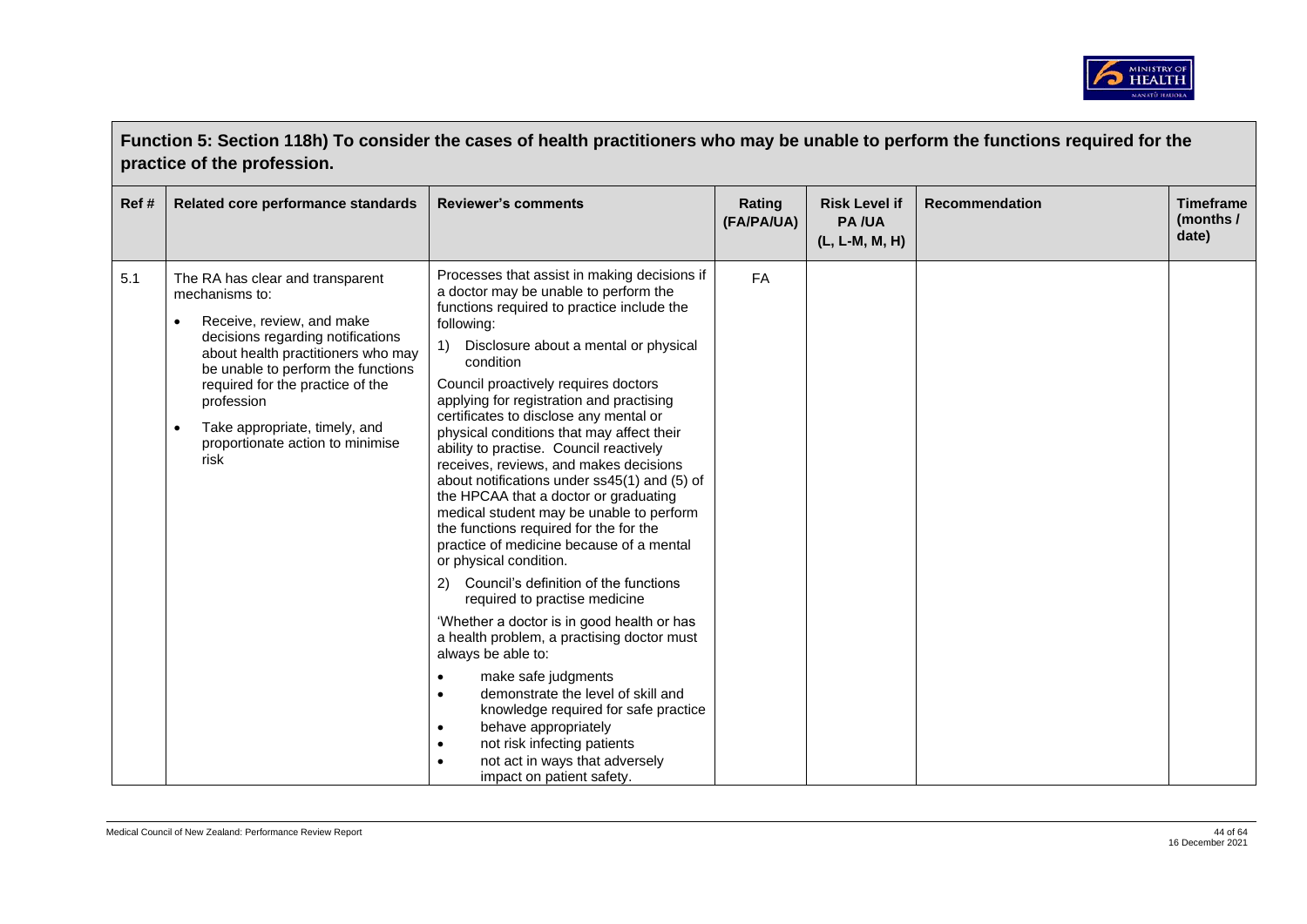

|      | Function 5: Section 118h) To consider the cases of health practitioners who may be unable to perform the functions required for the<br>practice of the profession. |                                                                                                                                                                                                                                                                                                                                                                                                                                                                                                                                                                                                                                                                                                                                                                                                                                                                           |                      |                                                        |                       |                                        |  |  |  |
|------|--------------------------------------------------------------------------------------------------------------------------------------------------------------------|---------------------------------------------------------------------------------------------------------------------------------------------------------------------------------------------------------------------------------------------------------------------------------------------------------------------------------------------------------------------------------------------------------------------------------------------------------------------------------------------------------------------------------------------------------------------------------------------------------------------------------------------------------------------------------------------------------------------------------------------------------------------------------------------------------------------------------------------------------------------------|----------------------|--------------------------------------------------------|-----------------------|----------------------------------------|--|--|--|
| Ref# | Related core performance standards                                                                                                                                 | <b>Reviewer's comments</b>                                                                                                                                                                                                                                                                                                                                                                                                                                                                                                                                                                                                                                                                                                                                                                                                                                                | Rating<br>(FA/PA/UA) | <b>Risk Level if</b><br><b>PA/UA</b><br>(L, L-M, M, H) | <b>Recommendation</b> | <b>Timeframe</b><br>(months /<br>date) |  |  |  |
|      |                                                                                                                                                                    | This gives a framework to help anyone<br>decide whether a notification is required,<br>and it also guides subsequent decisions<br>made by the Health Committee.                                                                                                                                                                                                                                                                                                                                                                                                                                                                                                                                                                                                                                                                                                           |                      |                                                        |                       |                                        |  |  |  |
|      |                                                                                                                                                                    | 3) Capability to ensure informed decision-<br>making: the Health Committee, the<br>Registrar, and the office-based Health<br>Team who act within delegations. The<br>Health Committee is a standing committee<br>which considers doctors who have health<br>problems that may impact on their practice<br>of medicine generally, or in their particular<br>scope of practice. Health Committee has 5<br>full-day face-to-face meetings a year, and<br>short ZOOM meetings in the other 7<br>months. The primary role of Council and<br>its Health Committee is to ensure public<br>health and safety. The Health Committee's<br>secondary role is to focus on recovery and<br>vocational rehabilitation of doctors. It<br>carefully balances any risks to patient<br>safety with compassionate management of<br>the doctor and encouraging and facilitating<br>treatment. |                      |                                                        |                       |                                        |  |  |  |
|      |                                                                                                                                                                    | Doctors with health conditions can usually<br>continue in practice where it is safe to do<br>so. Safety mechanisms can be used such<br>as suitable limitations, safeguards and<br>monitoring, and the involvement of<br>employers and practices helps facilitate<br>this.                                                                                                                                                                                                                                                                                                                                                                                                                                                                                                                                                                                                 |                      |                                                        |                       |                                        |  |  |  |

 $\overline{\phantom{a}}$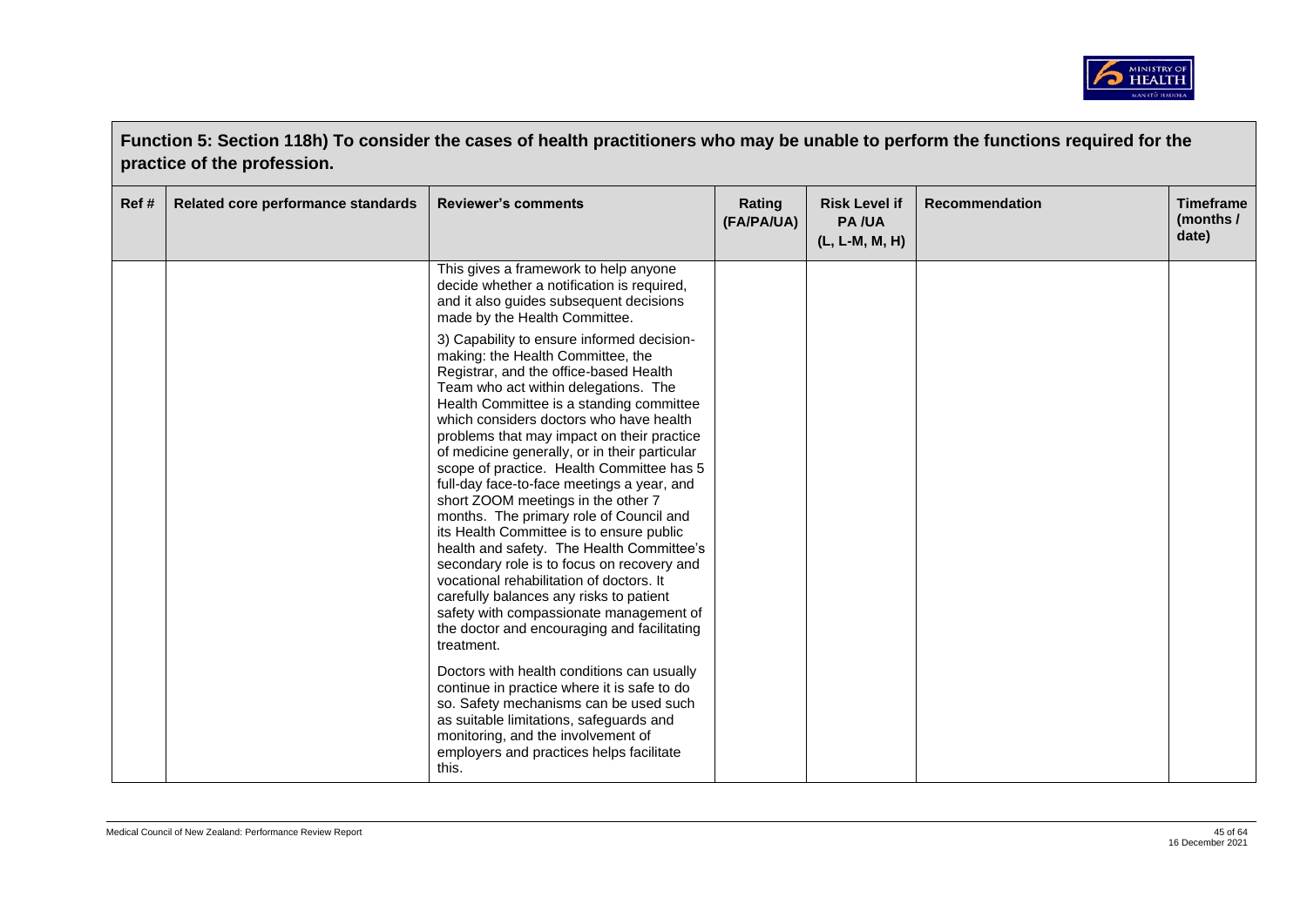

|      | Function 5: Section 118h) To consider the cases of health practitioners who may be unable to perform the functions required for the<br>practice of the profession. |                                                                                                                                                                                                                                                                                                                                                                                                                                                                                          |                      |                                                        |                       |                                        |  |  |  |
|------|--------------------------------------------------------------------------------------------------------------------------------------------------------------------|------------------------------------------------------------------------------------------------------------------------------------------------------------------------------------------------------------------------------------------------------------------------------------------------------------------------------------------------------------------------------------------------------------------------------------------------------------------------------------------|----------------------|--------------------------------------------------------|-----------------------|----------------------------------------|--|--|--|
| Ref# | Related core performance standards                                                                                                                                 | <b>Reviewer's comments</b>                                                                                                                                                                                                                                                                                                                                                                                                                                                               | Rating<br>(FA/PA/UA) | <b>Risk Level if</b><br><b>PA/UA</b><br>(L, L-M, M, H) | <b>Recommendation</b> | <b>Timeframe</b><br>(months /<br>date) |  |  |  |
|      |                                                                                                                                                                    | The Health Committee can opt to use<br>voluntary agreements instead of formal<br>conditions if limitations are needed, or<br>commitments (therapeutic, monitoring and<br>information sharing) need to be formalised.<br>There can be mandatory notification<br>education, advice, and support.                                                                                                                                                                                           |                      |                                                        |                       |                                        |  |  |  |
|      |                                                                                                                                                                    | For new graduates (PGY1s) stress of<br>transitioning to the health workforce can<br>compound any mental health challenges<br>students face. The Health Committee tries<br>to ensure that interns have successful<br>learning years and that they meet the set<br>requirements.                                                                                                                                                                                                           |                      |                                                        |                       |                                        |  |  |  |
|      |                                                                                                                                                                    | The Health Committee uses a range of<br>reporting and tools targeted to a doctor's<br>health condition, their scope of practice,<br>and their level of insight. The most<br>common monitoring mechanisms include:<br>reporting by treatment teams, Independent<br>assessment reports, urine or hair strand<br>testing to detect the misuse of substances,<br>blood testing to detect alcohol misuse or to<br>confirm medications used are at a<br>therapeutic level, and breath testing. |                      |                                                        |                       |                                        |  |  |  |
|      |                                                                                                                                                                    | The Health Committee's minutes and<br>schedules are received by Council to<br>oversee at its next available meeting<br>(approximately 140 notifications per year).                                                                                                                                                                                                                                                                                                                       |                      |                                                        |                       |                                        |  |  |  |

 $\blacksquare$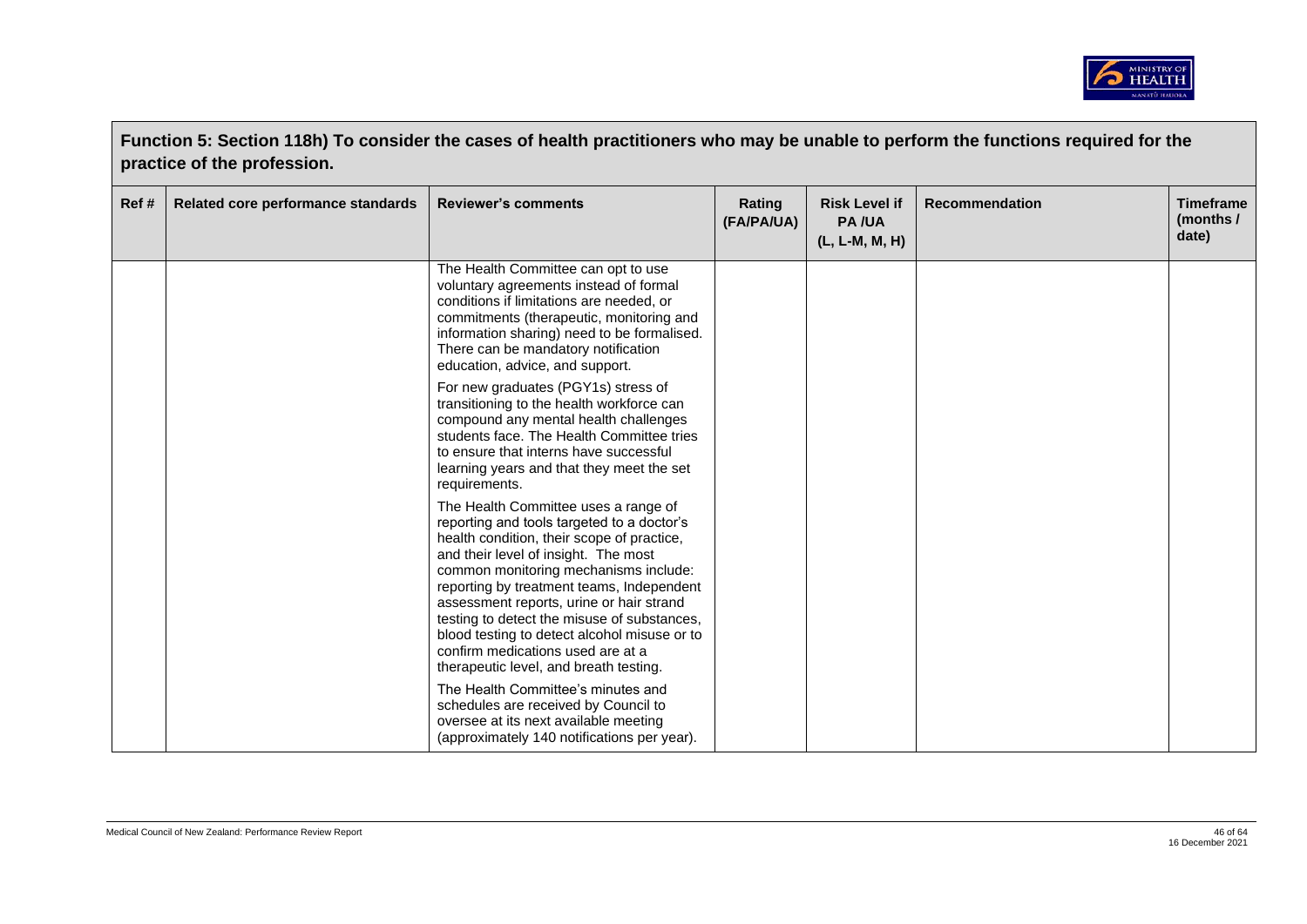

|      | Function 6: Section 118i) To set standards of clinical competence, cultural competence (including competencies that will enable effective<br>and respectful interaction with Māori), and ethical conduct to be observed by health practitioners of the profession. |                                                                                                                                                                                                                                                                                                                                                                                                                                                                                                                                                                                                                                                                                                                                                                                                                                                                                                                                                                                                                                                                                                                                                                                                                                                 |                      |                                                        |                       |                                        |  |  |
|------|--------------------------------------------------------------------------------------------------------------------------------------------------------------------------------------------------------------------------------------------------------------------|-------------------------------------------------------------------------------------------------------------------------------------------------------------------------------------------------------------------------------------------------------------------------------------------------------------------------------------------------------------------------------------------------------------------------------------------------------------------------------------------------------------------------------------------------------------------------------------------------------------------------------------------------------------------------------------------------------------------------------------------------------------------------------------------------------------------------------------------------------------------------------------------------------------------------------------------------------------------------------------------------------------------------------------------------------------------------------------------------------------------------------------------------------------------------------------------------------------------------------------------------|----------------------|--------------------------------------------------------|-----------------------|----------------------------------------|--|--|
| Ref# | Related core performance standards                                                                                                                                                                                                                                 | <b>Reviewer's comments</b>                                                                                                                                                                                                                                                                                                                                                                                                                                                                                                                                                                                                                                                                                                                                                                                                                                                                                                                                                                                                                                                                                                                                                                                                                      | Rating<br>(FA/PA/UA) | <b>Risk Level if</b><br><b>PA/UA</b><br>(L, L-M, M, H) | <b>Recommendation</b> | <b>Timeframe</b><br>(months /<br>date) |  |  |
| 6.1  | The RA sets standards of clinical and<br>cultural competence and ethical<br>conduct that are:<br>Informed by relevant evidence<br>Clearly articulated and accessible                                                                                               | The MCNZ sets standards of clinical<br>competence, cultural competence<br>(including interaction with Māori), and<br>ethical conduct to be fulfilled by health<br>practitioners of the profession through:<br><b>Statements</b><br>$\bullet$<br>Accreditation standards<br>$\bullet$<br>International Medical Graduate (IMG)<br>$\bullet$<br>orientation and supervision<br>requirements<br>Statements set standards for doctors on<br>clinical competence, cultural competence<br>(cultural safety) and ethical conduct.<br>Statements are informed by evidence,<br>clearly articulated and accessible.<br>Statements undergo a regular review<br>process which involves significant<br>research, review of current evidence, gap<br>analysis, a cultural safety lens, consultation<br>and stakeholder input.<br>There are 26 statements and all are on the<br>MCNZ website.<br>The impact of the COVID-19 pandemic<br>resulted in a Telehealth statement (October<br>2020) and updating the statement on good<br>prescribing practice (25 March 2020).<br>Council sets accreditation standards for<br>training providers and these standards are<br>used to accredit and reaccredit the training<br>providers (refer to criterion 1.3). These | FA                   |                                                        |                       |                                        |  |  |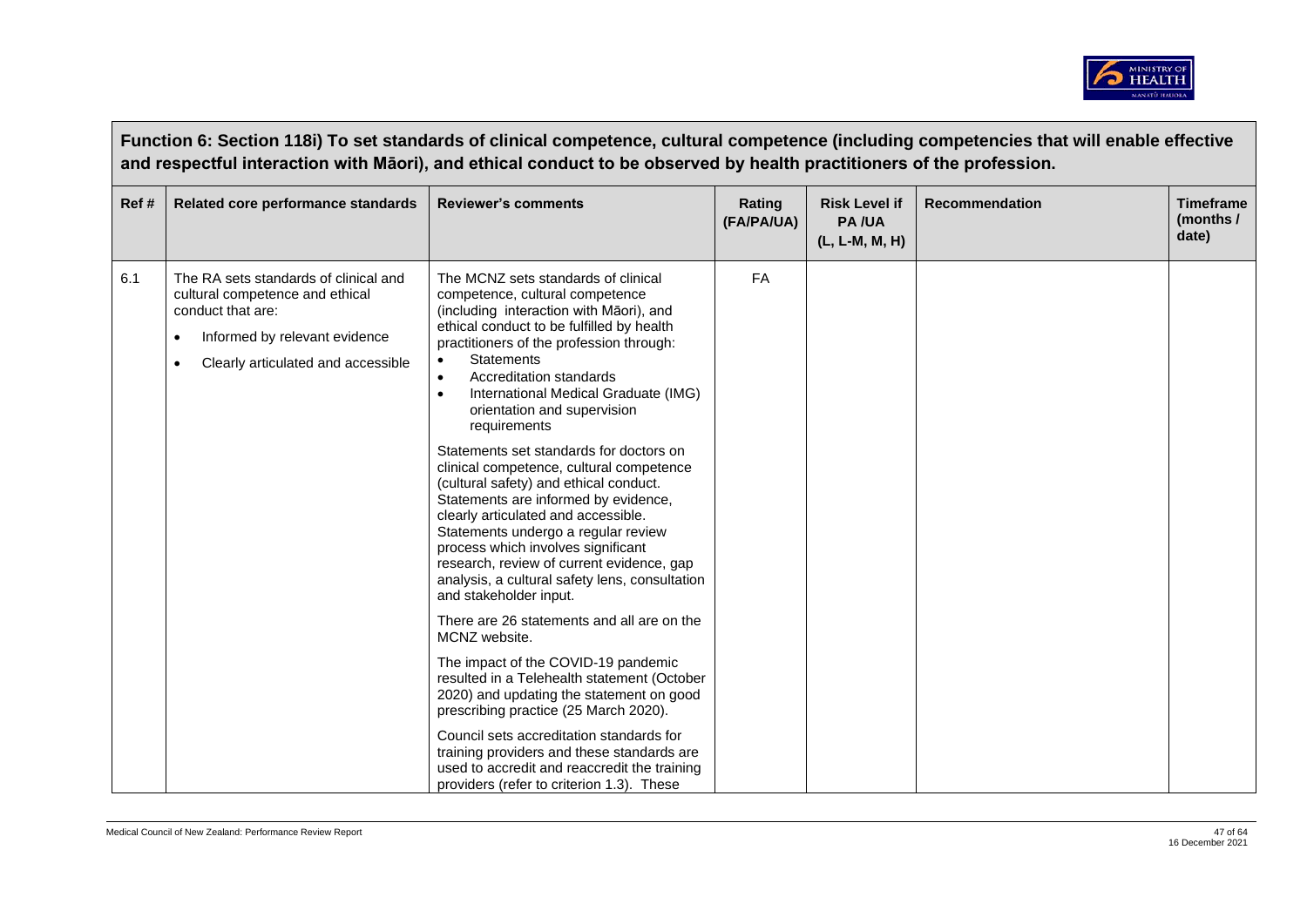

|      | Function 6: Section 118i) To set standards of clinical competence, cultural competence (including competencies that will enable effective<br>and respectful interaction with Māori), and ethical conduct to be observed by health practitioners of the profession. |                                                                                                                                                                                                                                                                                                                                                                                                                                                                                                                                                                                                                       |                      |                                                        |                       |                                        |  |  |
|------|--------------------------------------------------------------------------------------------------------------------------------------------------------------------------------------------------------------------------------------------------------------------|-----------------------------------------------------------------------------------------------------------------------------------------------------------------------------------------------------------------------------------------------------------------------------------------------------------------------------------------------------------------------------------------------------------------------------------------------------------------------------------------------------------------------------------------------------------------------------------------------------------------------|----------------------|--------------------------------------------------------|-----------------------|----------------------------------------|--|--|
| Ref# | Related core performance standards                                                                                                                                                                                                                                 | <b>Reviewer's comments</b>                                                                                                                                                                                                                                                                                                                                                                                                                                                                                                                                                                                            | Rating<br>(FA/PA/UA) | <b>Risk Level if</b><br><b>PA/UA</b><br>(L, L-M, M, H) | <b>Recommendation</b> | <b>Timeframe</b><br>(months /<br>date) |  |  |
|      |                                                                                                                                                                                                                                                                    | standards are for vocational medical<br>training and recertification programmes<br>(medical schools and colleges) and pre-<br>vocational medical training (DHBs). These<br>standards set Council expectations for<br>postgraduate medical education.                                                                                                                                                                                                                                                                                                                                                                  |                      |                                                        |                       |                                        |  |  |
|      |                                                                                                                                                                                                                                                                    | Council is currently implementing a<br>strengthened recertification model<br>developed over many years, Recertification<br>requirements for vocationally-registered<br>doctors in New Zealand November 2019.<br>Recertification programmes support<br>doctors to maintain their competence, take<br>responsibility for their performance and to<br>stay current in their practice. Responsibility<br>for determining what is appropriate for<br>each vocational scope falls to the<br>appropriate recertification provider which in<br>most cases in New Zealand, is the medical<br>colleges. Doctors registered in a |                      |                                                        |                       |                                        |  |  |
|      |                                                                                                                                                                                                                                                                    | vocational scope of practice must<br>participate and satisfy all of the<br>requirements of a recertification<br>programme provided by an accredited<br>medical college or other accredited<br>organisation. Accredited providers will<br>advise Council of any doctors who are not<br>complying with this requirement. All<br>programmes include a mix of activities<br>across all 3 CPD categories : reviewing<br>and reflecting on practice, measuring and                                                                                                                                                          |                      |                                                        |                       |                                        |  |  |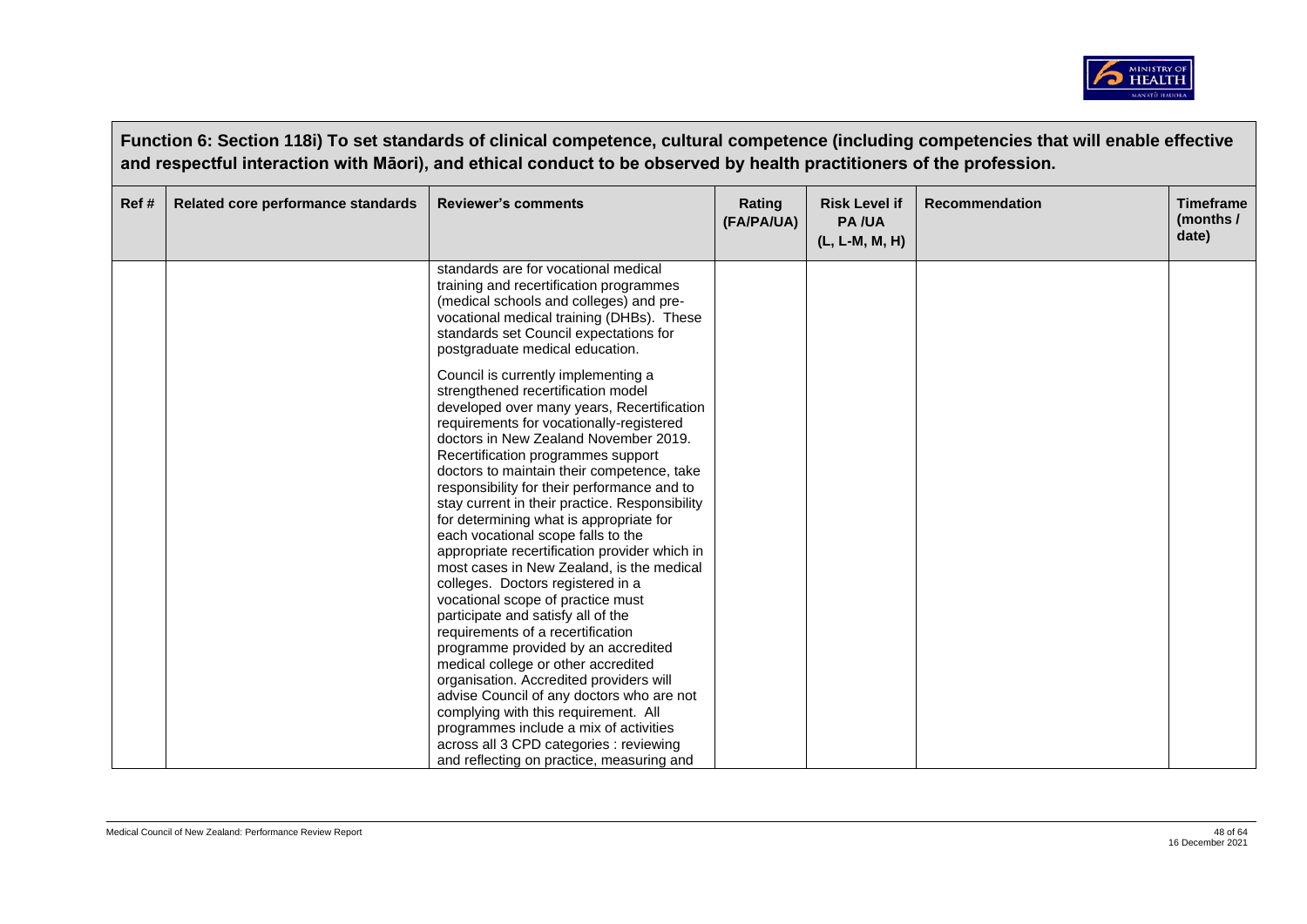

|       | Function 6: Section 118i) To set standards of clinical competence, cultural competence (including competencies that will enable effective<br>and respectful interaction with Māori), and ethical conduct to be observed by health practitioners of the profession. |                                                                                                                                                                                                                                                                                                  |                      |                                                        |                       |                                        |  |  |  |
|-------|--------------------------------------------------------------------------------------------------------------------------------------------------------------------------------------------------------------------------------------------------------------------|--------------------------------------------------------------------------------------------------------------------------------------------------------------------------------------------------------------------------------------------------------------------------------------------------|----------------------|--------------------------------------------------------|-----------------------|----------------------------------------|--|--|--|
| Ref # | Related core performance standards                                                                                                                                                                                                                                 | <b>Reviewer's comments</b>                                                                                                                                                                                                                                                                       | Rating<br>(FA/PA/UA) | <b>Risk Level if</b><br><b>PA/UA</b><br>(L, L-M, M, H) | <b>Recommendation</b> | <b>Timeframe</b><br>(months /<br>date) |  |  |  |
|       |                                                                                                                                                                                                                                                                    | improving outcomes, and educational<br>activities                                                                                                                                                                                                                                                |                      |                                                        |                       |                                        |  |  |  |
|       |                                                                                                                                                                                                                                                                    | High value activities: Providers will offer<br>processes and give appropriate credit for<br>doctors to undertake high value activities<br>including collegial practice visits (RPR) and<br>multisource feedback.                                                                                 |                      |                                                        |                       |                                        |  |  |  |
|       |                                                                                                                                                                                                                                                                    | Employer-led activities: Providers are<br>expected to recognise and give credit for<br>appropriate activities undertaken through<br>other processes, such as fulfilling the<br>requirements of another accredited<br>recertification programme or during the<br>course of a doctor's employment. |                      |                                                        |                       |                                        |  |  |  |
|       |                                                                                                                                                                                                                                                                    | Annual conversation: Providers will give<br>guidance to doctors on structuring their<br>annual conversations with a peer,<br>colleague or employer. PDP: Providers will<br>offer a facility and template for doctors to<br>create and maintain a professional<br>development plan.               |                      |                                                        |                       |                                        |  |  |  |
|       |                                                                                                                                                                                                                                                                    | Cultural safety and a focus on health equity<br>are woven through the recertification<br>processes.                                                                                                                                                                                              |                      |                                                        |                       |                                        |  |  |  |
|       |                                                                                                                                                                                                                                                                    | The revised standards are currently being<br>finalised. Accredited recertification<br>programme providers are expected to work<br>towards the minimum requirements for<br>recertification, with implementation<br>completed by 1 July 2022.                                                      |                      |                                                        |                       |                                        |  |  |  |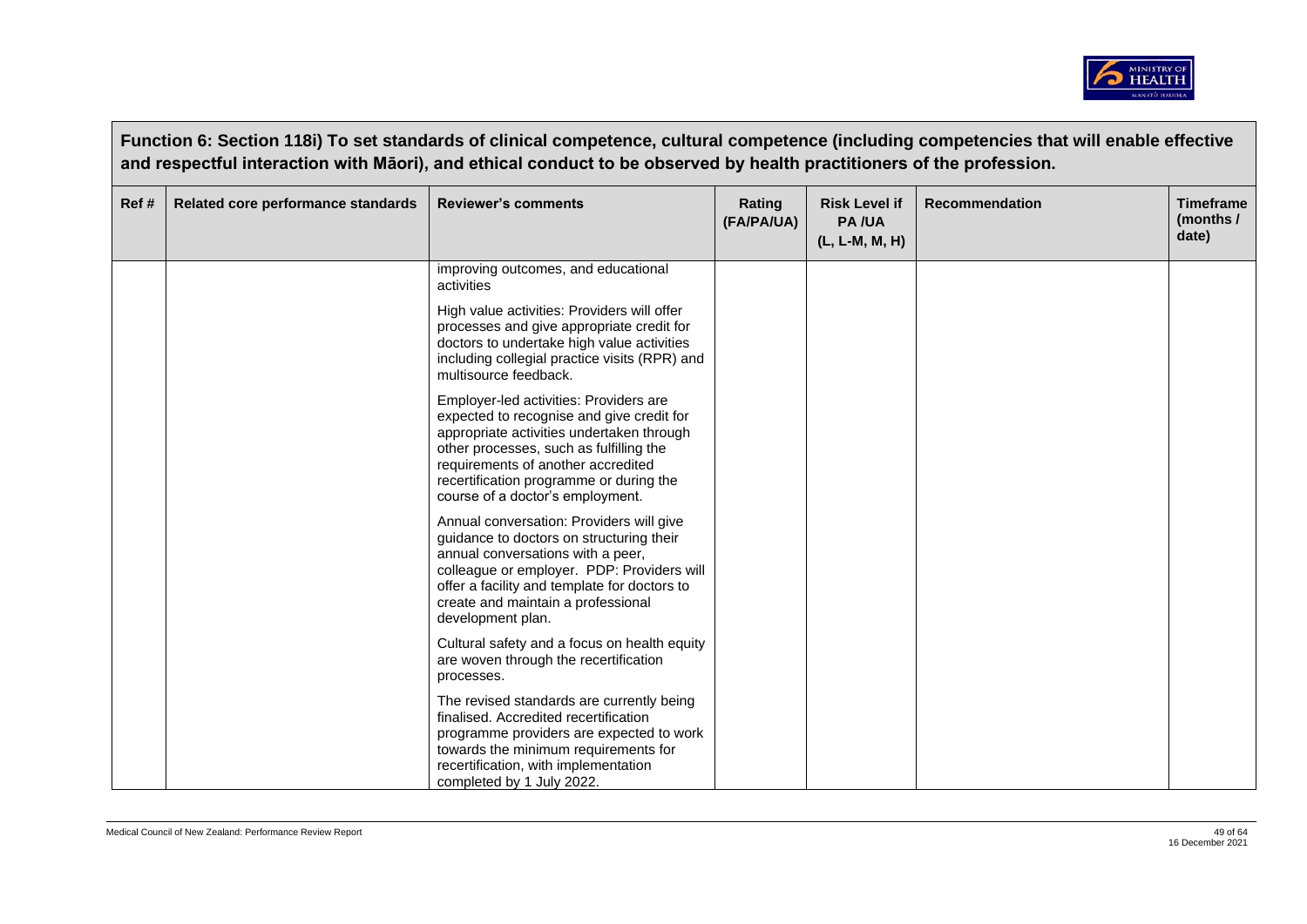

|       | Function 6: Section 118i) To set standards of clinical competence, cultural competence (including competencies that will enable effective<br>and respectful interaction with Māori), and ethical conduct to be observed by health practitioners of the profession. |                                                                                                                                                                                                                                                                                                                                                                                                                                                                                                                                                                                                                                                                                                       |                      |                                                        |                       |                                        |  |  |  |
|-------|--------------------------------------------------------------------------------------------------------------------------------------------------------------------------------------------------------------------------------------------------------------------|-------------------------------------------------------------------------------------------------------------------------------------------------------------------------------------------------------------------------------------------------------------------------------------------------------------------------------------------------------------------------------------------------------------------------------------------------------------------------------------------------------------------------------------------------------------------------------------------------------------------------------------------------------------------------------------------------------|----------------------|--------------------------------------------------------|-----------------------|----------------------------------------|--|--|--|
| Ref # | Related core performance standards                                                                                                                                                                                                                                 | <b>Reviewer's comments</b>                                                                                                                                                                                                                                                                                                                                                                                                                                                                                                                                                                                                                                                                            | Rating<br>(FA/PA/UA) | <b>Risk Level if</b><br><b>PA/UA</b><br>(L, L-M, M, H) | <b>Recommendation</b> | <b>Timeframe</b><br>(months /<br>date) |  |  |  |
|       |                                                                                                                                                                                                                                                                    | International Medical Graduate (IMG):<br>Council has an Orientation, induction and<br>supervision handbook that sets<br>expectations of employers and supervisors<br>of IMGs. This includes the expectation that<br>Council's statements on clinical<br>competence, cultural safety, and ethical<br>conduct will be covered as part of the<br>doctor's orientation. Supervision forms for<br>IMGs include questions to assess the<br>doctor's clinical competence, cultural<br>safety, and ethical conduct. This<br>information assists Council when making<br>decisions on registration.                                                                                                             |                      |                                                        |                       |                                        |  |  |  |
| 6.2   | Developed in consultation with the<br>profession and other stakeholders                                                                                                                                                                                            | The MCNZ website includes the<br>consultations conducted.<br>Statements are developed in consultation<br>with the profession and other stakeholders<br>including input from the Consumer<br>Advisory Group (CAG) that Council shares<br>with the Health and Disability<br>Commissioner's including the HDC's<br>Consumer Advisory Group Terms of<br>Reference August 2017. For example, the<br>CAG meeting 24 February 2021 included<br>Update on the statement on Telehealth,<br>Update on the statement on Ending a<br>doctor-patient relationship, Māori Graduate<br>Support Initiative, discussion on A doctor's<br>duty to help in a medical emergency and<br>discussion on Non-treating doctors | FA                   |                                                        |                       |                                        |  |  |  |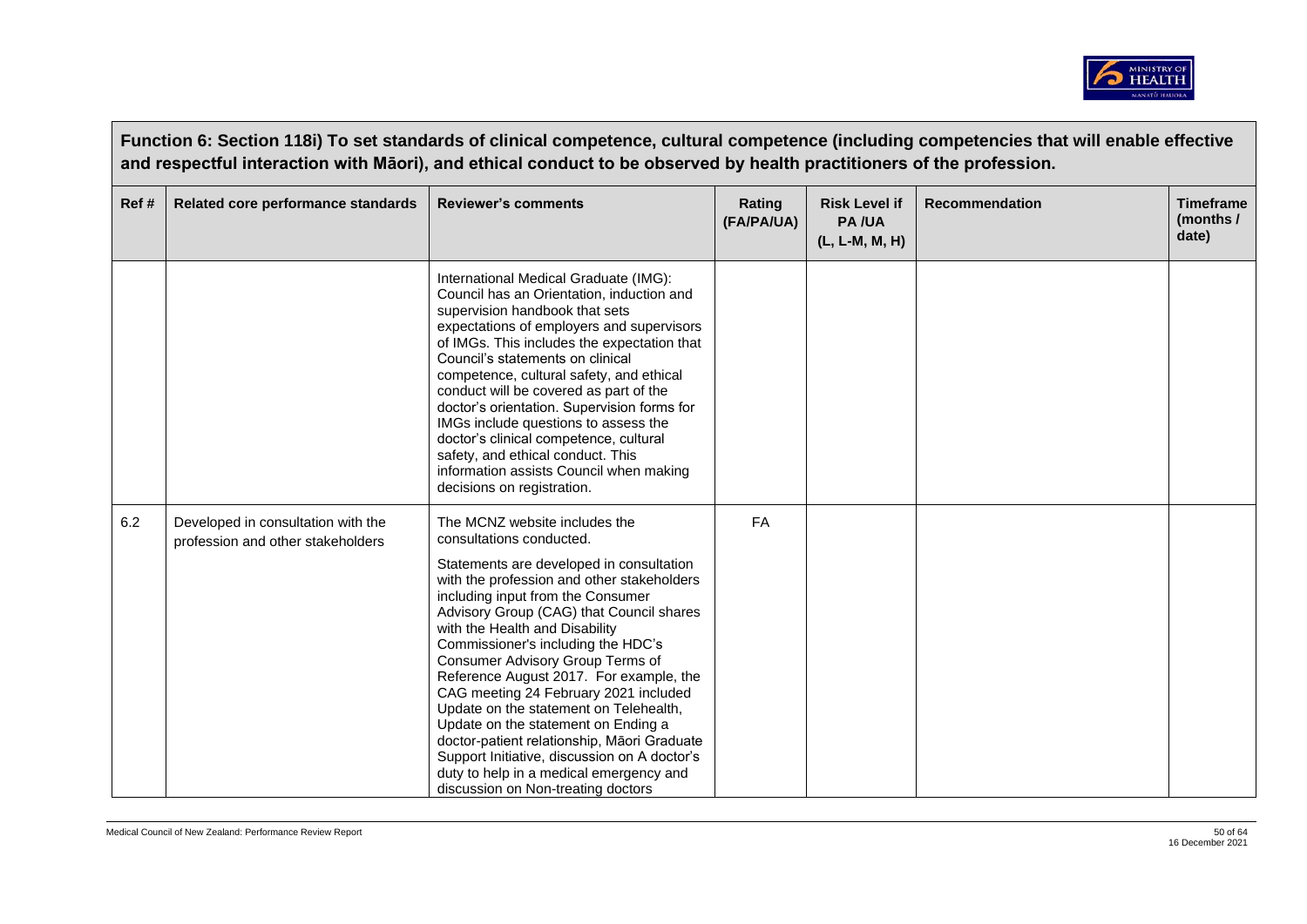

|       | Function 6: Section 118i) To set standards of clinical competence, cultural competence (including competencies that will enable effective<br>and respectful interaction with Māori), and ethical conduct to be observed by health practitioners of the profession. |                                                                                                                                                                                                                                                                                                                                                                                                                                                                                                                       |                      |                                                        |                       |                                        |  |  |  |
|-------|--------------------------------------------------------------------------------------------------------------------------------------------------------------------------------------------------------------------------------------------------------------------|-----------------------------------------------------------------------------------------------------------------------------------------------------------------------------------------------------------------------------------------------------------------------------------------------------------------------------------------------------------------------------------------------------------------------------------------------------------------------------------------------------------------------|----------------------|--------------------------------------------------------|-----------------------|----------------------------------------|--|--|--|
| Ref # | Related core performance standards                                                                                                                                                                                                                                 | <b>Reviewer's comments</b>                                                                                                                                                                                                                                                                                                                                                                                                                                                                                            | Rating<br>(FA/PA/UA) | <b>Risk Level if</b><br><b>PA/UA</b><br>(L, L-M, M, H) | <b>Recommendation</b> | <b>Timeframe</b><br>(months /<br>date) |  |  |  |
|       |                                                                                                                                                                                                                                                                    | performing medical assessments of<br>patients for third parties.                                                                                                                                                                                                                                                                                                                                                                                                                                                      |                      |                                                        |                       |                                        |  |  |  |
|       |                                                                                                                                                                                                                                                                    | Statement on Cultural Safety (October<br>2019) and He Ara Hauora Māori: A<br>Pathway to Māori Health Equity (October<br>2019) were developed through a robust<br>process beginning with an extensive<br>literature review, expert guidance and<br>advice from taumata, academics and<br>medical professionals and consultation with<br>the profession and key stakeholders. This<br>included two national symposia on cultural<br>safety and health equity with extensive<br>feedback to inform the final statements. |                      |                                                        |                       |                                        |  |  |  |
| 6.3   | Inclusive of one or more competencies<br>that enable practitioners to interact<br>effectively and respectfully with Māori                                                                                                                                          | Statement on Cultural safety provides<br>doctors and healthcare organisations<br>with Council's expectations of culturally<br>safe practice and how this can be<br>incorporated into clinical work and more<br>broadly across healthcare services.                                                                                                                                                                                                                                                                    | <b>FA</b>            |                                                        |                       |                                        |  |  |  |
|       |                                                                                                                                                                                                                                                                    | He Ara Hauora Māori: A Pathway to Māori<br>Health Equity provides more specific<br>guidance on how doctors and healthcare<br>organisations can support the achievement<br>of best health outcomes for Māori<br>and developing and supporting the Māori<br>medical workforce.                                                                                                                                                                                                                                          |                      |                                                        |                       |                                        |  |  |  |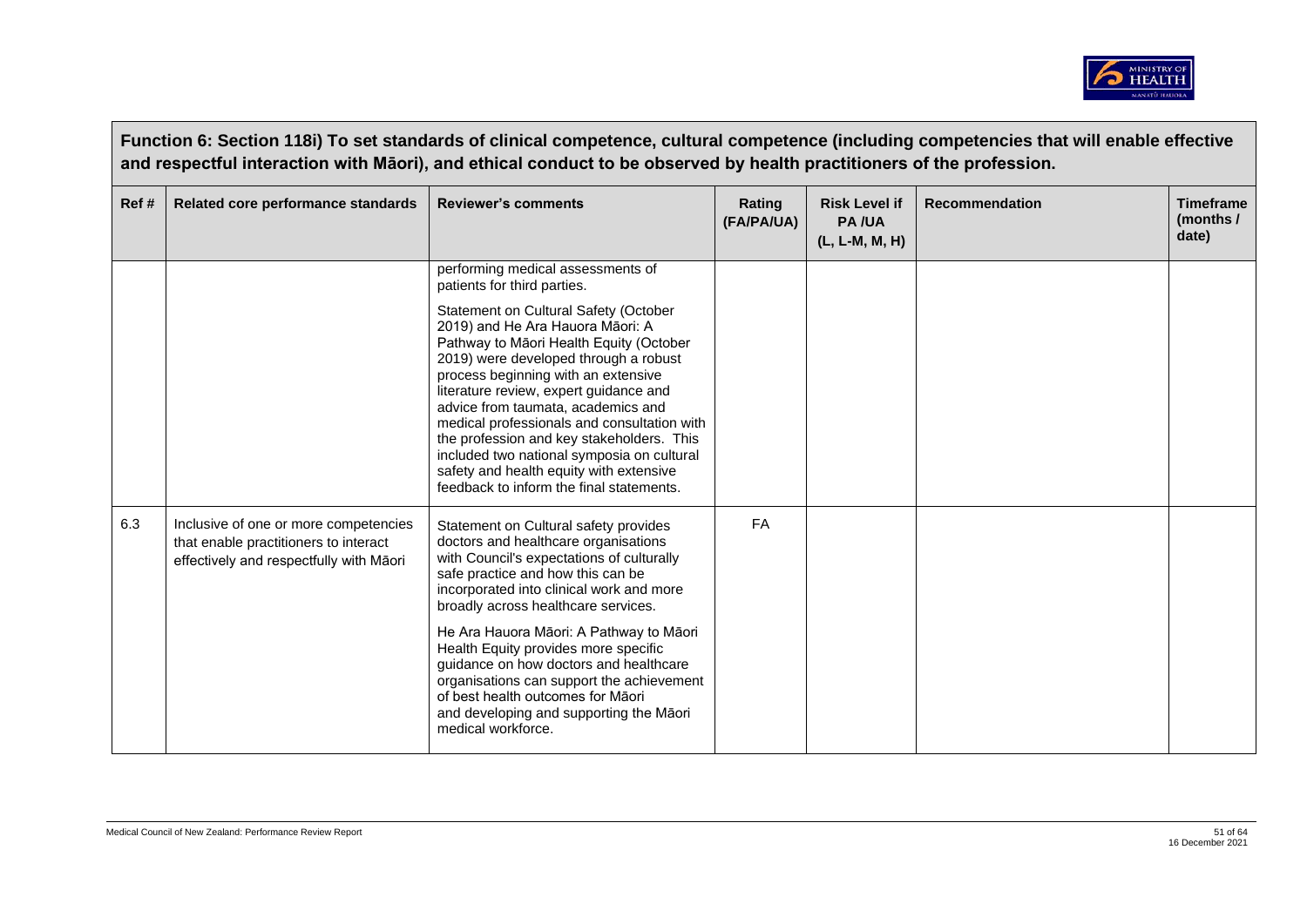

|      | Function 7: Section 118j) To liaise with other authorities appointed under this Act about matters of common interest                    |                                                                                                                                                                                                                                                                                                                                                                                                                                                                                                                                                                                                                                                                                                                                                                         |                      |                                                        |                       |                                        |  |  |  |
|------|-----------------------------------------------------------------------------------------------------------------------------------------|-------------------------------------------------------------------------------------------------------------------------------------------------------------------------------------------------------------------------------------------------------------------------------------------------------------------------------------------------------------------------------------------------------------------------------------------------------------------------------------------------------------------------------------------------------------------------------------------------------------------------------------------------------------------------------------------------------------------------------------------------------------------------|----------------------|--------------------------------------------------------|-----------------------|----------------------------------------|--|--|--|
| Ref# | Related core performance standards                                                                                                      | <b>Reviewer's comments</b>                                                                                                                                                                                                                                                                                                                                                                                                                                                                                                                                                                                                                                                                                                                                              | Rating<br>(FA/PA/UA) | <b>Risk Level if</b><br><b>PA/UA</b><br>(L, L-M, M, H) | <b>Recommendation</b> | <b>Timeframe</b><br>(months /<br>date) |  |  |  |
| 7.1  | The RA understands the environment<br>in which it works and has effective and<br>collaborative relationships with other<br>authorities. | The Council interacts constantly and<br>constructively with other RAs in several<br>ways. This includes:<br>seeking comment from other RAs in<br>$\bullet$<br>the development of policy or standards<br>regular pan-RA meetings of RA<br>CEOs/Registrars to share information<br>joint work on matters of common<br>$\bullet$<br>interest<br>formal hui, for shared learning<br>$\bullet$<br>Also, recently hosted a cross RA hui for all<br>health practitioner RAs, with the DDG,<br>MoH, John Whaanga, and this was<br>focused on three key areas:<br>Meeting obligations of te Tiriti o<br>$\bullet$<br>Waitangi.<br>How RAs can link to Whakamaua:<br>$\bullet$<br>Māori Health Action Plan 2020-2025.<br>The regulator role in addressing<br>$\bullet$<br>racism. | <b>FA</b>            |                                                        |                       |                                        |  |  |  |

 $\overline{\phantom{a}}$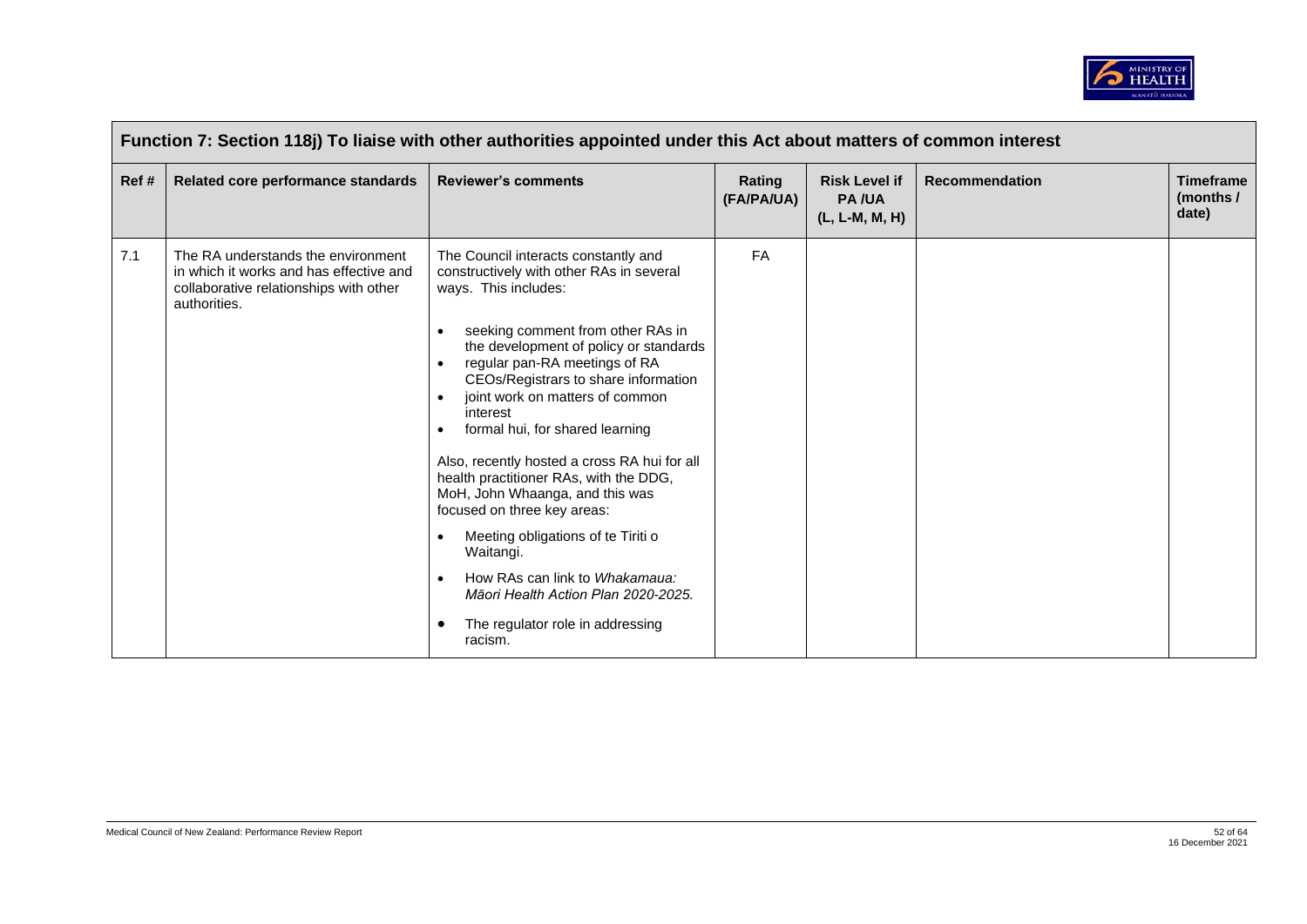

|      | Function 8: Section 118ja) To promote and facilitate inter-disciplinary collaboration and cooperation in the delivery of health services.                                                                                                             |                                                                                                                                                                                                                                                                                                                                                                                                                                                                                                                                                                                                                                                                                                                                                                                                                                                                                                                                                                                                                                                                |                      |                                                          |                       |                                        |  |  |  |
|------|-------------------------------------------------------------------------------------------------------------------------------------------------------------------------------------------------------------------------------------------------------|----------------------------------------------------------------------------------------------------------------------------------------------------------------------------------------------------------------------------------------------------------------------------------------------------------------------------------------------------------------------------------------------------------------------------------------------------------------------------------------------------------------------------------------------------------------------------------------------------------------------------------------------------------------------------------------------------------------------------------------------------------------------------------------------------------------------------------------------------------------------------------------------------------------------------------------------------------------------------------------------------------------------------------------------------------------|----------------------|----------------------------------------------------------|-----------------------|----------------------------------------|--|--|--|
| Ref# | Related core performance standards                                                                                                                                                                                                                    | <b>Reviewer's comments</b>                                                                                                                                                                                                                                                                                                                                                                                                                                                                                                                                                                                                                                                                                                                                                                                                                                                                                                                                                                                                                                     | Rating<br>(FA/PA/UA) | <b>Risk Level if</b><br><b>PA/UA</b><br>$(L, L-M, M, H)$ | <b>Recommendation</b> | <b>Timeframe</b><br>(months /<br>date) |  |  |  |
| 8.1  | The RA uses mechanisms within the<br>HPCA Act such as competence<br>standards, accreditation standards, and<br>communications to promote and<br>facilitate inter-disciplinary collaboration<br>and cooperation in the delivery of<br>health services. | The Council's competence and<br>accreditation standards include the<br>professions responsibilities and<br>communication for the delivery of health<br>services.<br>Examples of shared work with the other<br>RAs include:<br>Cooperation with the Pharmacy<br>Council in the development of a<br>Pharmacy Council statement to<br>pharmacists about the Medical Council<br>requirements regarding doctors self-<br>prescribing.<br>Discussions and joint/shared<br>submissions on relevant legislation;<br>the Health Practitioners Competence<br>Assurance Amendment Bill and the<br>Subordinate Legislation Amendment<br>Bill.<br>Cultural safety, health equity: Council's<br>$\bullet$<br>Chair and CEO have formally<br>presented and shared Council's<br>strategy and policy work with about<br>half a dozen of the RAs.<br>Joint meetings with Nursing Council<br>and Psychology Board, to support<br>Police in understanding the<br>implications of the changes to the<br>Arms Act 1983 and to develop and<br>publicise guidelines for practitioners. | FA                   |                                                          |                       |                                        |  |  |  |

 $\blacksquare$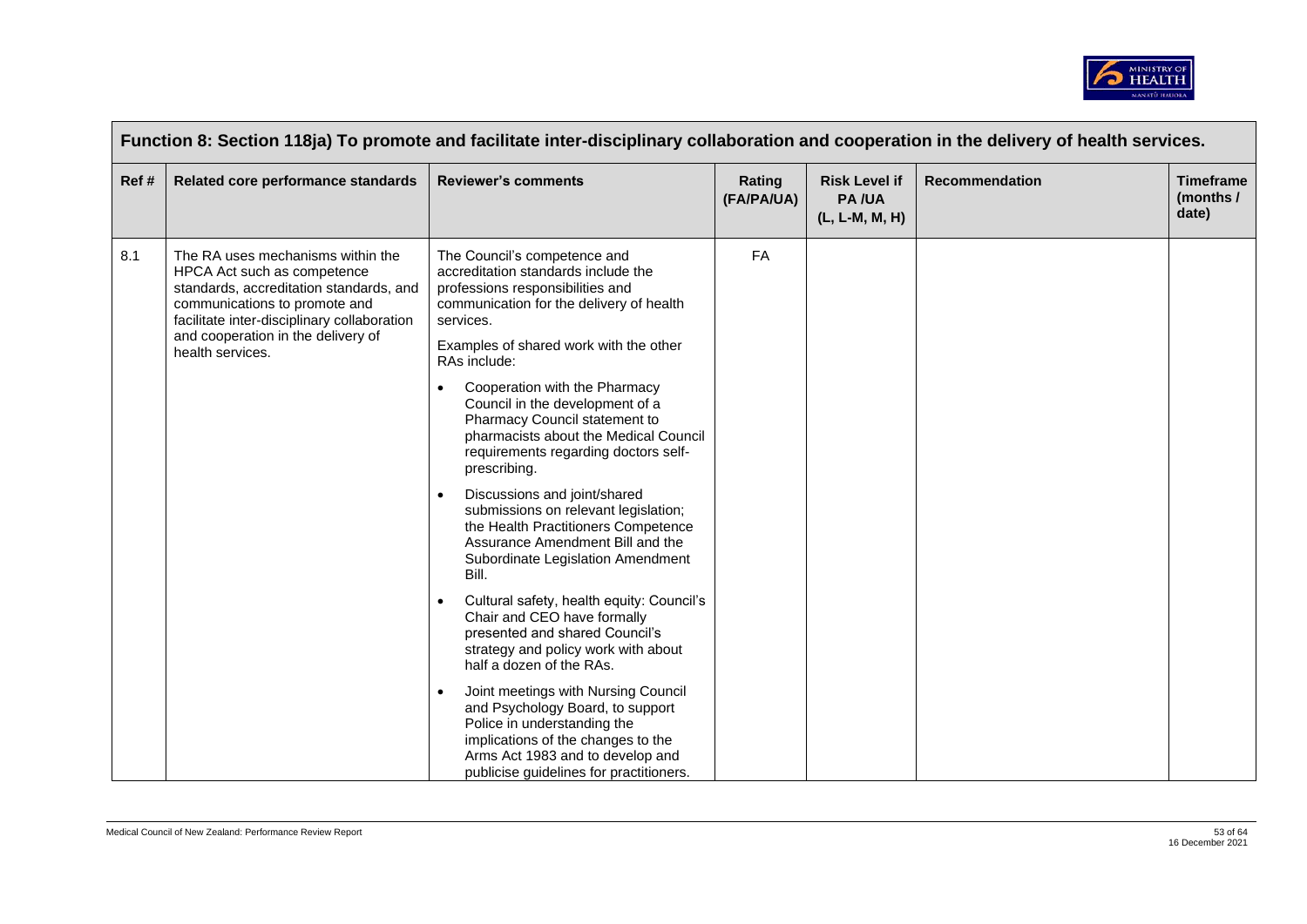

|       | Function 8: Section 118ja) To promote and facilitate inter-disciplinary collaboration and cooperation in the delivery of health services. |                                                                                                                                                                                                                                                                                                                                                                                                                                                                                                                                                                                                   |                      |                                                          |                       |                                                 |  |  |  |
|-------|-------------------------------------------------------------------------------------------------------------------------------------------|---------------------------------------------------------------------------------------------------------------------------------------------------------------------------------------------------------------------------------------------------------------------------------------------------------------------------------------------------------------------------------------------------------------------------------------------------------------------------------------------------------------------------------------------------------------------------------------------------|----------------------|----------------------------------------------------------|-----------------------|-------------------------------------------------|--|--|--|
| Ref # | Related core performance standards                                                                                                        | <b>Reviewer's comments</b>                                                                                                                                                                                                                                                                                                                                                                                                                                                                                                                                                                        | Rating<br>(FA/PA/UA) | <b>Risk Level if</b><br><b>PA/UA</b><br>$(L, L-M, M, H)$ | <b>Recommendation</b> | <b>Timeframe</b><br>(months $\sqrt{ }$<br>date) |  |  |  |
|       |                                                                                                                                           | A Joint statement with the Dental<br>$\bullet$<br>Council on COVID-19 vaccinations.<br>Hosting and facilitating and hosting a<br>$\bullet$<br>joint RA Hui on cultural safety, health<br>equity and embedding principles of Te<br>Tiriti in our work as regulators.<br>Contributing to the development of the<br>Ministry of Health's new guidance on<br>the diagnosis and surgical treatment of<br>tongue-tie in neonates.<br>There are MoUs in place with District<br>Health Boards, Primary Health<br>Organisations, medical colleges, the<br>universities, HDC and the New Zealand<br>Police. |                      |                                                          |                       |                                                 |  |  |  |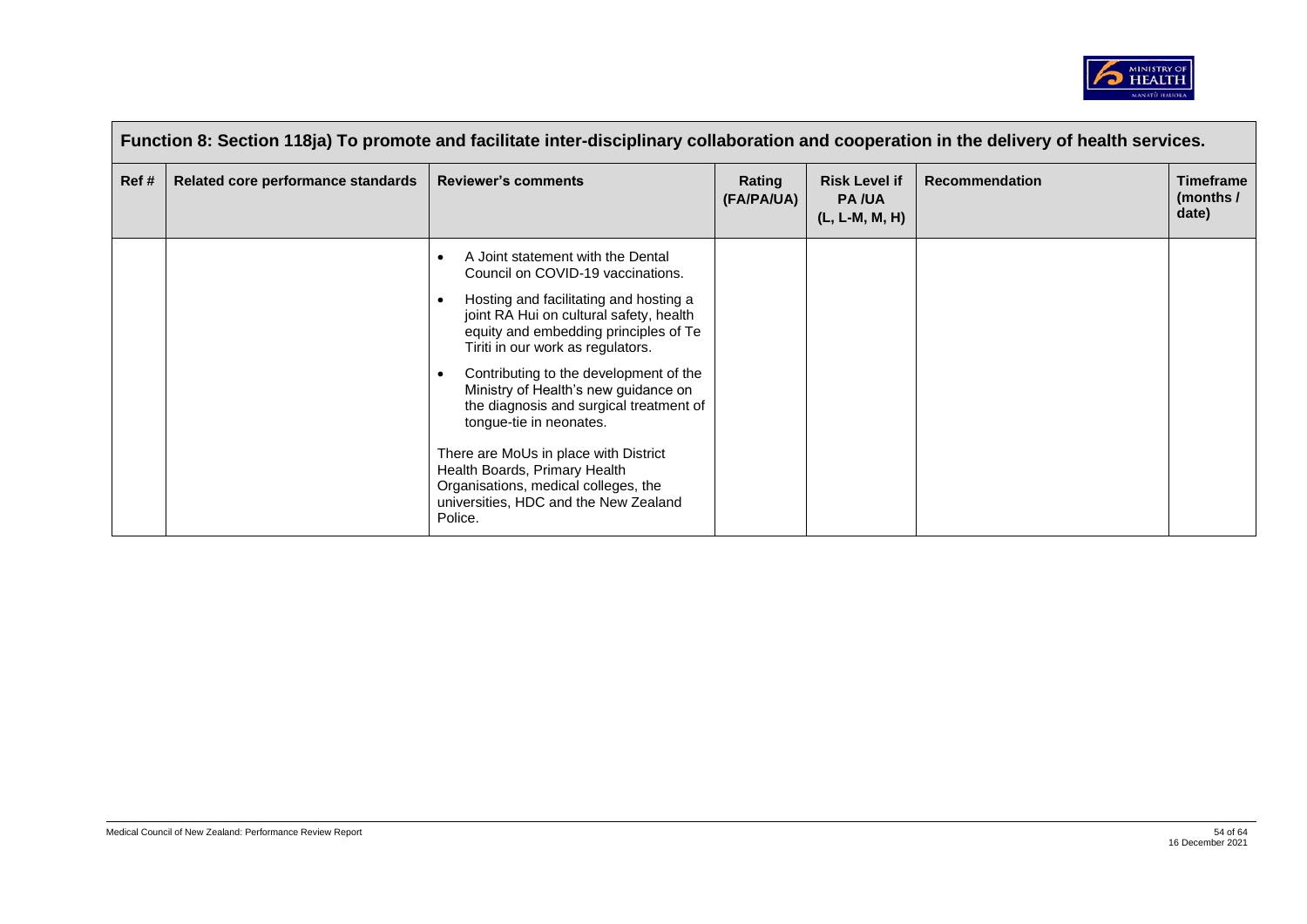

|      | Function 9: Section 118I) To promote public awareness of the responsibilities of the authority. |                                                                                                                                                                                                                                                                                               |                                                                                                                                                                                                                                                                                                                                                                                                                                                                                                                                                                                                                                                                                                                                                                                                                                                                                                                                                                                                                  |                      |                                                        |                       |                                        |  |  |
|------|-------------------------------------------------------------------------------------------------|-----------------------------------------------------------------------------------------------------------------------------------------------------------------------------------------------------------------------------------------------------------------------------------------------|------------------------------------------------------------------------------------------------------------------------------------------------------------------------------------------------------------------------------------------------------------------------------------------------------------------------------------------------------------------------------------------------------------------------------------------------------------------------------------------------------------------------------------------------------------------------------------------------------------------------------------------------------------------------------------------------------------------------------------------------------------------------------------------------------------------------------------------------------------------------------------------------------------------------------------------------------------------------------------------------------------------|----------------------|--------------------------------------------------------|-----------------------|----------------------------------------|--|--|
| Ref# |                                                                                                 | Related core performance standards                                                                                                                                                                                                                                                            | <b>Reviewer's comments</b>                                                                                                                                                                                                                                                                                                                                                                                                                                                                                                                                                                                                                                                                                                                                                                                                                                                                                                                                                                                       | Rating<br>(FA/PA/UA) | <b>Risk Level if</b><br><b>PA/UA</b><br>(L, L-M, M, H) | <b>Recommendation</b> | <b>Timeframe</b><br>(months /<br>date) |  |  |
| 9.1  | $\bullet$                                                                                       | The RA:<br>Demonstrates its understanding of<br>that the principal purpose of the<br>HPCA Act is to protect the health<br>and safety of members of the<br>public by providing for mechanisms<br>to ensure that health practitioners<br>are competent and fit to practice<br>their professions | The Council's main audiences are the New<br>Zealand public, the wider health sector,<br>and doctors.<br>The Council has a very good<br>understanding of its role in protecting<br>public health and safety which includes an<br>informative and comprehensive website.<br>The publicly available medical register<br>comprehensive list of all doctors registered<br>to work in New Zealand searchable by<br>location, speciality and status. The register<br>is updated weekly and includes suspended<br>doctors, as well as high-level details of any<br>current conditions on, or investigations into,<br>practicing doctors.<br>Policies, statements, standards and<br>processes consistently recognise the<br>Council's principal purpose to protect<br>public safety.<br>The discussions with the Council<br>representatives (chair, deputy chair and lay<br>member), Chief Executive, Registrar and<br>other key staff demonstrated their<br>understanding of the importance to protect<br>public safety. | FA                   |                                                        |                       |                                        |  |  |
| 9.2  | $\bullet$                                                                                       | Provides clear, accurate, and<br>publicly accessible information<br>about its purpose, functions and<br>core regulatory processes                                                                                                                                                             | The website provides dedicated sections<br>for doctors, patients, and the public, as well<br>as stakeholders in the broader health<br>sector. This includes policies, statements,<br>consultations, newsletters, accreditation<br>reports, annual reports and the strategic                                                                                                                                                                                                                                                                                                                                                                                                                                                                                                                                                                                                                                                                                                                                      | FA                   |                                                        |                       |                                        |  |  |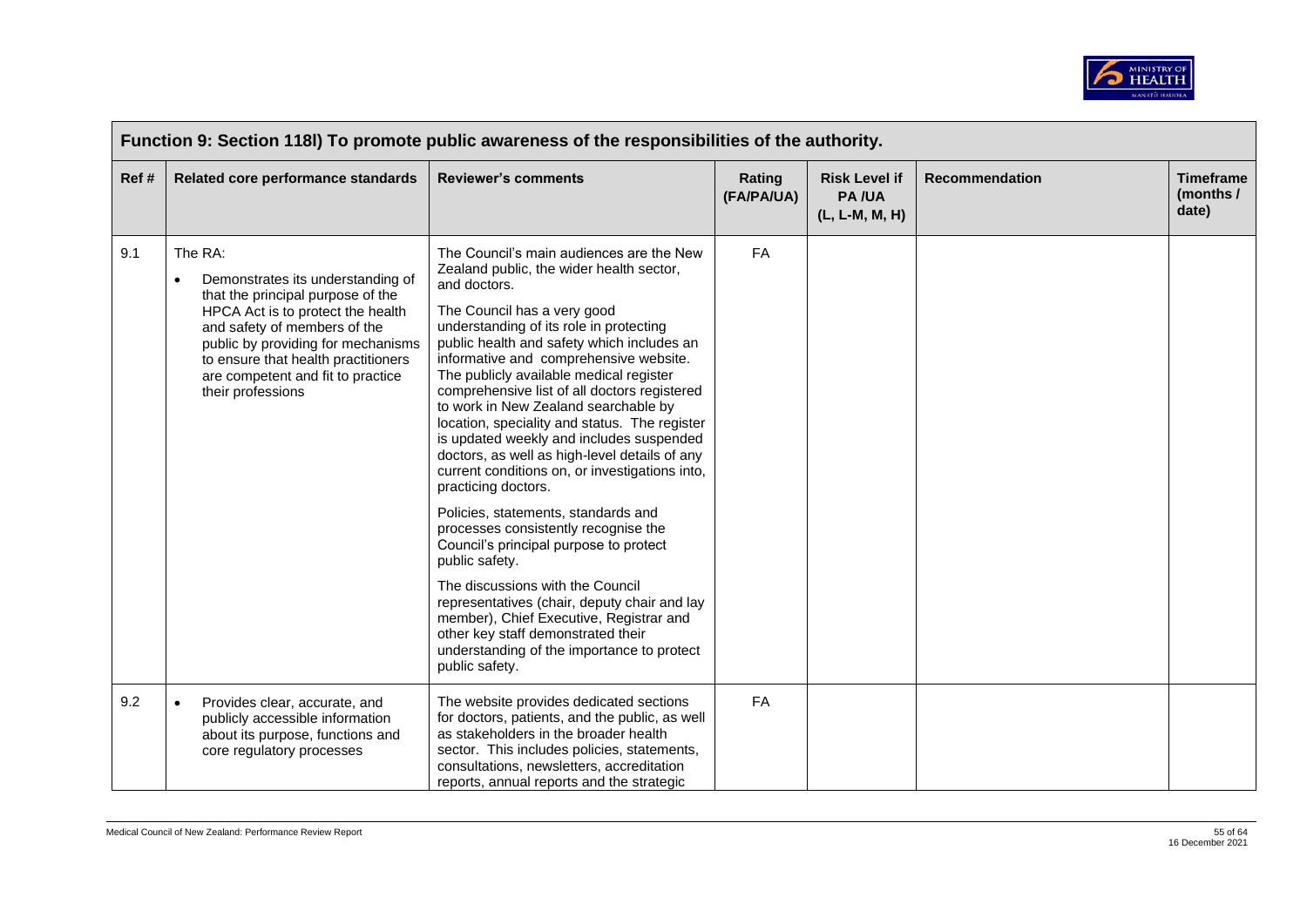

|       | Function 9: Section 118I) To promote public awareness of the responsibilities of the authority. |                                                                                                                                                                                                                                                                                                                                                                                                                                          |                      |                                                        |                       |                                        |  |  |  |
|-------|-------------------------------------------------------------------------------------------------|------------------------------------------------------------------------------------------------------------------------------------------------------------------------------------------------------------------------------------------------------------------------------------------------------------------------------------------------------------------------------------------------------------------------------------------|----------------------|--------------------------------------------------------|-----------------------|----------------------------------------|--|--|--|
| Ref # | Related core performance standards                                                              | <b>Reviewer's comments</b>                                                                                                                                                                                                                                                                                                                                                                                                               | Rating<br>(FA/PA/UA) | <b>Risk Level if</b><br><b>PA/UA</b><br>(L, L-M, M, H) | <b>Recommendation</b> | <b>Timeframe</b><br>(months /<br>date) |  |  |  |
|       |                                                                                                 | plan. The Council also uses LinkedIn and<br>Twitter to connect with the medical<br>profession, health sector and<br>internationally.                                                                                                                                                                                                                                                                                                     |                      |                                                        |                       |                                        |  |  |  |
|       |                                                                                                 | The report on New Zealand Medical<br>Workforce in 2019 includes age, ethnicity<br>and gender data. The Council added a<br>gender diverse option on their Medsys<br>system on 16 August 2021.                                                                                                                                                                                                                                             |                      |                                                        |                       |                                        |  |  |  |
|       |                                                                                                 | The Council is in the process of analysing<br>its website statistics to identify what people<br>are searching for and building more<br>interactive content such as video and<br>audio guidance for both doctors and the<br>public. Also are working on including more<br>Te Reo Māori on the home and landing<br>pages in keeping with our commitment to<br>Te Tiriti o Waitangi and principles of health<br>equity and cultural safety. |                      |                                                        |                       |                                        |  |  |  |

 $\overline{\phantom{a}}$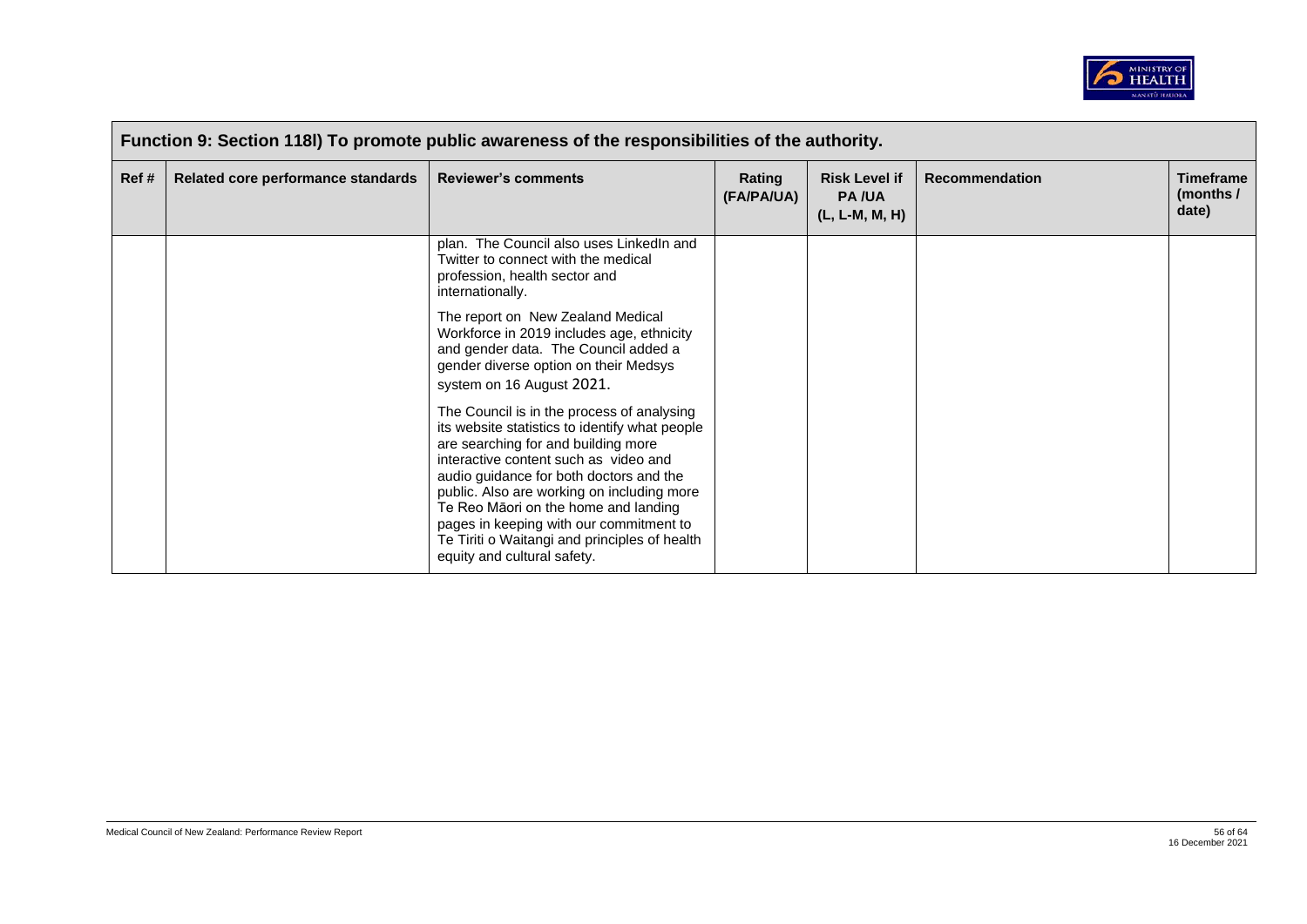

|      | Function 10: Section 118m) To exercise and perform any other functions, powers, and duties that are conferred or imposed on it by or<br>under this Act or any other enactment                                                                                 |                                                                                                                                                                                                                                                                                                                                                                                                                                                                                                                                                                                                                                                                                                                                                                                                                                                                                                                                                                                                                                                                                                                                                                                                                                                                                         |                      |                                                        |                                                                                                                                                                                                                              |                                                                      |  |  |  |
|------|---------------------------------------------------------------------------------------------------------------------------------------------------------------------------------------------------------------------------------------------------------------|-----------------------------------------------------------------------------------------------------------------------------------------------------------------------------------------------------------------------------------------------------------------------------------------------------------------------------------------------------------------------------------------------------------------------------------------------------------------------------------------------------------------------------------------------------------------------------------------------------------------------------------------------------------------------------------------------------------------------------------------------------------------------------------------------------------------------------------------------------------------------------------------------------------------------------------------------------------------------------------------------------------------------------------------------------------------------------------------------------------------------------------------------------------------------------------------------------------------------------------------------------------------------------------------|----------------------|--------------------------------------------------------|------------------------------------------------------------------------------------------------------------------------------------------------------------------------------------------------------------------------------|----------------------------------------------------------------------|--|--|--|
| Ref# | Related core performance standards                                                                                                                                                                                                                            | <b>Reviewer's comments</b>                                                                                                                                                                                                                                                                                                                                                                                                                                                                                                                                                                                                                                                                                                                                                                                                                                                                                                                                                                                                                                                                                                                                                                                                                                                              | Rating<br>(FA/PA/UA) | <b>Risk Level if</b><br><b>PA/UA</b><br>(L, L-M, M, H) | <b>Recommendation</b>                                                                                                                                                                                                        | <b>Timeframe</b><br>(months /<br>date)                               |  |  |  |
| 10.1 | The RA:<br>Ensures that the principles of<br>$\bullet$<br>equity and of Te Tiriti o Waitangi/<br>the Treaty of Waitangi (as<br>articulated in Whakamaua: Māori<br>Health Action Plan 2020-2025) are<br>followed in the implementation of<br>all its functions | The Council is currently employing a new<br>role to support the principles of equity and<br>Te Tiriti o Waitangi. Kaitiaki Mana Māori<br>(Position description).<br>This senior leadership position will drive<br>the development and implementation of<br>two vital initiatives: 1) a Te Tiriti o Waitangi<br>framework that contributes to the<br>organisation's commitments,<br>responsibilities, and obligations under Te<br>Tiriti o Waitangi, and 2) the building of<br>capacity and capability in te ao Māori.<br>It supports the CEO and Executive<br>Leadership Team (ELT) of Te Kaunihera<br>Rata o Aotearoa - the Medical Council of<br>New Zealand (Council) to embed a sound<br>understanding across the organisation<br>now, and for the future. A key aspect of the<br>position is to develop effective external<br>working relationships to support the<br>Council to strengthen its understanding of<br>the needs of the profession it regulates and<br>inform how to provide quality services that<br>lead health equity for Māori. This role also<br>ensures that the Māori worldview is<br>considered and applied throughout the<br>work of the Council.<br>Council promotes equity of health<br>outcomes and to meet obligations under Te<br>Tiriti o Waitangi by: | PA                   | L                                                      | To continue this positive mahi with<br>the Kaitiaki Mana Māori providing the<br>leadership to further build the<br>organisational commitments for Te<br>Tiriti o Waitangi and the capacity and<br>capability in te ao Māori. | $3 - 9$<br>months<br>(up to 1<br><b>July 2022</b><br>and<br>ongoing) |  |  |  |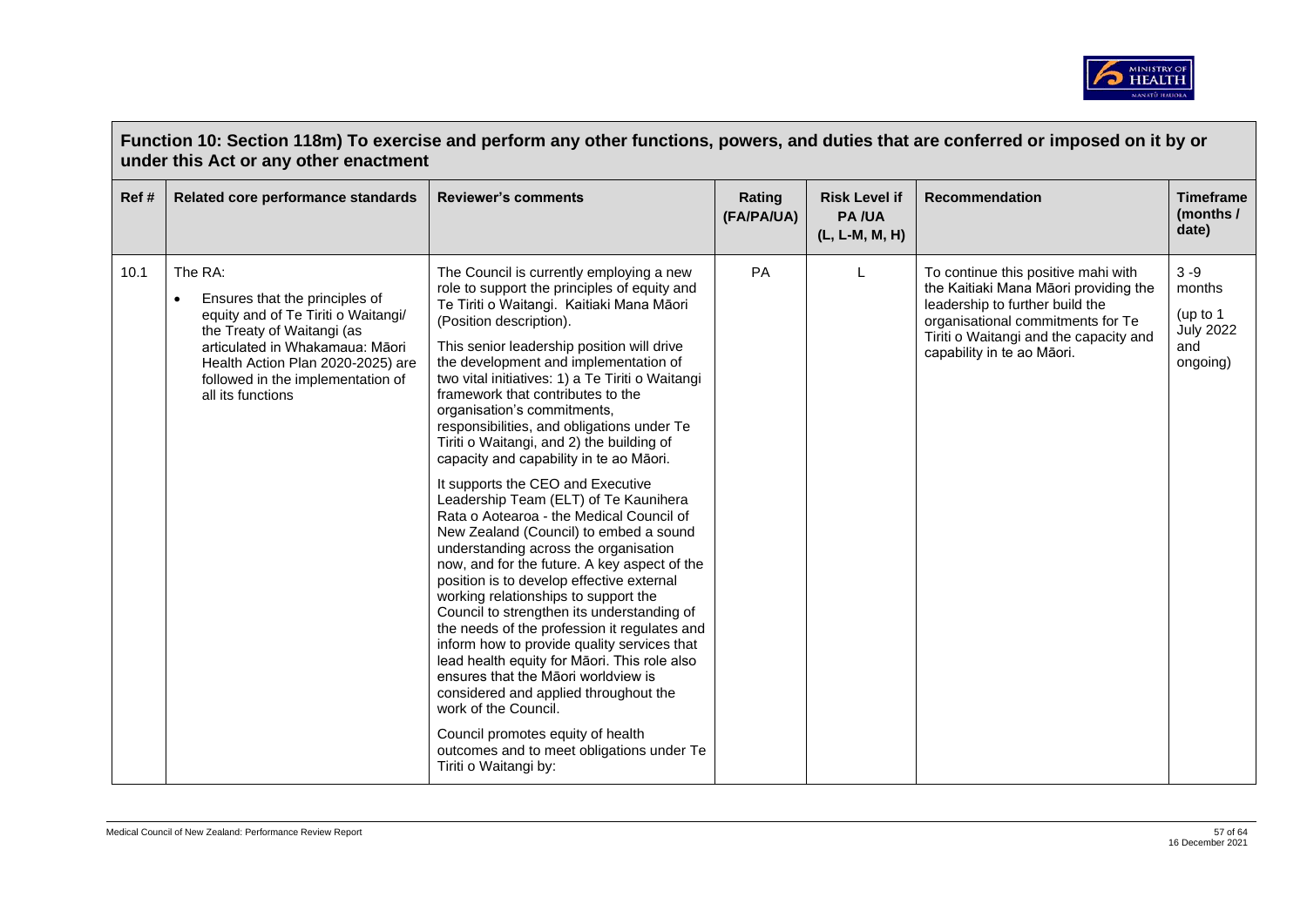

|       | under this Act or any other enactment |                                                                                                                                                                                                            |                      |                                                        |                       |                                        |
|-------|---------------------------------------|------------------------------------------------------------------------------------------------------------------------------------------------------------------------------------------------------------|----------------------|--------------------------------------------------------|-----------------------|----------------------------------------|
| Ref # | Related core performance standards    | <b>Reviewer's comments</b>                                                                                                                                                                                 | Rating<br>(FA/PA/UA) | <b>Risk Level if</b><br><b>PA/UA</b><br>(L, L-M, M, H) | <b>Recommendation</b> | <b>Timeframe</b><br>(months /<br>date) |
|       |                                       | Developing and implementing a<br>framework to guide our actions under<br>te Tiriti o Waitangi, in partnership with<br>Te ORA (Te Ohu Rata o Aotearoa, the<br>Māori Medical Practitioners'<br>Association). |                      |                                                        |                       |                                        |
|       |                                       | Increasing the medical profession's<br>$\bullet$<br>understanding of cultural safety and<br>health equity                                                                                                  |                      |                                                        |                       |                                        |
|       |                                       | Setting standards for cultural safety to<br>ensure that patients receive culturally<br>safe care.                                                                                                          |                      |                                                        |                       |                                        |
|       |                                       | Improving support for Māori graduates<br>$\bullet$<br>transitioning to practice.                                                                                                                           |                      |                                                        |                       |                                        |
|       |                                       | Improving IMGs' understanding of<br>cultural safety and health equity in<br>Aotearoa (included in their<br>workshops).                                                                                     |                      |                                                        |                       |                                        |
|       |                                       | Further strengthening accreditation<br>$\bullet$<br>standards related to cultural safety and<br>health equity for training providers<br>across the training continuum.                                     |                      |                                                        |                       |                                        |
|       |                                       | Monitoring college adherence to<br>$\bullet$<br>strengthened focus on cultural safety<br>and health equity in recertification<br>programmes and training<br>programmes.                                    |                      |                                                        |                       |                                        |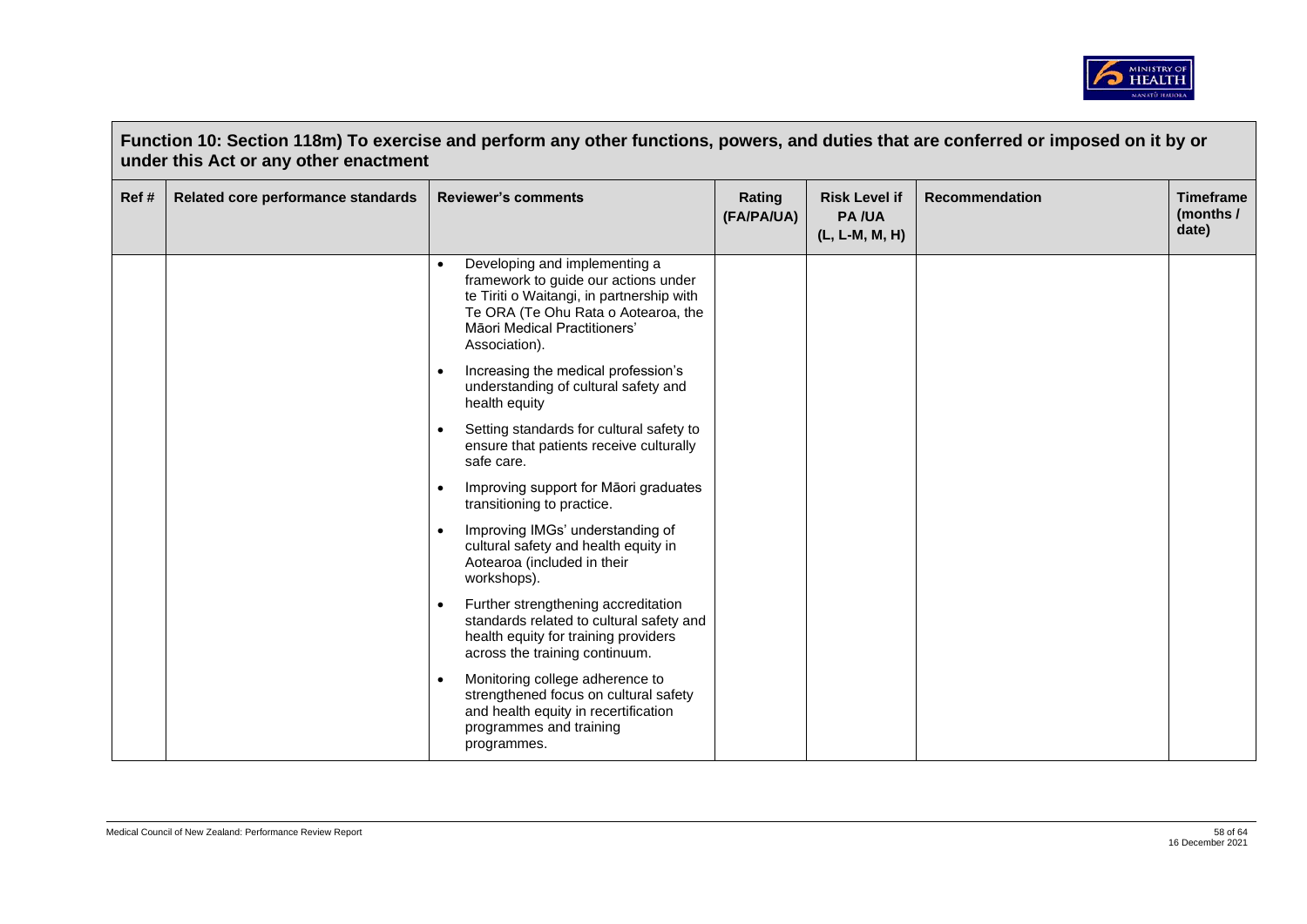

| Ref# | Related core performance standards                                                                                          | <b>Reviewer's comments</b>                                                                                                                                                                                                                                                                                                                                                                                   | Rating<br>(FA/PA/UA) | <b>Risk Level if</b><br><b>PA/UA</b><br>(L, L-M, M, H) | <b>Recommendation</b> | <b>Timeframe</b><br>(months /<br>date) |
|------|-----------------------------------------------------------------------------------------------------------------------------|--------------------------------------------------------------------------------------------------------------------------------------------------------------------------------------------------------------------------------------------------------------------------------------------------------------------------------------------------------------------------------------------------------------|----------------------|--------------------------------------------------------|-----------------------|----------------------------------------|
| 10.2 | Ensure the principles of Right-<br>$\bullet$<br>touch regulation are followed in the<br>implementation of all its functions | The six principles of right-touch regulation<br>are proportionate, consistent, targeted,<br>transparent, accountable, and agile.                                                                                                                                                                                                                                                                             | <b>FA</b>            |                                                        |                       |                                        |
|      |                                                                                                                             | The Council demonstrates these principles<br>through its policies, processes, systems,<br>consultations, plans, strategic direction and<br>how it works with education providers and<br>doctors. Council delegations apply across<br>the activity of Council. The robust and<br>transparent use of delegations plays a key<br>part in Council's effectiveness and delivery<br>on the right-touch principles. |                      |                                                        |                       |                                        |
|      |                                                                                                                             | Examples of application of the six<br>principles of right touch regulations<br>includes the Council's approach regarding<br>health notifications, associated monitoring<br>mechanisms, active risk management and<br>whether to immediately suspend a doctor<br>or whether to propose to impose conditions<br>or suspend a doctor                                                                            |                      |                                                        |                       |                                        |
|      |                                                                                                                             | The Council's most recent 5 year strategic<br>plan was "Towards 2022" and updated in<br>2019. It set out the vision, values,<br>purpose, principles, five goals and five<br>strategic directions, along with the key<br>influencers in their planning environment.                                                                                                                                           |                      |                                                        |                       |                                        |
|      |                                                                                                                             | The Council is currently finalising its<br>Strategy 2021-2025. Tā Mātou Matakite /<br>Our Vision A medical profession all New                                                                                                                                                                                                                                                                                |                      |                                                        |                       |                                        |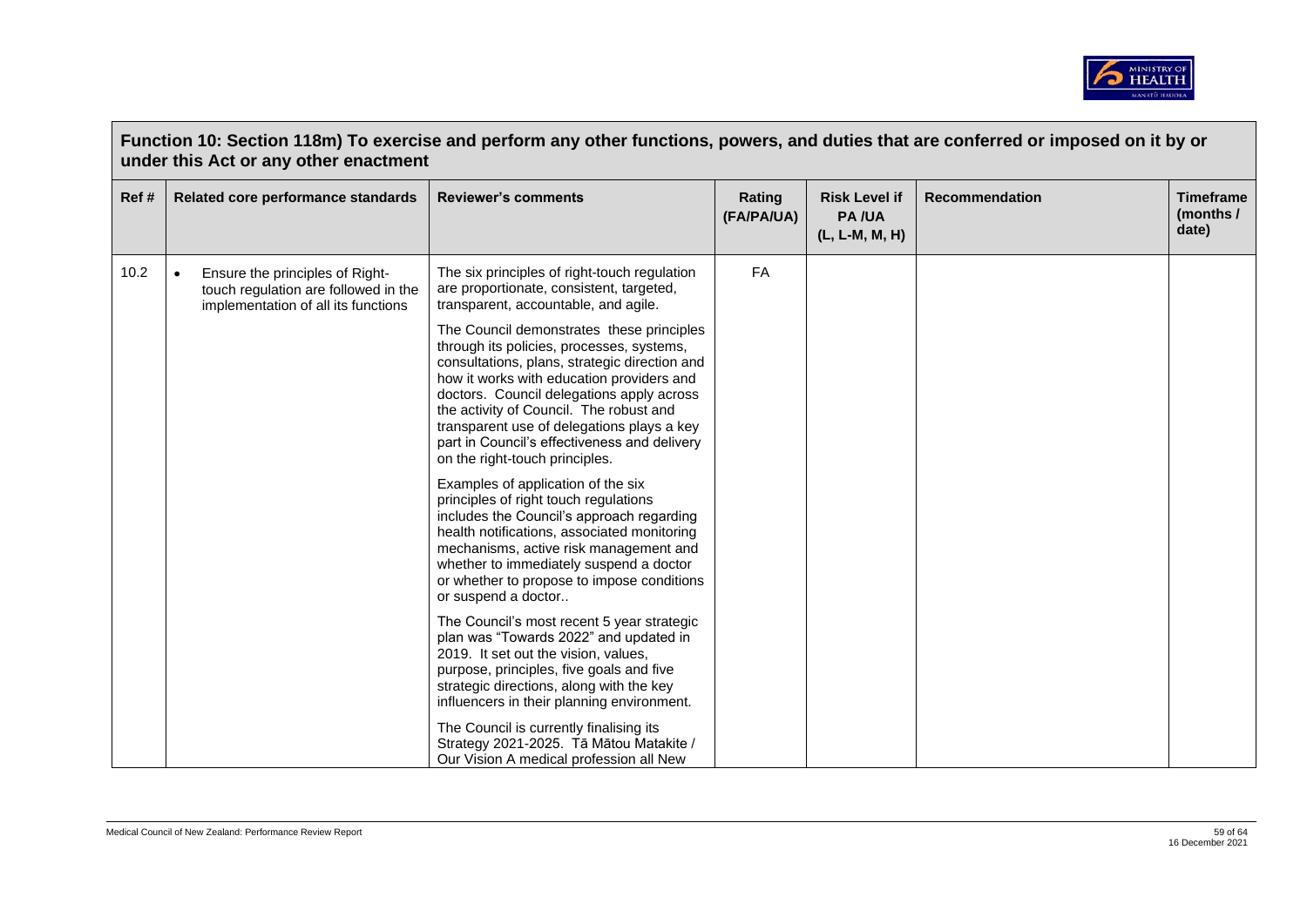

|      | Function 10: Section 118m) To exercise and perform any other functions, powers, and duties that are conferred or imposed on it by or<br>under this Act or any other enactment |                                                                                                                                                                                                                                                                                                                                                                                                                                                                                                                                                                                                                                                                                   |                      |                                                        |                       |                                        |  |  |  |
|------|-------------------------------------------------------------------------------------------------------------------------------------------------------------------------------|-----------------------------------------------------------------------------------------------------------------------------------------------------------------------------------------------------------------------------------------------------------------------------------------------------------------------------------------------------------------------------------------------------------------------------------------------------------------------------------------------------------------------------------------------------------------------------------------------------------------------------------------------------------------------------------|----------------------|--------------------------------------------------------|-----------------------|----------------------------------------|--|--|--|
| Ref# | Related core performance standards                                                                                                                                            | <b>Reviewer's comments</b>                                                                                                                                                                                                                                                                                                                                                                                                                                                                                                                                                                                                                                                        | Rating<br>(FA/PA/UA) | <b>Risk Level if</b><br><b>PA/UA</b><br>(L, L-M, M, H) | <b>Recommendation</b> | <b>Timeframe</b><br>(months /<br>date) |  |  |  |
|      |                                                                                                                                                                               | Zealanders can trust / He mahi rata e<br>whakawhirinakitia e tātou                                                                                                                                                                                                                                                                                                                                                                                                                                                                                                                                                                                                                |                      |                                                        |                       |                                        |  |  |  |
|      |                                                                                                                                                                               | "Tā Mātou Kaupapa / Our Purpose: We<br>serve Aotearoa New Zealand by protecting<br>public health and safety through setting<br>and promoting standards for the medical<br>profession. Set strategic priorities that<br>demonstrate accountability to the public,<br>the profession, and stakeholders; promote<br>equity of health outcomes; demonstrate<br>proactive, right-touch regulation in all we<br>do; use data to inform innovation and<br>improvement; invest in organisational<br>capability and culture. The values of<br>Council: Kotahitanga - Togetherness;<br>Manaakitanga - Support; Whakapono -<br>Integrity; Kaitiakitanga - Protect;<br>Whakamārama - Listen". |                      |                                                        |                       |                                        |  |  |  |
| 10.3 | Identifies and addresses emerging<br>$\bullet$<br>areas of risk and prioritises any<br>areas of public safety concern                                                         | There is a current Risk Register as at June<br>2021 with an associated Policy on Risk<br>Management. The Risk Register applies a<br>consequences versus likelihood matrix for<br>almost certain (level 4), Likely (Level 3),<br>Possible (Level 2), Unlikely (Level 1), Rare<br>(Level 1).<br>Risk contexts include an uncontrolled risk<br>with ratings and mitigating actions and<br>residual risk with ratings and comments.                                                                                                                                                                                                                                                   | <b>FA</b>            |                                                        |                       |                                        |  |  |  |
|      |                                                                                                                                                                               | Council considered a governance review<br>paper at its August 2020 meeting and<br>required changes to its reporting                                                                                                                                                                                                                                                                                                                                                                                                                                                                                                                                                               |                      |                                                        |                       |                                        |  |  |  |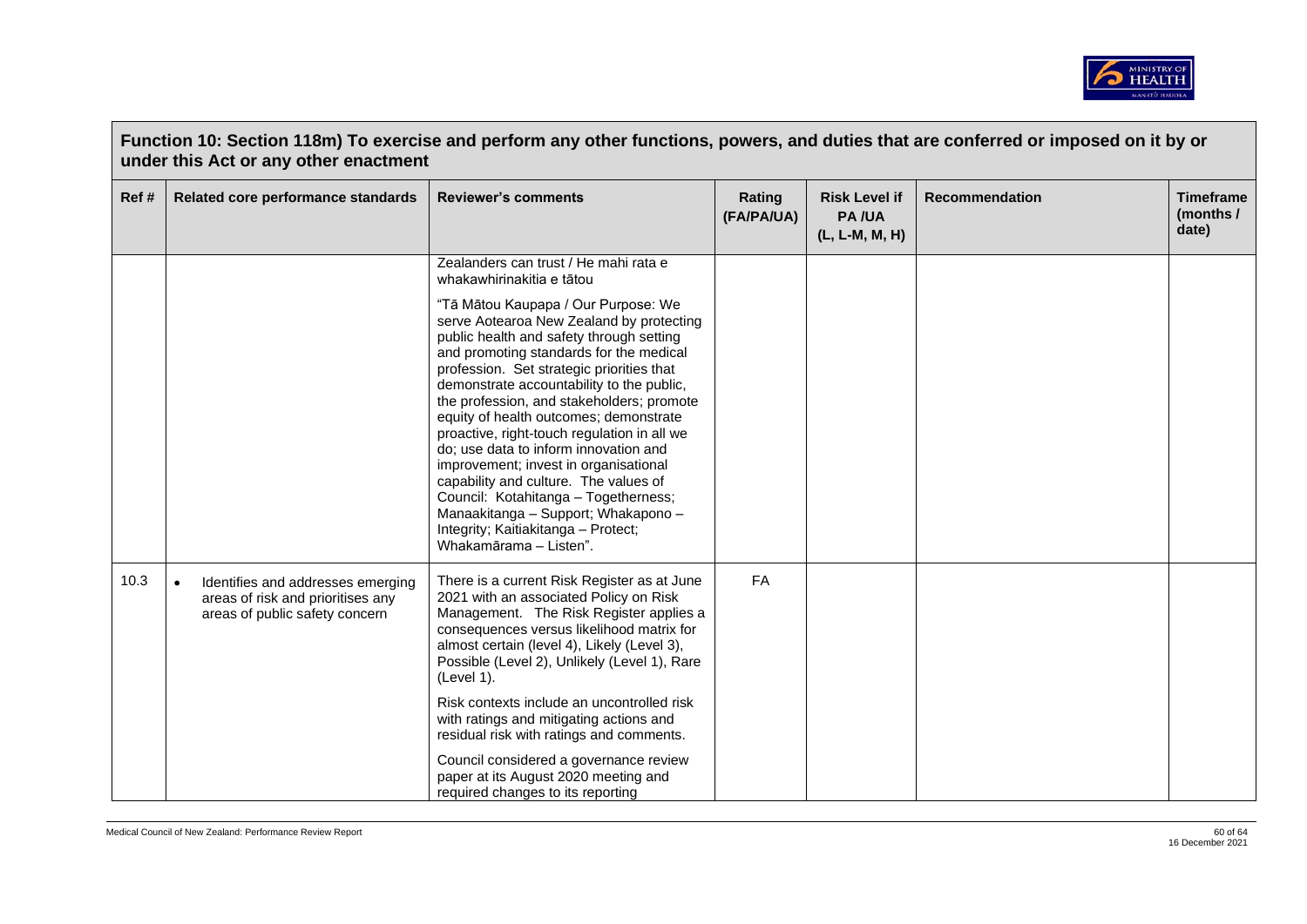

| Ref# | Related core performance standards | <b>Reviewer's comments</b>                                                                                                                                                                                                                                                                                                                                                               | Rating<br>(FA/PA/UA) | <b>Risk Level if</b><br><b>PA/UA</b><br>$(L, L-M, M, H)$ | <b>Recommendation</b> | <b>Timeframe</b><br>(months /<br>date) |
|------|------------------------------------|------------------------------------------------------------------------------------------------------------------------------------------------------------------------------------------------------------------------------------------------------------------------------------------------------------------------------------------------------------------------------------------|----------------------|----------------------------------------------------------|-----------------------|----------------------------------------|
|      |                                    | requirements, including risk reporting.<br>Council noted that the risk reporting is<br>considered quarterly by the Audit and Risk<br>Committee (Committee) and requested that<br>it be provided to Council annually. The ELT<br>review the key risks at least quarterly and<br>was last reviewed on 29 April 2021. The<br>risk profile was discussed by the<br>Committee on 20 May 2021. |                      |                                                          |                       |                                        |
|      |                                    | The discussion with the Council<br>representatives showed they are very<br>aware of the organisation's risks.                                                                                                                                                                                                                                                                            |                      |                                                          |                       |                                        |
|      |                                    | A current risk is that a few doctors are not<br>supporting COVID vaccines and the<br>Council issued a media release on 20<br>August 2021 emphasising that there is no<br>place for anti-vaccination messages in<br>professional practice.                                                                                                                                                |                      |                                                          |                       |                                        |
|      |                                    | The Council is working with the Ministry of<br>Health to further understand the impending<br>implementation of End of Life Choice<br>legislation with the profession.                                                                                                                                                                                                                    |                      |                                                          |                       |                                        |
|      |                                    | An identified challenge is how to respond<br>to emerging artificial intelligence (AI).<br>There is ongoing monitoring of telehealth<br>and the health sector changes due to take<br>effect from 1 July 2022.                                                                                                                                                                             |                      |                                                          |                       |                                        |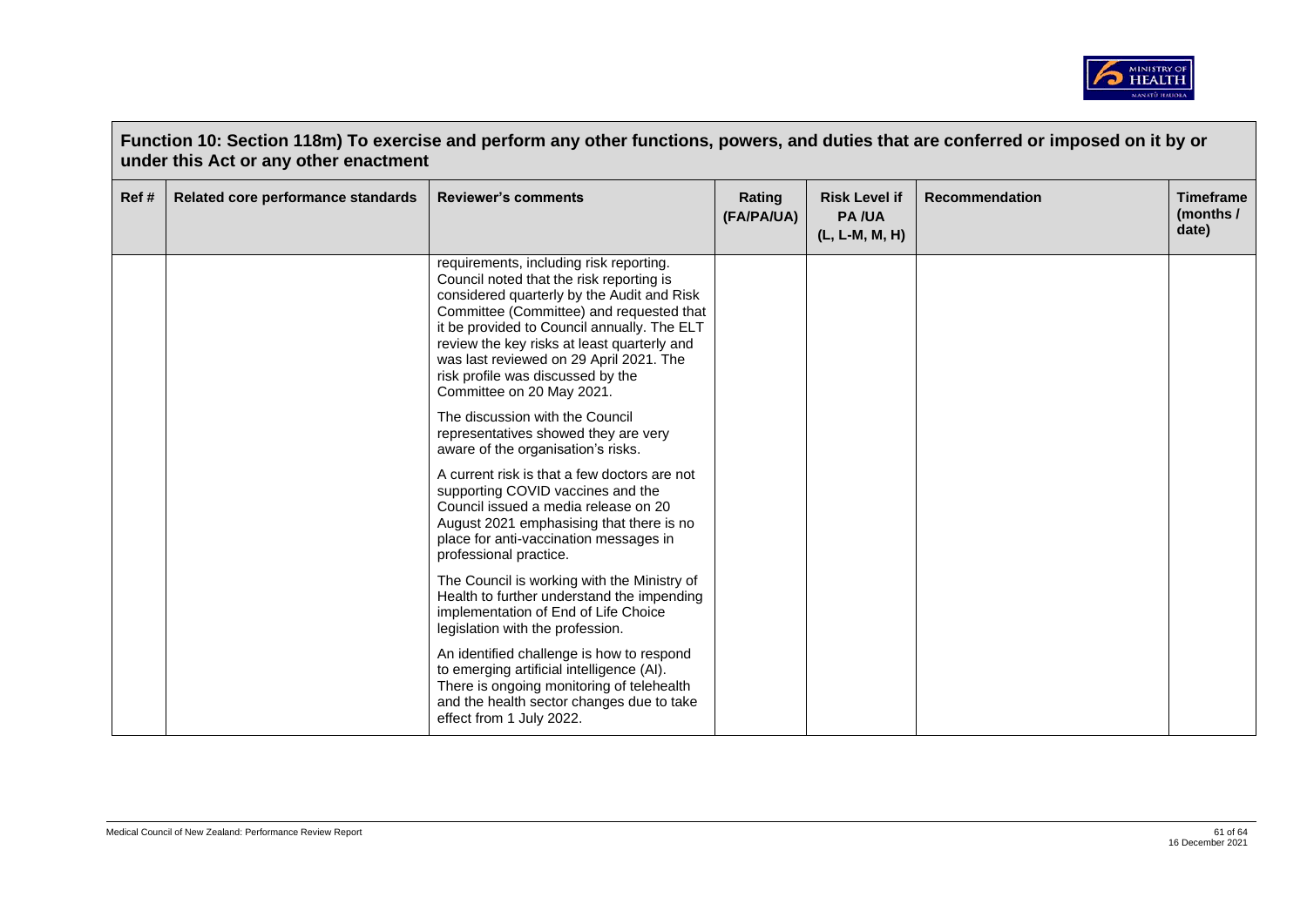

|      | Function 10: Section 118m) To exercise and perform any other functions, powers, and duties that are conferred or imposed on it by or<br>under this Act or any other enactment             |                                                                                                                                                                                                                                                                                                                                                                                                                                                                                                                                                                          |                      |                                                        |                       |                                        |  |  |  |
|------|-------------------------------------------------------------------------------------------------------------------------------------------------------------------------------------------|--------------------------------------------------------------------------------------------------------------------------------------------------------------------------------------------------------------------------------------------------------------------------------------------------------------------------------------------------------------------------------------------------------------------------------------------------------------------------------------------------------------------------------------------------------------------------|----------------------|--------------------------------------------------------|-----------------------|----------------------------------------|--|--|--|
| Ref# | Related core performance standards                                                                                                                                                        | <b>Reviewer's comments</b>                                                                                                                                                                                                                                                                                                                                                                                                                                                                                                                                               | Rating<br>(FA/PA/UA) | <b>Risk Level if</b><br><b>PA/UA</b><br>(L, L-M, M, H) | <b>Recommendation</b> | <b>Timeframe</b><br>(months /<br>date) |  |  |  |
| 10.4 | Consults and works effectively with<br>$\bullet$<br>all relevant stakeholders across all<br>its functions to identify and<br>manage risk to the public in<br>respect of its practitioners | There are MoUs with key stakeholders to<br>assist in identifying and managing risk to<br>the public.                                                                                                                                                                                                                                                                                                                                                                                                                                                                     | FA                   |                                                        |                       |                                        |  |  |  |
|      |                                                                                                                                                                                           | MoUs are in place with the medical<br>colleges to work together to ensure doctors<br>are safe and competent to practice and the<br>public is protected.                                                                                                                                                                                                                                                                                                                                                                                                                  |                      |                                                        |                       |                                        |  |  |  |
|      |                                                                                                                                                                                           | MoU with HDC is currently being updated<br>and ready to be finalised. It acknowledges<br>their shared role in promoting the safety of<br>health and disability services consumers.<br>To speed up the process of dealing with<br>complaints about registered medical<br>practitioners (doctors), the HDC and the<br>Medical Council agree to the following, in<br>accordance with the relevant provisions<br>contained in the Health and Disability<br>Commissioner Act 1994 (the HDC Act) and<br>the Health Practitioners Competence<br>Assurance Act 2003 (the HPCAA). |                      |                                                        |                       |                                        |  |  |  |
|      |                                                                                                                                                                                           | MoU with University of Auckland and<br>University of Otago updated July 2021.<br>The main purpose is work together<br>regarding the evaluation and fitness to<br>practice issues that may affect a medical<br>student's ability to practice medicine.                                                                                                                                                                                                                                                                                                                    |                      |                                                        |                       |                                        |  |  |  |
|      |                                                                                                                                                                                           | MoU with DHBs is currently being updated<br>(draft May / 2021): This Memorandum of<br>Understanding (MOU) between the Medical<br>Council of New Zealand (Council) and the<br>District Health Boards (DHBs) commits us                                                                                                                                                                                                                                                                                                                                                    |                      |                                                        |                       |                                        |  |  |  |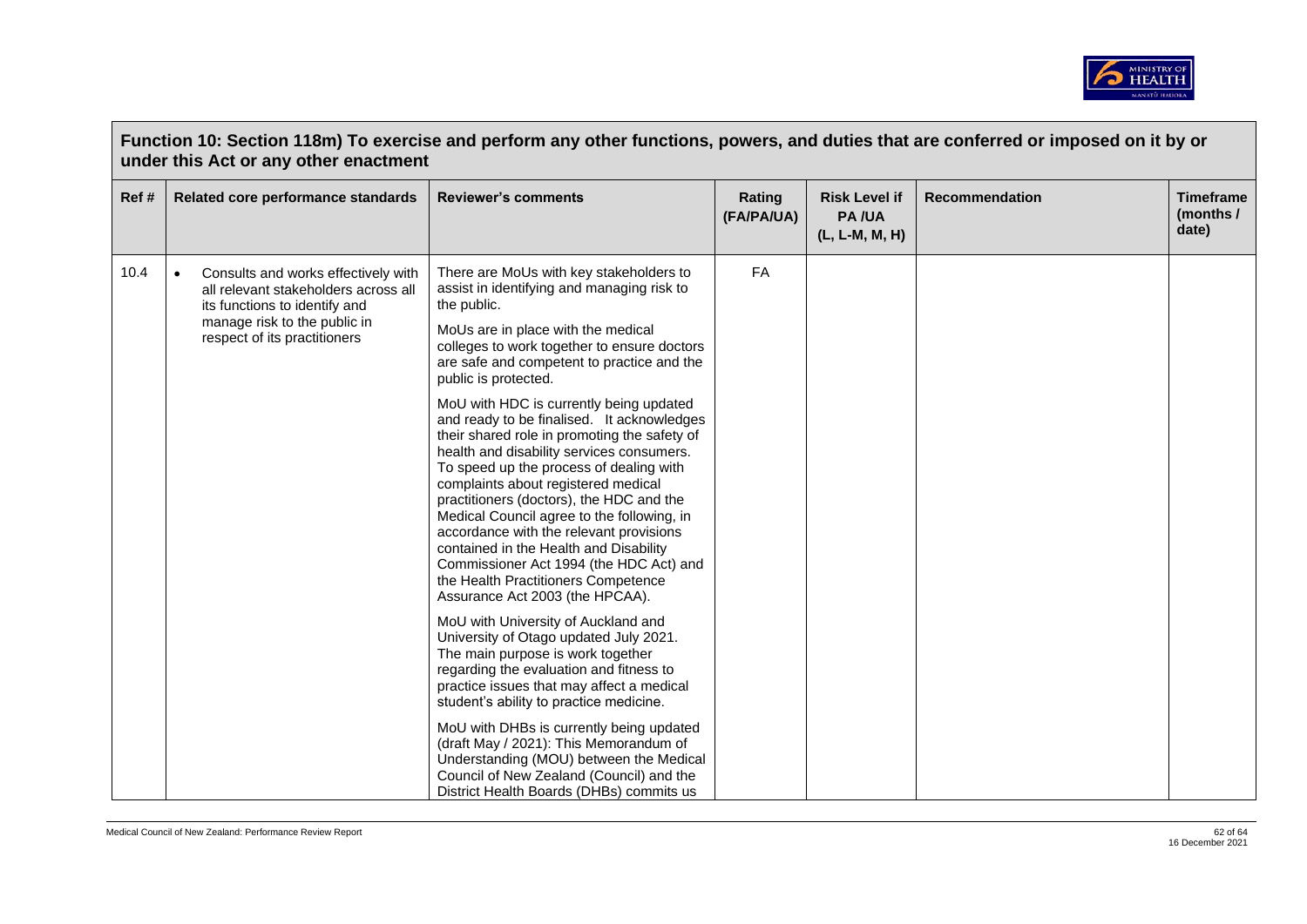

|       | Function 10: Section 118m) To exercise and perform any other functions, powers, and duties that are conferred or imposed on it by or<br>under this Act or any other enactment |                                                                                                                                                                                                                                                                                                                                                                                                                                                                                                                                                                                                                                                                                                                                                                                                                                   |                      |                                                        |                       |                                        |  |  |  |
|-------|-------------------------------------------------------------------------------------------------------------------------------------------------------------------------------|-----------------------------------------------------------------------------------------------------------------------------------------------------------------------------------------------------------------------------------------------------------------------------------------------------------------------------------------------------------------------------------------------------------------------------------------------------------------------------------------------------------------------------------------------------------------------------------------------------------------------------------------------------------------------------------------------------------------------------------------------------------------------------------------------------------------------------------|----------------------|--------------------------------------------------------|-----------------------|----------------------------------------|--|--|--|
| Ref # | Related core performance standards                                                                                                                                            | <b>Reviewer's comments</b>                                                                                                                                                                                                                                                                                                                                                                                                                                                                                                                                                                                                                                                                                                                                                                                                        | Rating<br>(FA/PA/UA) | <b>Risk Level if</b><br><b>PA/UA</b><br>(L, L-M, M, H) | <b>Recommendation</b> | <b>Timeframe</b><br>(months /<br>date) |  |  |  |
|       |                                                                                                                                                                               | to work together, jointly and collaboratively,<br>in relation to ensuring doctors are safe and<br>competent to practise, and the public is<br>protected. The MOU contains information<br>relevant to the Council and DHBs relating<br>to doctors within the service of the DHB.<br>This includes Chief Medical Officers<br>(CMO), doctors, Council's supervisors,<br>DHB management, medical administration<br>units and HR departments.                                                                                                                                                                                                                                                                                                                                                                                          |                      |                                                        |                       |                                        |  |  |  |
| 10.5  | Consistently fulfils all other duties<br>$\bullet$<br>that are imposed on it under the<br>HPCA Act or any other enactment                                                     | The Council has 2 monthly governance<br>meetings. There is an audit and risk<br>committee that meets four times per year<br>The annual report is published on the web-<br>site each year. It provides information<br>about key achievements, strategic<br>priorities, committees, standards, conduct,<br>Health Practitioners Disciplinary Tribunal<br>operations, corporate governance and<br>finances.<br>An activity based costing model is used to<br>link to APC fees with ongoing inflation<br>adjustments.<br>Standing Orders of the Medical Council of<br>New Zealand contain rules for the conduct<br>of proceedings in the Medical Council of<br>New Zealand and for the exercise of<br>powers possessed by the Council. These<br>Standing Orders apply to the proceedings<br>of all Council meetings and committees of | <b>FA</b>            |                                                        |                       |                                        |  |  |  |